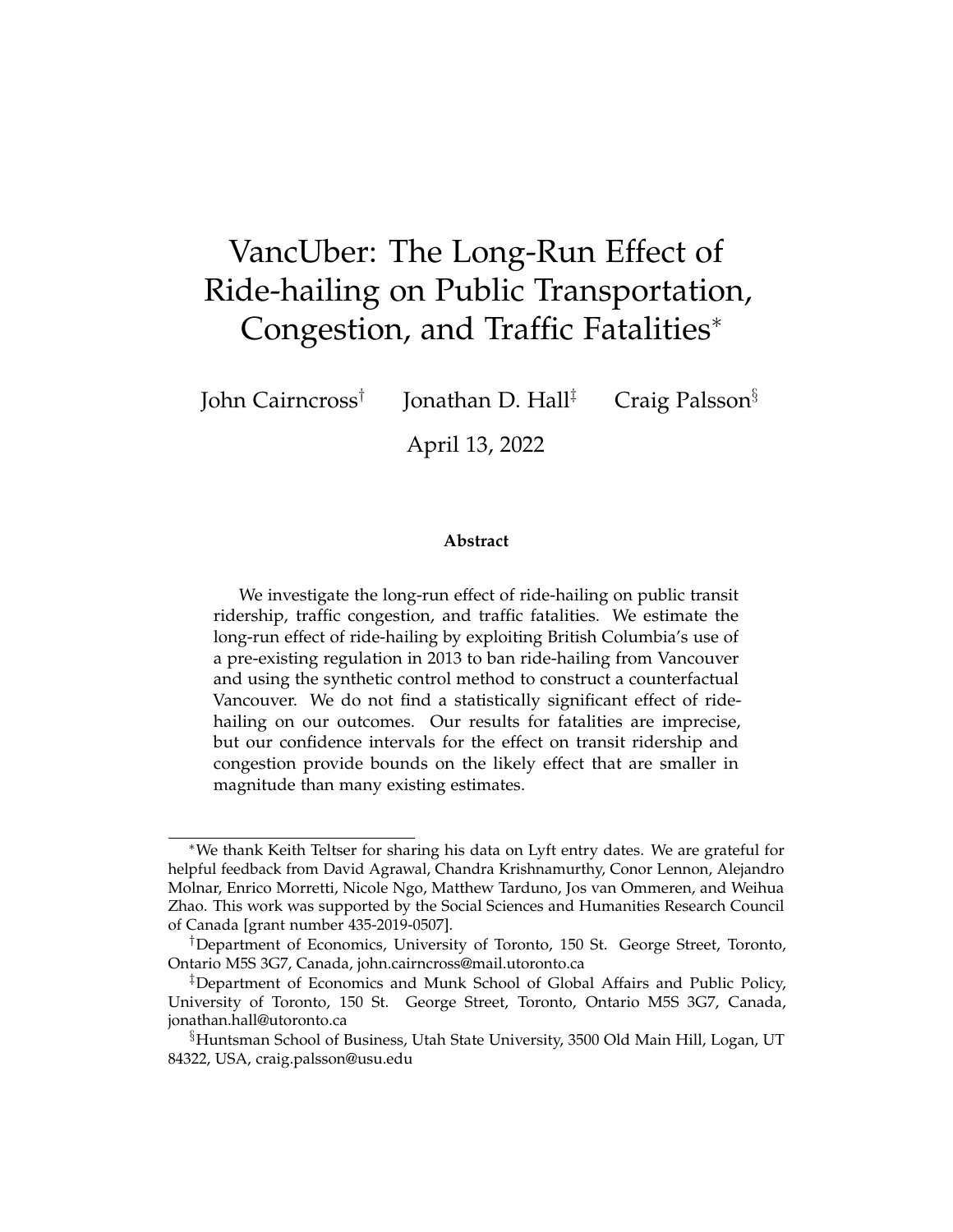## **1 Introduction**

New transportation technologies have repeatedly reshaped cities. The invention of steam railways allowed cities to start expanding beyond walking distance [\(Heblich et al., 2020\)](#page-24-0), the invention of the automobile changed where rich and poor lived within cities [\(LeRoy and Sonstelie, 1983\)](#page-24-1), and the construction of limited-access highways caused cities to spread out further [\(Baum-Snow, 2007\)](#page-22-0). Ride-hailing, as exemplified by firms such as Uber, Lyft, and Didi, is the latest new transportation technology to affect cities. The rapid onset of ride-hailing has inspired significant policy debates, and lead to a wave of academic research seeking to measure its impact on cities. Because ride-hailing is so new, most studies have only measured the shortrun impact. However, designing effective policy requires understanding the long-run impacts.

We investigate the long-run effect of ride-hailing on three transportationrelated outcomes of particular interest to policymakers: (1) public transit ridership, (2) traffic congestion, and (3) traffic fatalities. Each of these outcomes has attracted significant interest; however, there remains great uncertainty about even the short-run impact, as existing estimates vary in sign and magnitude.

A natural challenge in estimating the long-term effect of ride-hailing on cities is that it is difficult to know what the counterfactual outcome would have been in its absence. Ride-hailing firms spread quickly, with their most popular service (i.e., UberX or Lyft) entering 46 of the 50 largest metropolitan areas in the US and Canada within 22 months, and so it is difficult to find a credible comparison group, especially for estimating long-run effects. For example, in a standard difference-in-differences design, effects estimated in 2015 require comparing cities such as New York City, Los Angeles, and Chicago to cities such as Buffalo, New York; Iowa City, Iowa; and Springfield, Missouri. It is more difficult to accept the parallel trends assumption for cities that are so different. Estimating effects in later years requires even more challenging comparisons.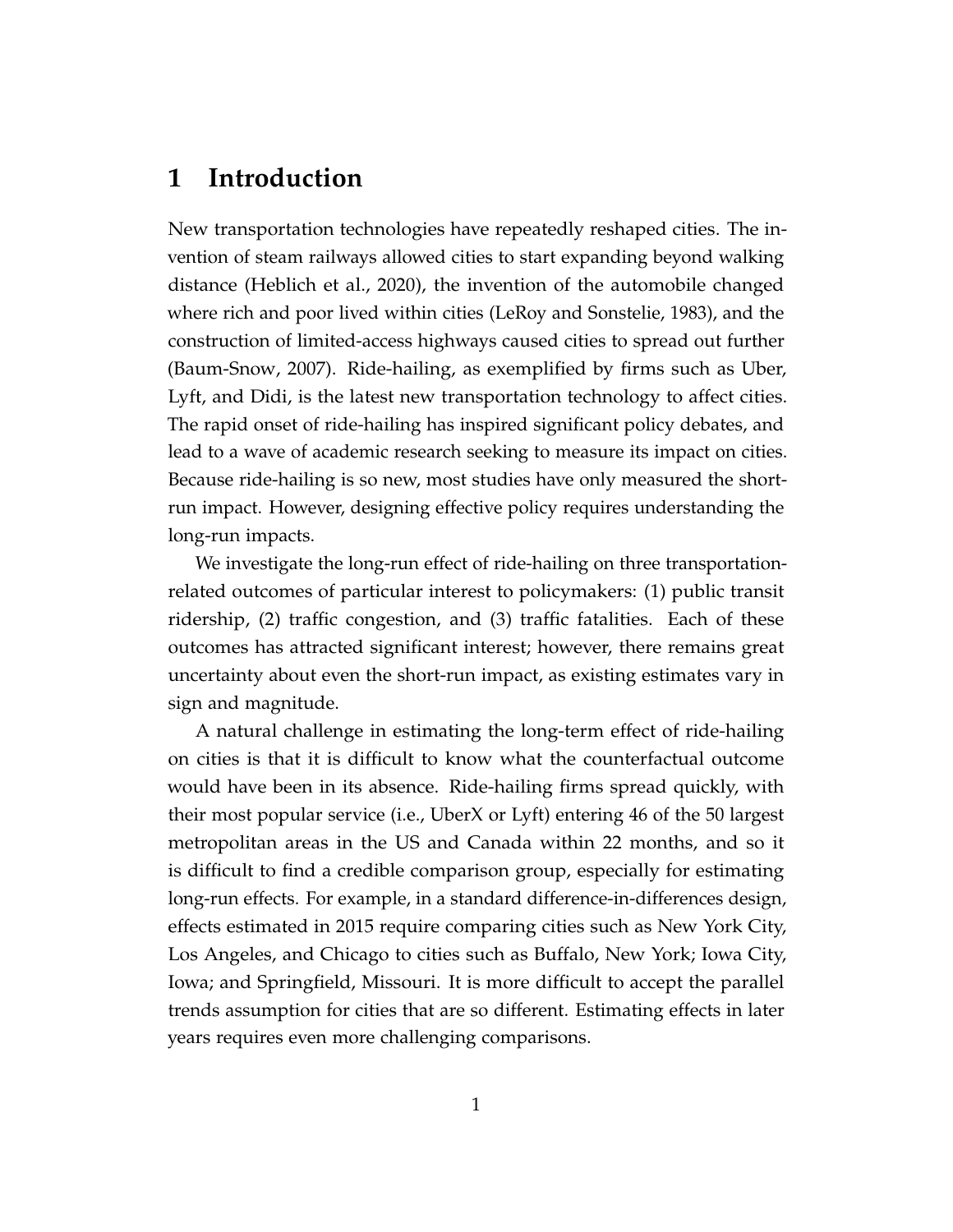In this paper, we overcome this challenge by taking advantage of British Columbia's ban on ride-hailing. In 2012, British Columbia used pre-existing regulations to block Uber from entering Vancouver and then successfully excluded all ride-hailing services until January 2020. Vancouver's unique regulation of ride-hailing provides two important benefits for studying the long-run effects of ride-hailing services. First, the ban lasted a long time in a city comparable to early-entry cities. Second, the long-standing character of British Columbia's taxi regulations gives a strong case for the availability of ride-hailing being exogenous to our measured outcomes.

To estimate what would have happened in Vancouver had Uber or Lyft entered, we build a synthetic Vancouver following the synthetic control methodology of [Abadie and Gardeazabal](#page-21-0) [\(2003\)](#page-21-0) and [Abadie et al.](#page-21-1) [\(2010\)](#page-21-1). For each of our three outcomes—public transit ridership, traffic congestion, and traffic fatalities—we create a synthetic Vancouver by finding the weighted average of cities in the US and Canada that best approximates Vancouver's time series before the entry of ride-hailing. We estimate ride-hailing's effect for each post-treatment year by comparing the time path of this synthetic Vancouver with the city's actual outcomes.

We find a statistically-insignificant, positive effect of ride-hailing on public transit ridership, traffic congestion, and traffic fatalities. While our estimates are statistically insignificant, [Abadie](#page-21-2) [\(2020\)](#page-21-2) argues against "the usual practice of conferring point null rejections a higher level of scientific significance than non-rejections" since nonsignificant results are informative, and in some cases, are more informative than statistically significant results. Our confidence intervals, constructed following [Firpo and Possebom](#page-23-0) [\(2018\)](#page-23-0), are  $[-1.3\%, 4.1\%]$ ,  $[-6.1\%, 20.7\%]$ , and  $[-30.6\%, 198.6\%]$  for transit ridership, congestion, and fatalities, respectively. While the interval for fatalities is not informative, the confidence intervals for transit ridership and congestion imply the larger estimates in the literature do not apply to Vancouver, with 33%–50% of existing point estimates lying outside our confidence intervals.

These results are informative about the impact of ride-hailing in cities other than Vancouver. Our results apply most directly to other mid-sized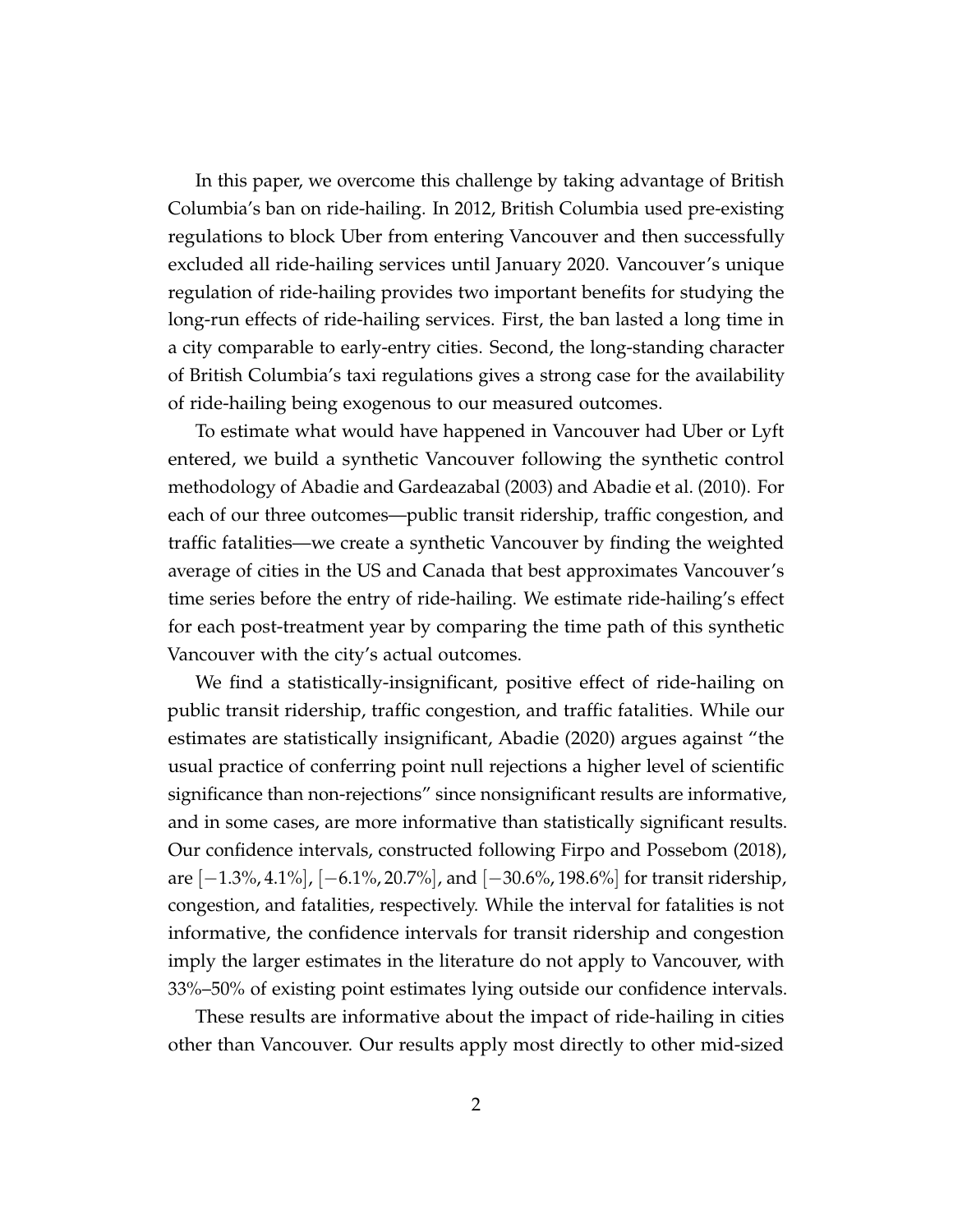cities in the US and Canada, and imply the effects of ride-hailing on these cities are smaller than current evidence suggests.<sup>[1](#page-0-0)</sup> Additionally, given that our findings are so different than those from outside of the US and Canada, this implies that local context is important for the impact of ride-hailing on cities.

This paper builds on a quickly growing literature seeking to quantify the effects of ride-hailing on public transportation, traffic congestion, and traffic fatalities. This literature uses diverse methods and spans several fields, including economics, geography, transportation engineering, and information systems.<sup>[2](#page-0-0)</sup> Table [1](#page-28-0) summarizes some of the key papers estimating the effect of ride-hailing on our outcomes of interest, showing that estimates vary in sign and magnitude.<sup>[3](#page-0-0)</sup> Estimates of ride-hailing's effect on public transit ridership range from  $-16\%$  to  $+5\%$ , estimates of the effect on traffic congestion range from -14% to +40%, and estimates of the effect on traffic fatalities range from -40% to +16%. Some heterogeneity is to be expected; there are a variety of mechanisms by which ride-hailing can affect each outcome, and in different contexts, different mechanisms matter more. For example, in cities with small transit agencies, ride-hail might solve last-mile problems and therefore increase ridership, but in cities with large transit agencies ride-hail might not increase the reach of transit, and so just be a competitor.<sup>[4](#page-0-0)</sup> However, the magnitude of the heterogeneity suggests profound disagreement on the effects of ride-hailing.

More importantly, the literature has struggled with estimating longrun effects. Those that do so rely on two approaches. First, some papers

<sup>&</sup>lt;sup>1</sup>More formally, if the scientific community has a prior, based on the existing literature, on how ride-hailing is affecting these outcomes, our paper shifts the center of the posterior distribution towards zero.

<sup>&</sup>lt;sup>2</sup>See Chapter 2 of [Thomas et al.](#page-25-0) [\(2021\)](#page-25-0) for a detailed literature review.

 $3$ Other papers looking at the effect of ride-hailing on public transit and safety, but that do not measure the overall effect, include [Rayle et al.](#page-24-2) [\(2016\)](#page-24-2), [Greenwood and Wattal](#page-23-1) [\(2017\)](#page-23-1), [Teltser et al.](#page-25-1) [\(2021\)](#page-25-1), [Breuer et al.](#page-22-1) [\(2020\)](#page-22-1), and [Young et al.](#page-25-2) [\(2020\)](#page-25-2).

 $4$ See [Hall et al.](#page-23-2) [\(2018\)](#page-23-2) for a longer discussion of the mechanisms by which ride-hailing could affect public transit ridership, and see [Krishnamurthy and Ngo](#page-24-3) [\(2021\)](#page-24-3) and [Barrios](#page-22-2) [et al.](#page-22-2) [\(2020\)](#page-22-2) for discussions of how ride-hailing could affect congestion and traffic safety, respectively.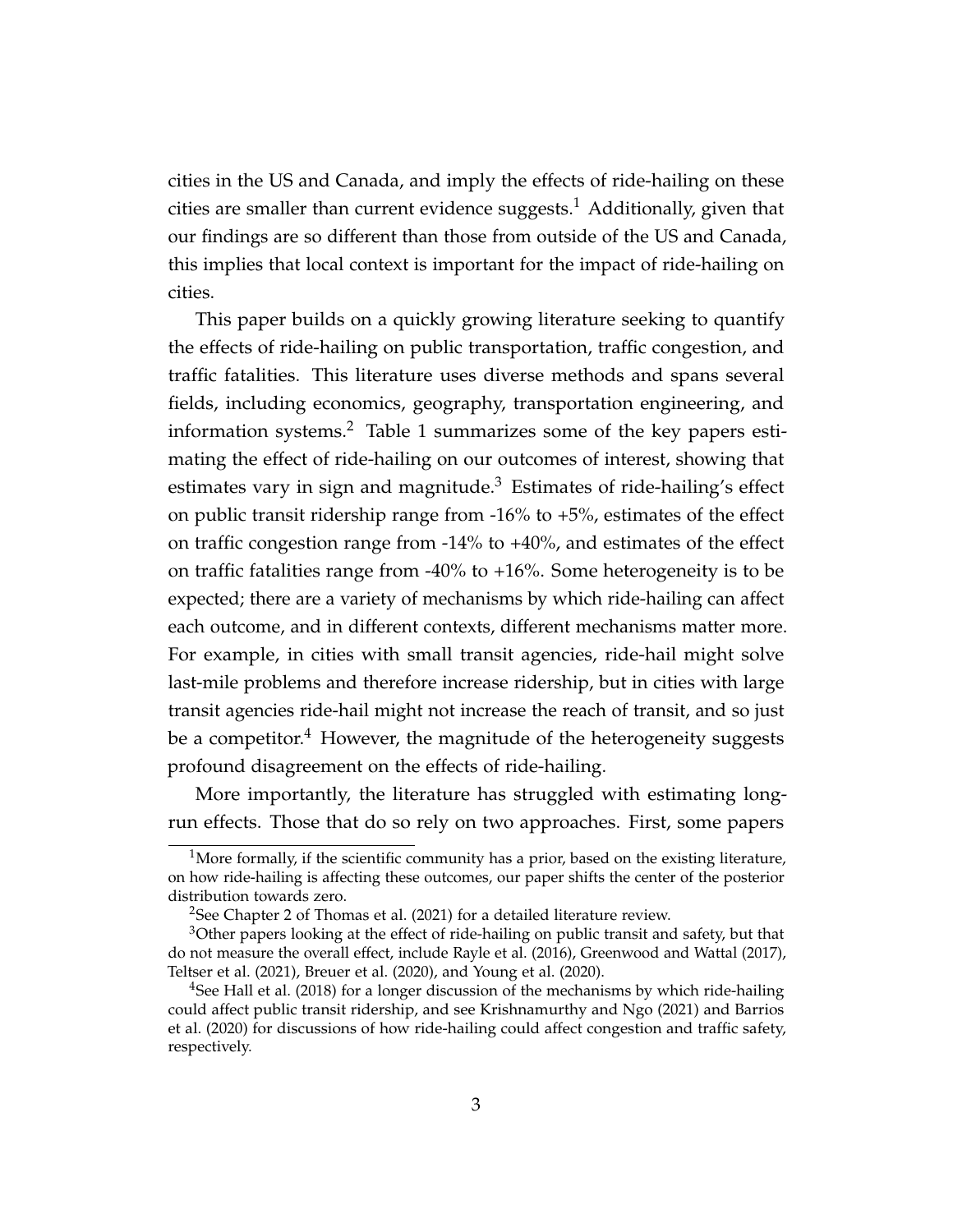assume that cities with and without ride-hailing follow parallel trends in their outcomes. This assumption is reasonable for the bulk of their sample period, but in the long run this is more difficult to accept. Second, a few papers use models, such as city travel demand models, to predict what would have happened in the absence of ride-hailing (e.g., [Erhardt et al.,](#page-23-3) [2019\)](#page-23-3). This approach assumes there were no shocks or structural breaks not included in the model.

This paper's contribution is to estimate the long-run effect of ride-hailing on these outcomes using a compelling identification strategy with a credible comparison group. We find that the long-run impact of ride-hailing on public transit and traffic congestion in Vancouver, and likely also for other US and Canadian cities, are smaller than current evidence would predict.

## <span id="page-4-0"></span>**2 History of ride-hailing in Vancouver**

To identify the long-term effects of ride-hailing on cities, we rely on Vancouver's strict regulation of ride-hailing services. Despite strong latent demand for ride-hailing, the taxi industry successfully blocked these services from entering the Vancouver market. Thus, Vancouver provides a good case study of what a city looks like without ride-hailing services in the long-run.

Uber's early attempt to enter Vancouver in 2012 was nearly successful, but it was ultimately thwarted by British Columbia's Passenger Transportation Board (PTB). Throughout its early years, Uber entered markets following a well-established pattern: offer the service without permission and deal with regulatory concerns later (see [Hall et al.](#page-23-2) [\(2018\)](#page-23-2) for additional detail on patterns in Uber's entry decisions). Its entrance into Vancouver was supposed to be the same. During the Summer of 2012, Uber provided limited service in Vancouver under its "Secret Uber" program.<sup>[5](#page-0-0)</sup> After exploring the market, Uber planned to launch full service in November 2012. Ahead of the launch, the PTB informed Uber that it would be classified as a

<sup>5</sup>[https://web.archive.org/web/20131023023017/http://blog.uber.com/2012/11/22/](https://web.archive.org/web/20131023023017/http://blog.uber.com/2012/11/22/helpubervan/) [helpubervan/](https://web.archive.org/web/20131023023017/http://blog.uber.com/2012/11/22/helpubervan/)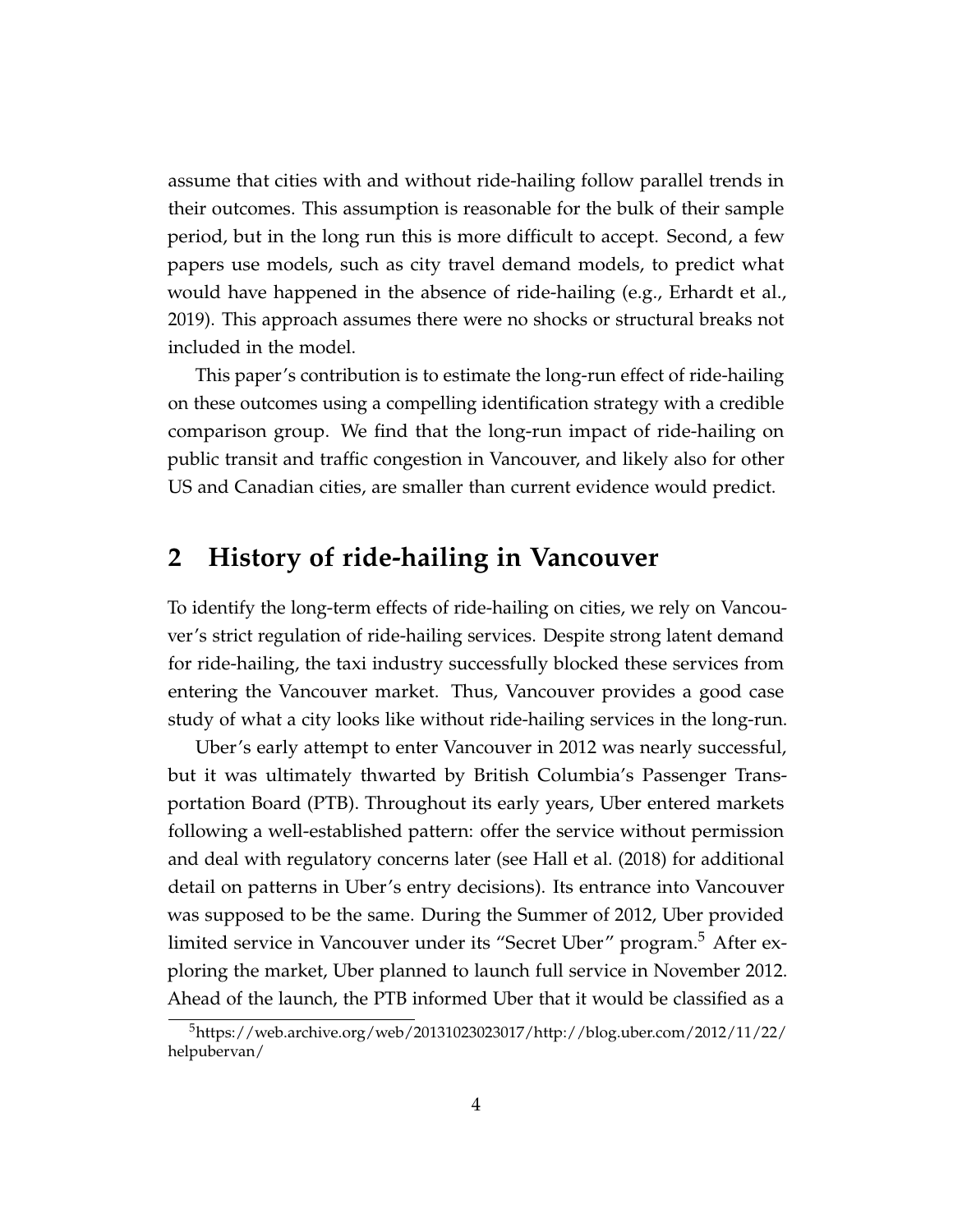limousine company and would therefore have to charge a \$75 minimum fee, regardless of trip distance or duration.<sup>[6](#page-0-0)</sup> Uber CEO Travis Kalanick claimed that the company knew of the rule but also that their research found few comparable services were following it; that many limo companies offered rides for less than \$75 and that airport limousines had an exemption. Nevertheless, Uber and other ride-hailing services were prevented from entering the market.

Importantly, for this paper, the city's resistance did not come from concerns about public transit, traffic safety, or congestion. The PTB stopped Uber because of concerns about the taxi industry. While taxis opposed Uber in every city it entered, the opposition succeeded to a much greater degree in Vancouver. Its inordinate success preceded Uber. At the beginning of 2012, Vancouver had an abnormally low supply of taxis: 9.4 per 10,000 compared to Montreal's 27 and Toronto's 18.[7](#page-0-0) Although the city restricted licenses, it distributed them for a small fee of 522 Canadian dollars (CAD) per license. License owners could then lease the licenses on a secondary market where access to a full license would sell for 800,000 CAD. Although Vancouver officials acknowledged the severe shortage of taxis, they also recognized the industry's political power and stake in the status quo. Uber recognized their main barrier was the taxi industry. When Vancouver first stopped Uber in November 2012, the company responded with a call to Vancouver residents to contact their representatives and the PTB with the message, "ABOLISH TAXI-PROTECTIONISM - LET UBER CHARGE LESS THAN \$75 FOR A RIDE!"[8](#page-0-0) Thus preventing Uber's entry protected the pre-existing taxi rents and was unrelated to concerns over the outcomes we are measuring.

Another important feature of Vancouver is that even after the initial

<sup>6</sup>[https://www.straight.com/news/uber-town-car-service-shut-down-vancouver-bc](https://www.straight.com/news/uber-town-car-service-shut-down-vancouver-bc-passenger-transportation-board)[passenger-transportation-board](https://www.straight.com/news/uber-town-car-service-shut-down-vancouver-bc-passenger-transportation-board)

<sup>7</sup>[https://web.archive.org/web/20120707063224/http://thedependent.ca/featured/](https://web.archive.org/web/20120707063224/http://thedependent.ca/featured/taxiland/) [taxiland/](https://web.archive.org/web/20120707063224/http://thedependent.ca/featured/taxiland/)

 $8$ [https://web.archive.org/web/20131023023017/http://blog.uber.com/2012/11/22/](https://web.archive.org/web/20131023023017/http://blog.uber.com/2012/11/22/helpubervan/) [helpubervan/](https://web.archive.org/web/20131023023017/http://blog.uber.com/2012/11/22/helpubervan/)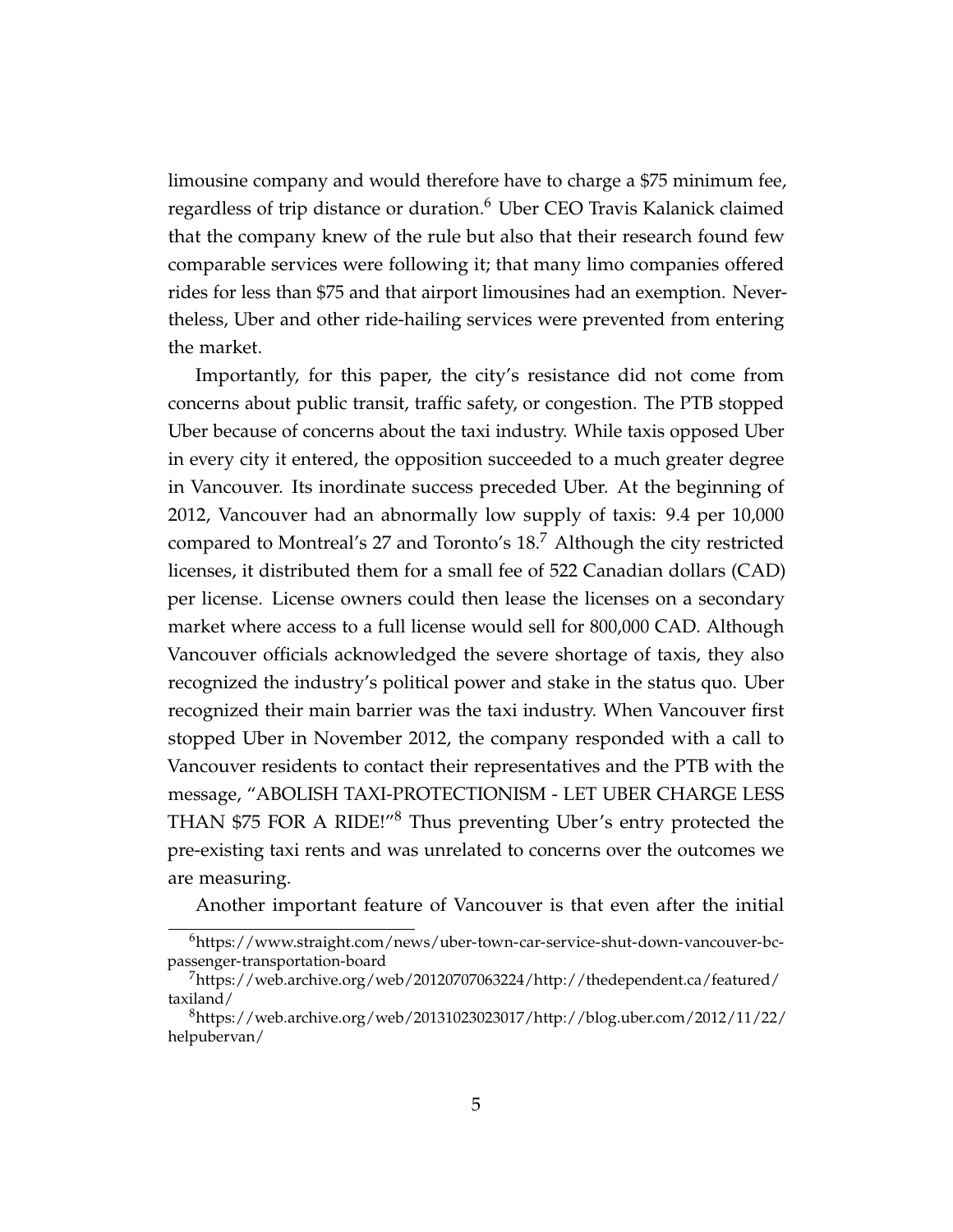failure, Uber wanted to enter the market and there was clearly latent demand for the services. In the Summer of 2014, Uber tried to build more goodwill and brand awareness by delivering ice cream.<sup>[9](#page-0-0)</sup> Then, in October of that year, despite no operations in British Columbia, Uber held a hiring fair in a Vancouver hotel to recruit drivers.<sup>[10](#page-0-0)</sup> While Uber focused on obeying the rules and softening public opinion, other services entered through underground channels. For instance, some Chinese-language companies began offering ride-hailing services illegally.<sup>[11](#page-0-0)</sup> Over the years, political pressure mounted to allow ride-hailing platforms to enter the market, and by 2017 the three major political parties announced intent to open British Columbia.<sup>[12](#page-0-0)</sup> In January 2020, Uber entered Vancouver, its last major metropolitan market in North America.<sup>[13](#page-0-0)</sup> The PTB approved Lyft the same week and approved other ride-hailing services in the following months.

Vancouver's regulation provides a unique setting to identify the longrun effect of ride-hailing on cities. Since Uber wanted to enter Vancouver at the same time as other large cities but was rebuffed, it serves as a better comparison city than markets where Uber delayed entry because they were too small.<sup>[14](#page-0-0)</sup> We set Uber's intended entry into Vancouver as 2013. We do this for two reasons. First, the treatment of interest is when cities get UberX, the service that most people associate with Uber, not UberBlack, Uber's first service, which was a high-end limousine service. Most cities did not get UberX until 2013, and we assume that with its early intent to enter the Vancouver market, Uber would have also launched this service in 2013. Second, while Uber's official launch was scheduled for late November 2012, we are using annual data, so it makes more sense to attribute the first

<sup>9</sup>[https://www.cbc.ca/news/canada/british-columbia/taxi-app-tries-for-a-comeback](https://www.cbc.ca/news/canada/british-columbia/taxi-app-tries-for-a-comeback-in-vancouver-1.2711847)[in-vancouver-1.2711847](https://www.cbc.ca/news/canada/british-columbia/taxi-app-tries-for-a-comeback-in-vancouver-1.2711847)

 $10$ [https://www.cbc.ca/news/canada/british-columbia/uber-vancouver-hiring-fair](https://www.cbc.ca/news/canada/british-columbia/uber-vancouver-hiring-fair-goes-on-despite-moratorium-1.2798663)[goes-on-despite-moratorium-1.2798663](https://www.cbc.ca/news/canada/british-columbia/uber-vancouver-hiring-fair-goes-on-despite-moratorium-1.2798663)

 $11$ [https://nationalpost.com/news/canada/underground-ride-sharing-services-in-b-c](https://nationalpost.com/news/canada/underground-ride-sharing-services-in-b-c-appear-to-be-thriving-amid-crackdown)[appear-to-be-thriving-amid-crackdown](https://nationalpost.com/news/canada/underground-ride-sharing-services-in-b-c-appear-to-be-thriving-amid-crackdown)

<sup>&</sup>lt;sup>12</sup>[https://www.cbc.ca/news/canada/british-columbia/ndp-stalls-on-election](https://www.cbc.ca/news/canada/british-columbia/ndp-stalls-on-election-promise-to-bring-ride-hailing-to-b-c-by-end-of-year-1.4357347)[promise-to-bring-ride-hailing-to-b-c-by-end-of-year-1.4357347](https://www.cbc.ca/news/canada/british-columbia/ndp-stalls-on-election-promise-to-bring-ride-hailing-to-b-c-by-end-of-year-1.4357347)

<sup>13</sup><https://www.uber.com/en-CA/newsroom/vancouver-uber-is-here/>

 $14$ Per [Hall et al.](#page-23-2) [\(2018\)](#page-23-2), Uber entered markets with larger populations first.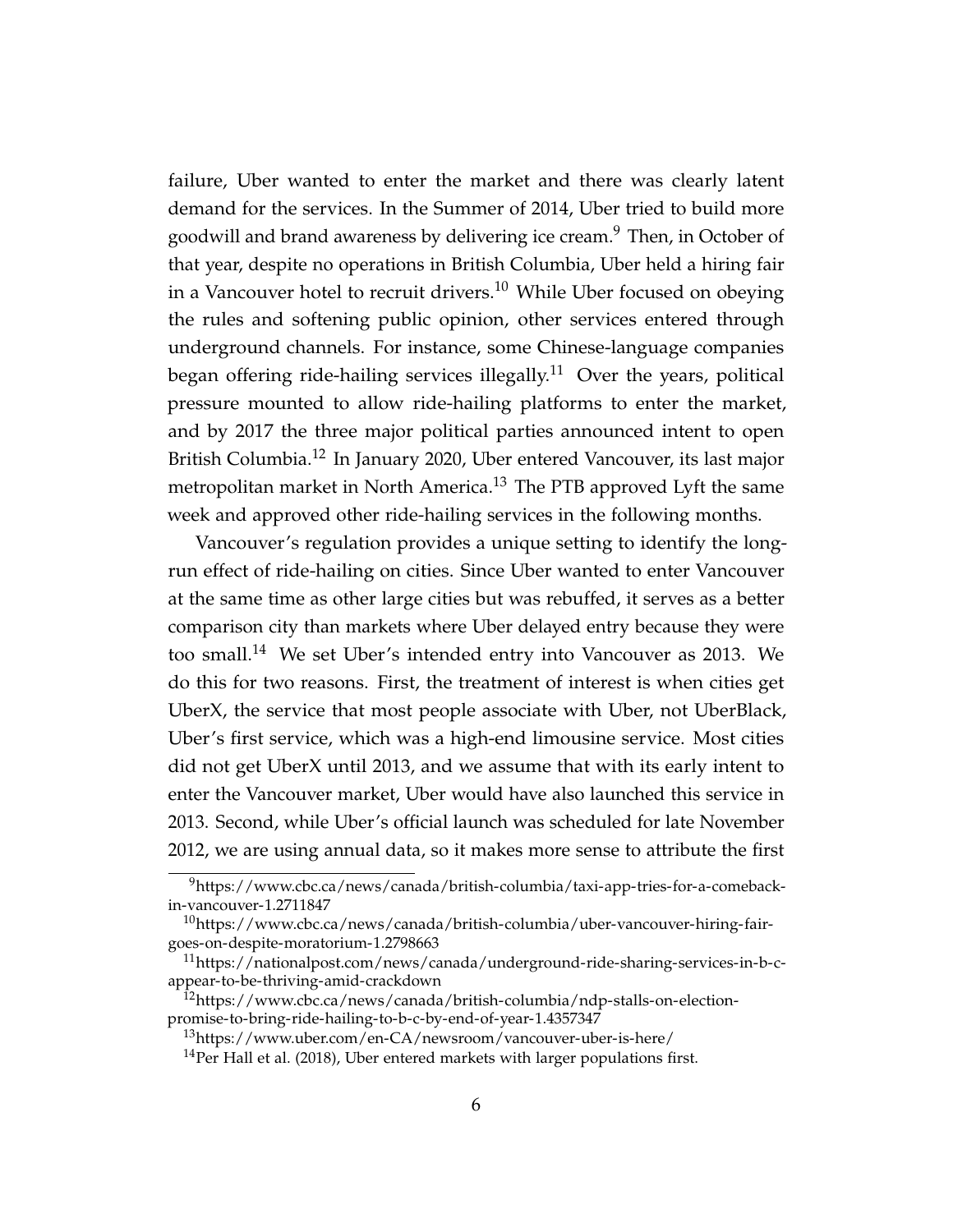year of treatment to 2013. Setting treatment as 2013 means the donor group includes cities like Atlanta, Seattle, and Washington DC. We also conduct a robustness test where we set treatment to 2014 because that is when UberX came to other major Canadian cities like Toronto and Montreal.

## **3 Data**

We gather annual data on public transit ridership, traffic fatalities, and traffic congestion; Uber and Lyft entry dates; and economic indicators for metropolitan areas and cities in the US and Canada.<sup>[15](#page-0-0)</sup> One problem is that the data are reported at different levels of geographical detail: public transit ridership is reported for transit agencies, traffic congestion is reported for metropolitan areas, and traffic fatalities are reported for cities. For expositional ease, in the analysis we will refer to the unit of observation for all outcomes as a city. $16$ 

#### **3.1 Public transit ridership**

We obtain annual public transit ridership data for 2006 through 2017 from publicly-available reports by the American Public Transit Association (APTA) and TransLink, the primary transit agency for Greater Vancouver. The APTA data feature several Canadian cities, including Toronto, Montreal,

<sup>&</sup>lt;sup>15</sup>In the US, we use Core Based Statistical Areas (CBSA) and in Canada, we use Census Metropolitan Areas (CMA).

<sup>&</sup>lt;sup>16</sup>We use annual data for three reasons. Most importantly, constructing a synthetic treated unit necessitates choosing the counterfactual time period when Uber would have entered Vancouver in the absence of the pre-existing regulation. This time period then determines the set of potential donor cities used to form the synthetic control. Using annual data, instead of quarterly or monthly data, allows us to have a large donor pool. Moreover, we prefer to use a consistent frequency across specifications, and our congestion data are only available at annual frequency. Finally, using annual data mitigates seasonality concerns. As we are interested in the long-run impacts of ride-hailing, the use of annual data is appropriate in our context. We acknowledge that using annual data means we are measuring the average annual impact, and that we cannot detect potential heterogeneous effects at smaller time scales. For example, a decrease in off-peak congestion that is offset by an increase in peak congestion, as found in [Krishnamurthy and Ngo](#page-24-3) [\(2021\)](#page-24-3).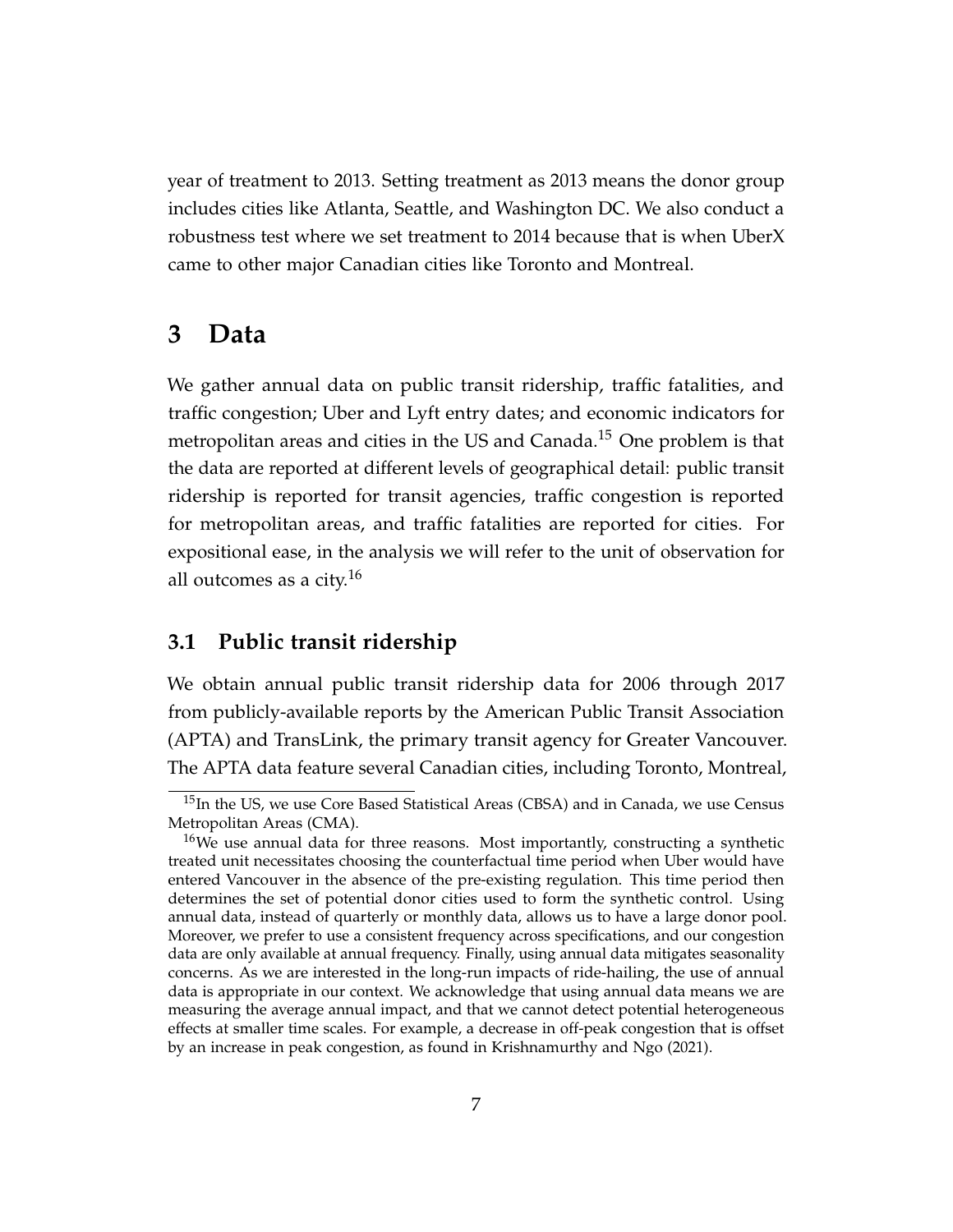and Vancouver, and are agency-mode specific. For each metropolitan area, we use data for the primary transit agency which serves the central city and any commuter rail agencies.

One feature of the APTA data is that each year's report contains data from both the current and previous year. The likely reason for this is that data for some agencies may be unavailable at publication time. Thus the following year's report updates ridership data for the same quarter in the previous year. This revision may also include corrections to misreports in the previous year, for example, because of typographical errors. As a default, we use the later-year report to extract data for the previous year; thus, the 2007 through 2018 reports give us ridership data for 2006 through 2017. Since the universe of reporting agencies is not constant over time, an agency may report in one year and not in the next. We fill any gaps in the data using current-year reports.

The APTA data present a problem with respect to TransLink. TransLink is absent from APTA's Q4 2015 report, and data for TransLink are partial for 2016 and 2017. Even filling the 2014 data using the current-year report leaves a two-year gap for some modes, and total ridership, in the postperiod for Vancouver. However, mode-specific ridership data are available from TransLink's annual reports from 2006 through 2017. Accordingly, we use TransLink's data for Vancouver and continue to use APTA data for all other metropolitan areas. Figure [A1](#page-31-0) compares ridership for TransLink using the two data sources. Correlations between each series are over 90% for all modes except "other," at 76%.

#### **3.2 Traffic congestion**

We obtain congestion data for 102 metropolitan areas for 2010 through 2019. This data comes from two sources, TomTom and Inrix. Both services use data from various sources, including smartphones, navigation devices, and roadway sensors to measure travel times. TomTom data from 2012 through 2019 are publicly available. The TomTom congestion data present a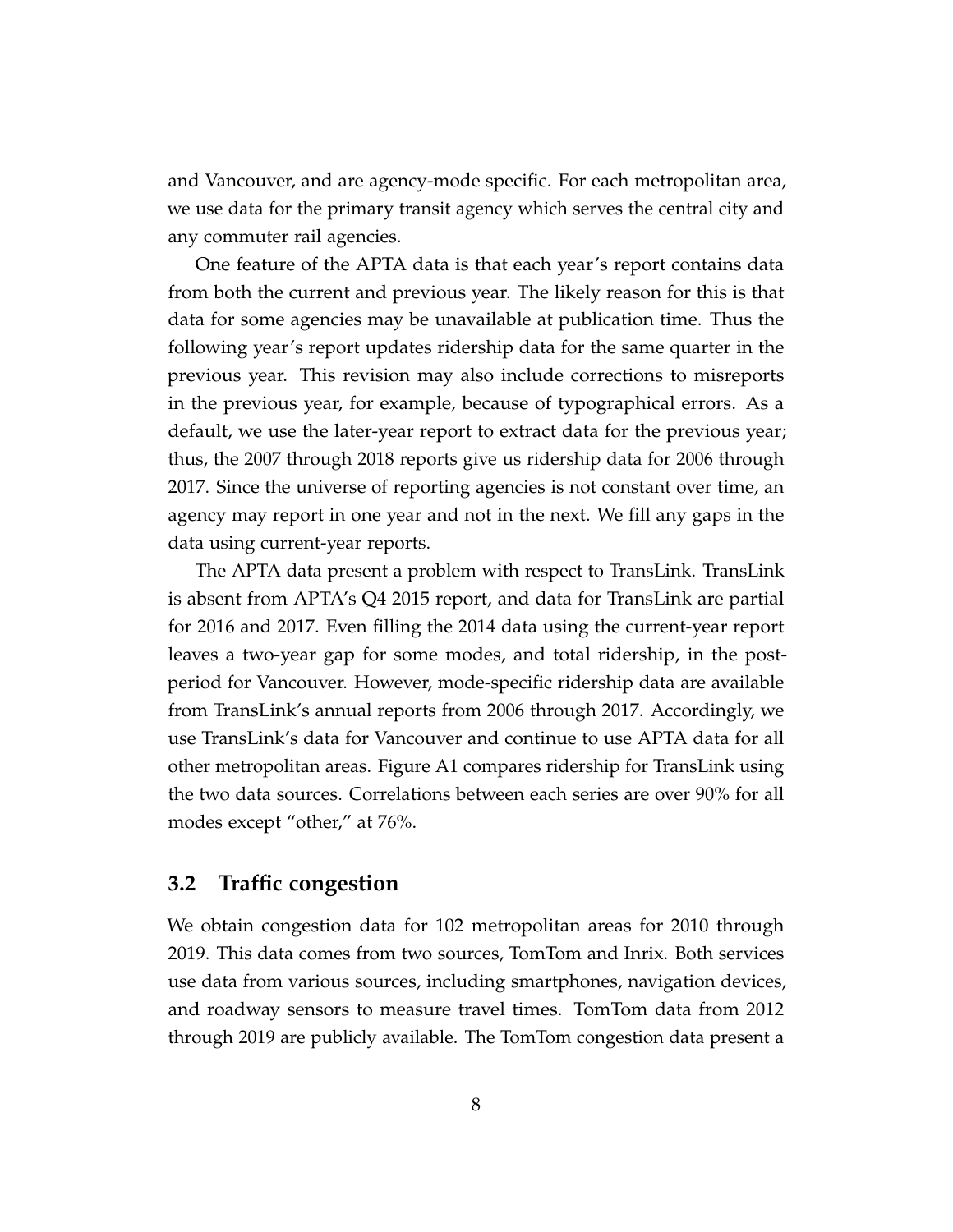challenge, as, given our preference for 2013 as the treatment year, they give only one pre-period year in which to generate synthetic control weights. For this reason, we supplement the TomTom data using Inrix, which has publicly-available data from 2010 through 2013.

The TomTom and Inrix congestion indices measure how much longer an average trip takes relative to uncongested conditions. That is, an index level of 25 means the average trip takes 25% longer than it would when there is no congestion. We use indices that take the average delay for all daily trips, as measures focusing on specific times of day (such as the morning peak) are not available over our entire sample period.

The Tomton and Inrix measures are highly correlated across metros within overlapping years (the correlation is greater than 80% in 2012 and 2013). However, the correlation between changes in the TomTom and Inrix indices across CBSAs within overlapping years is low. For example, the across-city correlation of the change in the respective congestion measures from 2012 to 2013 is only about 0.1. However, since we treat all cities similarly when combining data sources, the synthetic control methodology should generate weights that produce an unbiased estimate of treatment effects. We combine the TomTom and Inrix data by taking the average of the two measures in the two overlapping years.

#### **3.3 Traffic fatalities**

We obtain traffic fatality data for the primary city of each metropolitan area for 2004 through 20[17](#page-0-0) for 120 cities.<sup>17</sup> Our US fatalities data come from the Federal Accident Reporting System (FARS). We aggregate this data to the city level. Canadian fatalities data were collected from publicly-accessible websites maintained by provincial and municipal governments.

 $17$ We include both Minneapolis and St. Paul as well as Dallas and Ft. Worth.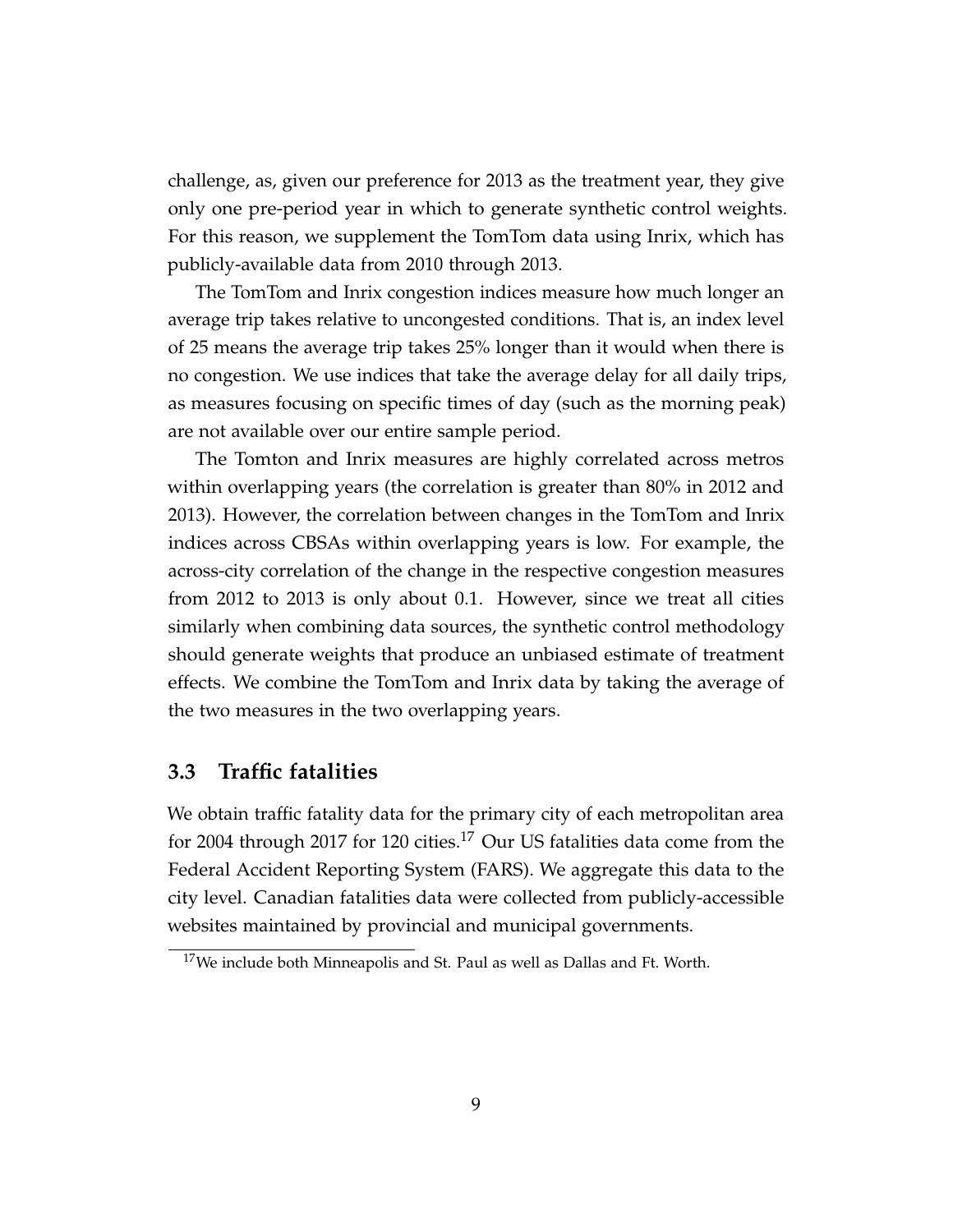#### **3.4 Uber and Lyft entry**

We extend the ride-hailing entry data from [Hall et al.](#page-23-2) [\(2018\)](#page-23-2) by extending our Uber entry data through 2020 and adding Lyft entry dates. We use official press releases where possible, but also use newspaper articles, blog posts, and social media posts. We corroborated our Lyft entry dates with data collected independently by Keith Teltser. For Uber, we consider only UberX (not, e.g., UberBlack). Where several municipalities within a single metropolitan area received ride-hailing in different years, we take the principal city as providing the metropolitan entry date. We also exclude any metros where ride-hailing entered, only to subsequently leave either temporarily or permanently.

#### **3.5 Population, gas prices and unemployment**

We use data on metropolitan populations to normalize public transit ridership and fatalities. We collect data on population for US and Canadian metropolitan areas from the US Census Bureau and Statistics Canada. Additionally, in a robustness check, we add gas prices and metropolitan unemployment rates to the list of covariates we use to construct a synthetic "Vancouver." For the US, these data come from the US Energy Administration and the Bureau of Labor Statistics, respectively. Canadian data for both measures are from Statistics Canada.

## **4 Motivating analysis**

We start with looking at the trends for our three outcomes in Vancouver and three natural comparison cities: Seattle, Toronto, and Portland. The three cities are natural comparisons because of their similarities to Vancouver with size and public transit systems, but they are also convenient because Uber entered the three cities in different years. The trends are plotted in Figure [1,](#page-26-0) with the year of Uber entry marked with a vertical line (Seattle, 2013; Toronto, 2014; Portland, 2015).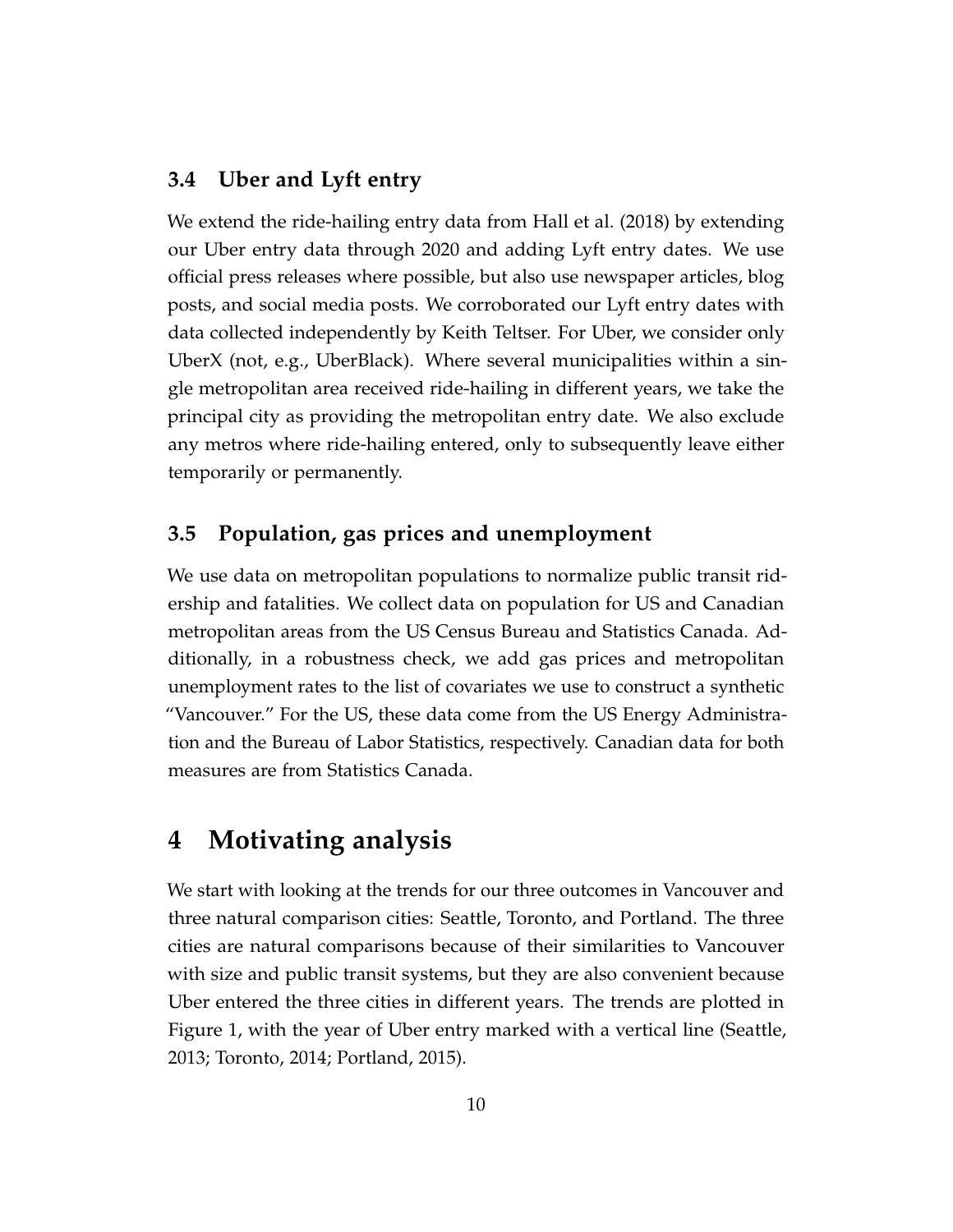With the three comparison cities, one could try to estimate the effect of ride-hailing on each outcome using a simplified difference-in-differences exercise, but the results are sensitive to the reference city. Public transit ridership provides a good example. Comparing the changes in the growth rate of per capita transit ridership in Vancouver to those in Seattle, Toronto, and Portland before and after the entry of ride-hailing yields simple differencein-differences estimates of the effect of ride-hailing on ridership, reported in Table [A1,](#page-36-0) of 4.1%, 1.8%, and -3.8%, respectively. The results for congestion and fatalities are similarly sensitive to the city chosen.

The fact that the estimates for public transit ridership and congestion vary around zero suggests that the true effect of ride-hailing on these outcomes could be small, while the estimates for the effect on traffic fatalities are all positive, suggesting ride-hailing may be increasing traffic fatalities. To more carefully test these possibilities, we use synthetic control to carefully construct comparison groups for Vancouver.

## **5 Methodology**

#### **5.1 Synthetic treatment**

To estimate the long-term effect of ride-hailing on cities, we use a modified synthetic control analysis. The synthetic control method of [Abadie et al.](#page-21-1) [\(2010\)](#page-21-1) formalizes the selection of comparison groups in comparative case studies. Specifically, in studies with panel data and a small number of treated units, the methodology constructs a synthetic comparison group as a weighted average of untreated units. The treatment effect in period *t* is then the difference in the outcome variable between the treated unit and its synthetic counterpart. See Appendix A for a formal description of the synthetic control method and additional details on inference, and see [Abadie](#page-21-3) [\(2021\)](#page-21-3) for a longer review.

Synthetic control has a key advantage over difference-in-differences analysis, whether estimating the average post-treatment effect or dynamic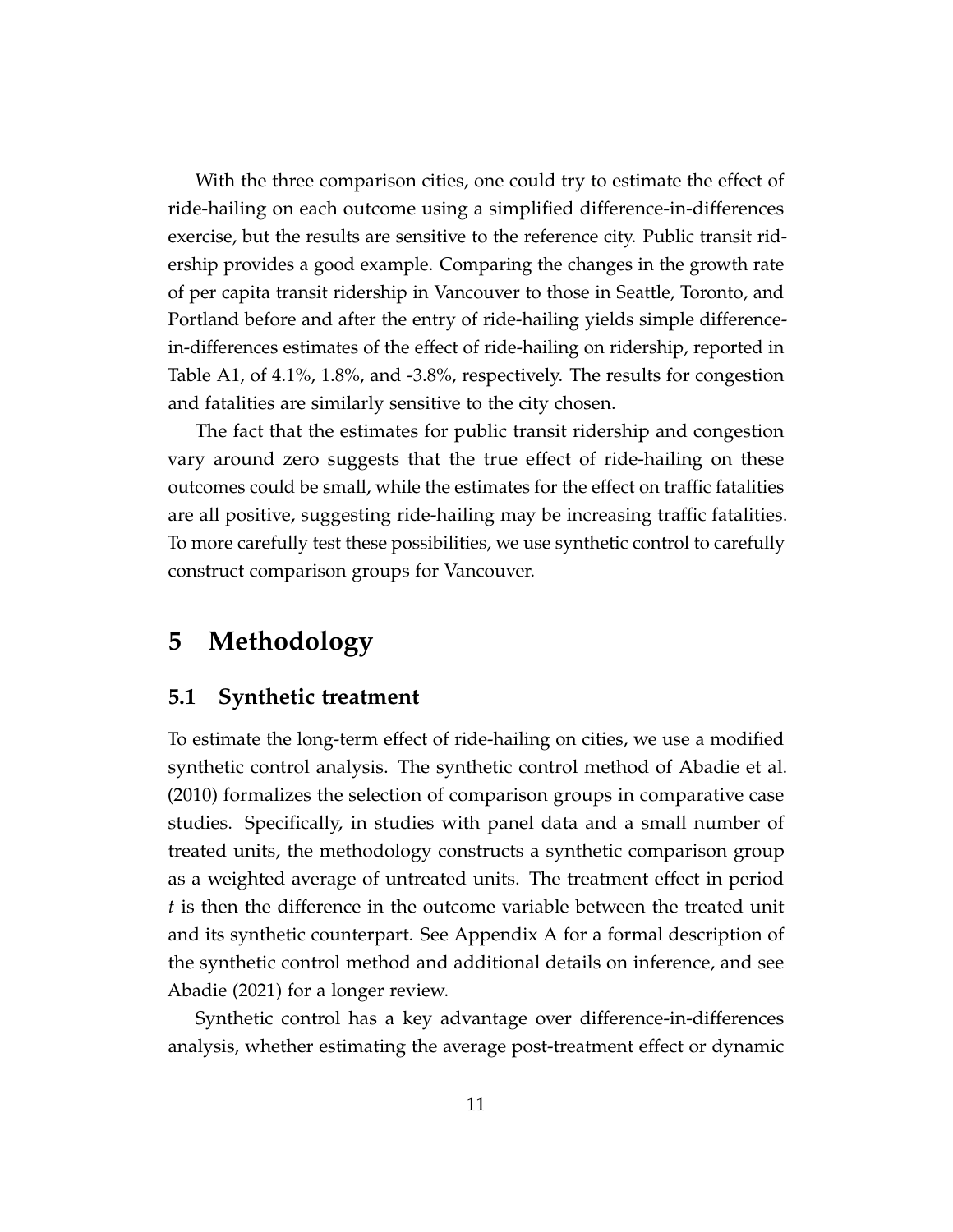effects via an event study. Crucially, synthetic control relaxes the parallel trends assumption [\(Abadie, 2021\)](#page-21-3), which may be problematic in our context. Moreover, [Goodman-Bacon](#page-23-4) [\(2021\)](#page-23-4) shows that two-way-fixed-effect estimation may be problematic in contexts where treatment effects are dynamic, as seems reasonable here. Our aim is to estimate the dynamic effects of ride-hailing entry over the long term for Vancouver, an objective for which synthetic control is well-suited.

We adapt synthetic control to create a synthetic *treated* Vancouver. Given a treatment date, our donor group is the set of all cities where Uber or Lyft entered in that year. As explained in Section [2,](#page-4-0) we choose 2013 as our baseline date. The donor group is then weighted to construct a synthetic treated Vancouver that best matches the pre-treatment level of the variables we are matching on. The number of observables on which to match is potentially large, and there is no consensus on how best to choose them (see the discussion in [Abadie](#page-21-3) [\(2021\)](#page-21-3)). We match on the pre-treatment average of the outcome variable of interest in the pre-treatment period, following [Abadie and Gardeazabal](#page-21-0) [\(2003\)](#page-21-0) and [Abadie et al.](#page-21-1) [\(2010\)](#page-21-1), plus the level of the outcome variable in even years before 2012. In our baseline specifications we exclude 2008 and 2009 — the Great Recession — from both the average pre-treatment outcome and the set of individual years used to match. We include these in a robustness check. In a further robustness check, we add average pre-treatment unemployment and gas prices to the list of variables we match on, as changes in gas prices and unemployment may predict changes in our outcomes. This changes the set of donors and their weights for both ridership and fatalities, although not for congestion.

It is important to note how synthetic control works across different outcomes. Given a set of donor cities, the objective of synthetic control is to select weights that minimize the difference between the synthetic outcome and the treated outcome. Since the data generating process is different for each outcome, the donor weights will likewise be different. For example, putting a non-zero weight on Seattle may minimize the mean squared prediction error for public transit, but when analyzing congestion it may be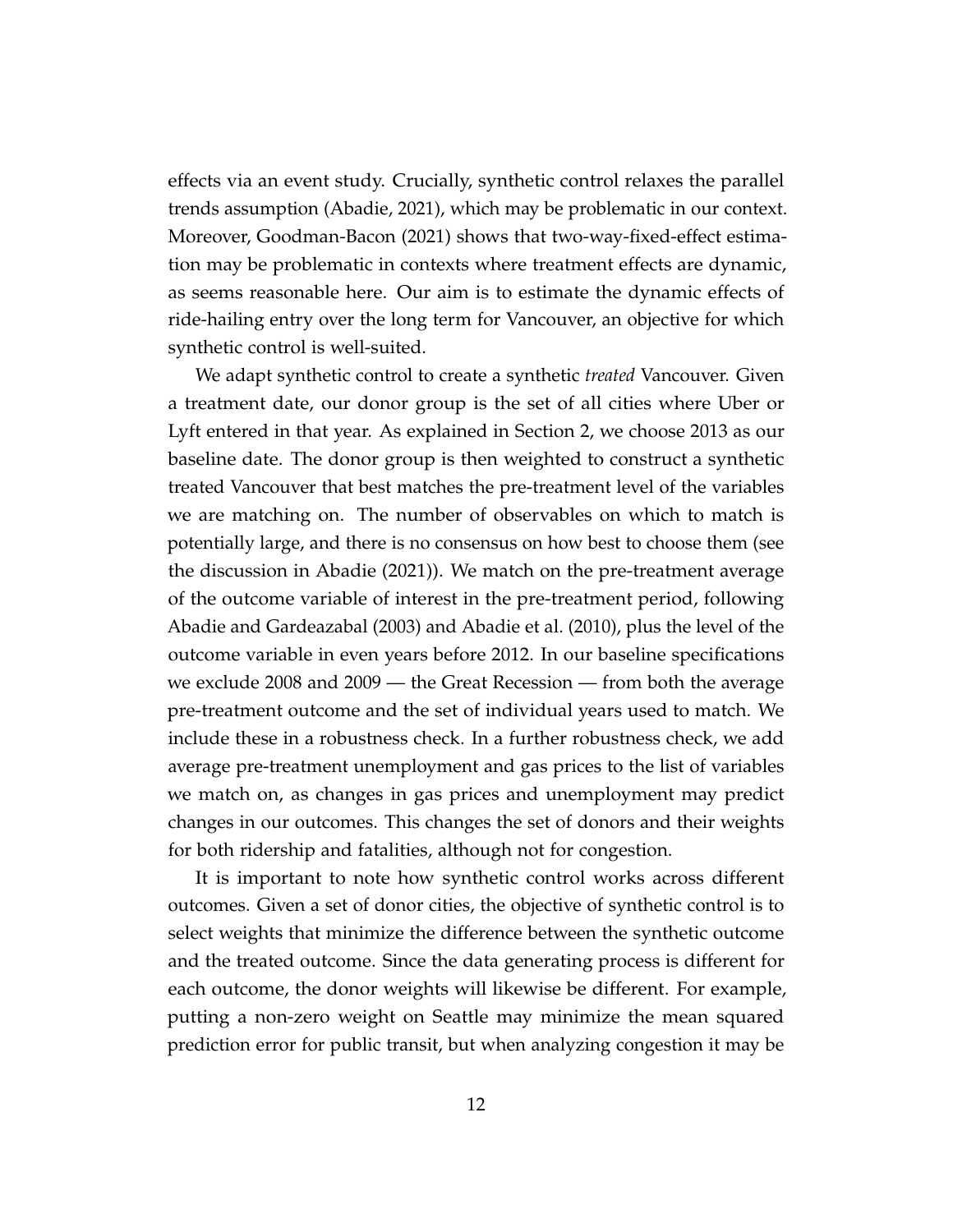<span id="page-13-1"></span>optimal to give Seattle a weight of zero. Thus, as is seen in the Appendix, while the donor groups for each outcome are roughly the same size, the number of cities that receive non-zero weights and their identities differ for each analysis.

We transform our outcome variables in four steps. First, we normalize public transit ridership and traffic fatalities by population. Second, we take logs of all outcomes. Third, we subtract the log of the outcome in 2012, the last pre-treatment year in our main specification. The second and third steps transform our analysis to being of growth rates in the outcomes (rather than levels).<sup>[18](#page-0-0)</sup> Thus, our synthetic treatment procedure finds the weighted average of cities whose growth relative to 2012 best matches Vancouver, and uses this weighted average to predict how Vancouver would have grown relative to 2012 had ride-hailing entered in 2013.

#### <span id="page-13-0"></span>**5.2 Inference**

[Abadie et al.](#page-21-1) [\(2010\)](#page-21-1) and [Abadie et al.](#page-21-4) [\(2015\)](#page-21-4) propose permutation-based inference, in which statistical significance is inferred by comparing the estimated treatment effect for the unit that was treated, with similar placebo effects for untreated units constructed by running synthetic control on those units. We follow [Abadie et al.](#page-21-1) [\(2010\)](#page-21-1) and [Abadie et al.](#page-21-4) [\(2015\)](#page-21-4) in performing a test of overall significance by comparing the post-treatment root mean squared prediction error (RMSPE) for Vancouver with the RMSPE for placebo cities. If the null hypothesis of no treatment effect holds, we expect the post-treatment RMSPE for the placebo cities to be larger than Vancouver's. *p*-values are "standardized" by scaling post-treatment RMSPEs by pre-treatment RMSPEs. This ensures that we do not identify a statistically significant overall effect in Vancouver just because its pre-treatment fit tends

 $18$ Our rationale for subtracting the log 2012 level of the outcome variable is twofold. First, Vancouver has the highest per-capita transit ridership of any of our potential donors, and a synthetic Vancouver using this measure could not be attained as a convex combination of those cities. Second, our donor cities are very heterogeneous. Because we are interested in changes in our outcomes, using levels of cities' outcome variables to weight the donor group would be inappropriate.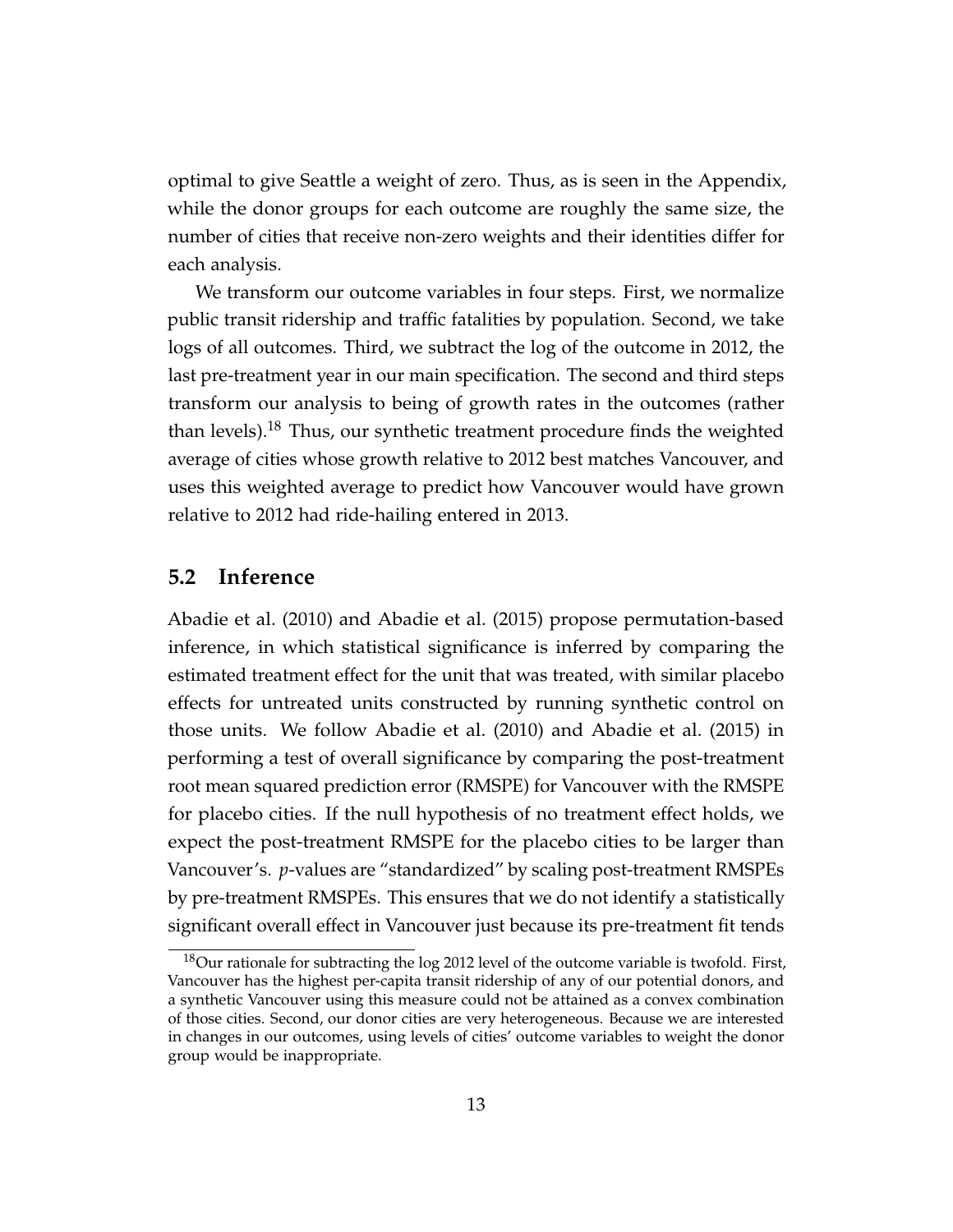to be poor relative to placebo cities.

Given the wide variety of estimates in the literature, we consider it important to be able to rule out certain effects with a relatively high degree of confidence. [Firpo and Possebom](#page-23-0) [\(2018\)](#page-23-0) propose inverting permutation tests to obtain confidence intervals.<sup>[19](#page-0-0)</sup> We also implement this procedure. Note that we invert overall *p*-values that account for the quality of pretreatment fit, ensuring a consistent interpretation of *p*-values and confidence intervals.

### **6 Results**

#### **6.1 Public transit ridership**

Figure [2,](#page-27-0) panel (a) shows the estimated treatment effects for Vancouver and all placebos. Table [2](#page-29-0) reports the point estimates, standardized p-values, and the confidence interval for the average effect. Our point estimates for the effect of ride-hailing on public transit ridership are positive for the first three years and negative for the last two. $20$  None of these point estimates are statistically significant. Our p-value for the overall RMSPE likewise indicates that we cannot reject that the observed effects occurred simply by chance.

The pattern in the point estimates further suggests ride-hailing is not

<sup>&</sup>lt;sup>19</sup> Note that in [Firpo and Possebom](#page-23-0) [\(2018\)](#page-23-0)'s procedure, confidence is expressed as a fraction, where the numerator must be an integer and the denominator is given by the sum of treated and placebo units. We choose confidence levels as close as possible to 95%.

 $^{20}$ Part of the large effect in 2017 is likely due to Vancouver extending its Sky Train by 11-kilometers in December of 2016. It is difficult to separate out the effect of the extension on total ridership, as the extension likely increased ridership on other lines and modes by increasing the reach of the transit system, but also replaced a popular bus route, which accounts for a third of the weekday ridership on the extension in 2017 [\(https://globalnews.ca/news/3280798/evergreen-line-ridership-reaches-30000-trips](https://globalnews.ca/news/3280798/evergreen-line-ridership-reaches-30000-trips-a-day-in-january/)[a-day-in-january/\)](https://globalnews.ca/news/3280798/evergreen-line-ridership-reaches-30000-trips-a-day-in-january/). However, if these effects cancel out, then we can approximate the change in transit ridership in the absence of the extension by what happened on all other lines and modes. Doing so implies that total transit ridership in the absence of the extension would have increased by 3.7% (rather than 5.7%). This suggests that had Vancouver not extended the Sky Train we would have found a treatment effect in 2017 of  $-0.063$ .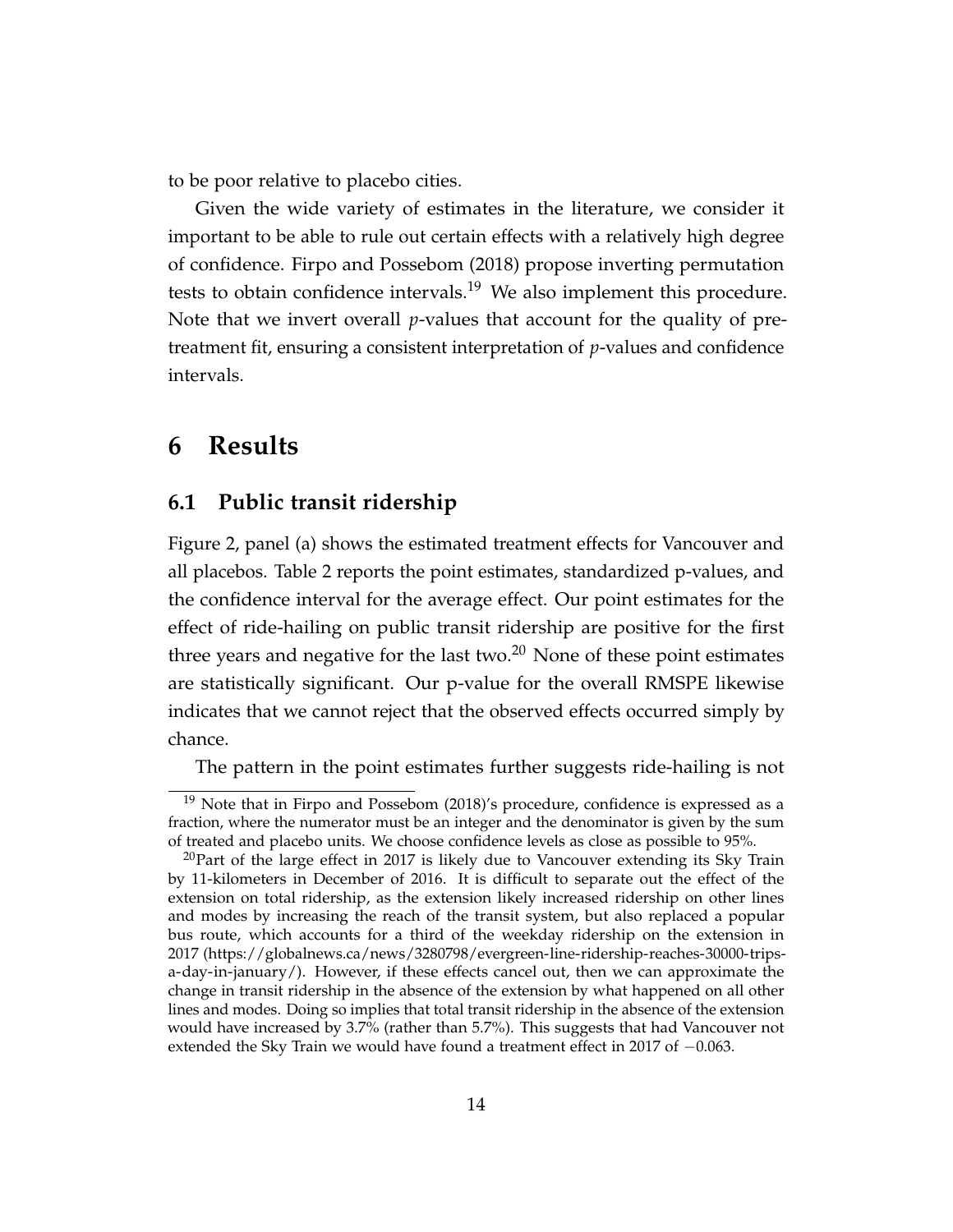having a large effect on transit ridership. Were ride-hailing impacting transit, then, since usage of ride-hailing has been growing with time, we would expect to see the magnitude of the effect grow. <sup>[21](#page-0-0)</sup> However, we find an effect that is sometimes positive and sometimes negative.

Referring to Table [1,](#page-28-0) our point estimates are smaller in magnitude than others in the literature. Furthermore, Table [2](#page-29-0) reports a confidence interval for the effect of ride-hailing on log transit ridership of [−0.013, 0.040], which translates to  $[-1.3\%, 4.1\%].^{22}$  $[-1.3\%, 4.1\%].^{22}$  $[-1.3\%, 4.1\%].^{22}$  These results rule out large effects in Vancouver, and suggest that the impact of ride-hailing on public transit on US and Canadian cities is smaller than implied by much of the existing literature.

#### **6.2 Traffic Congestion**

Figure [2,](#page-27-0) panel (b) and Table [2](#page-29-0) report estimated treatment effects for Vancouver, using the combined Inrix and Tomtom dataset described above. Our point estimates are all positive, and range from 0.2% to 12.5%. Point estimates in all post-treatment years are insignificant, and our p-value for the overall effect indicates that we cannot reject that the observed effects happened by chance in any post-treatment year. The 95% confidence interval for the average effect is [−6.1%, 20.7%]. Again, the confidence interval provides bounds smaller than many existing estimates.

As with public transit ridership, the pattern in the point estimates displayed in Figure [2](#page-27-0) provides further evidence that the effect is small, as the effect of ride-hailing on congestion fails to grow with time, even though ride-hailing ridership grows with time.

 $21$ For evidence that ride-hailing ridership has grown with time (pre-pandemic), see [Hall](#page-23-2) [et al.](#page-23-2) [\(2018\)](#page-23-2) or [https://web.archive.org/web/20211013213709/https://backlinko.com/](https://web.archive.org/web/20211013213709/https://backlinko.com/uber-users##uber-trips) [uber-users#uber-trips.](https://web.archive.org/web/20211013213709/https://backlinko.com/uber-users##uber-trips)

 $22$ This conversion is made by exponentiating the ends of the confidence interval and subtracting one.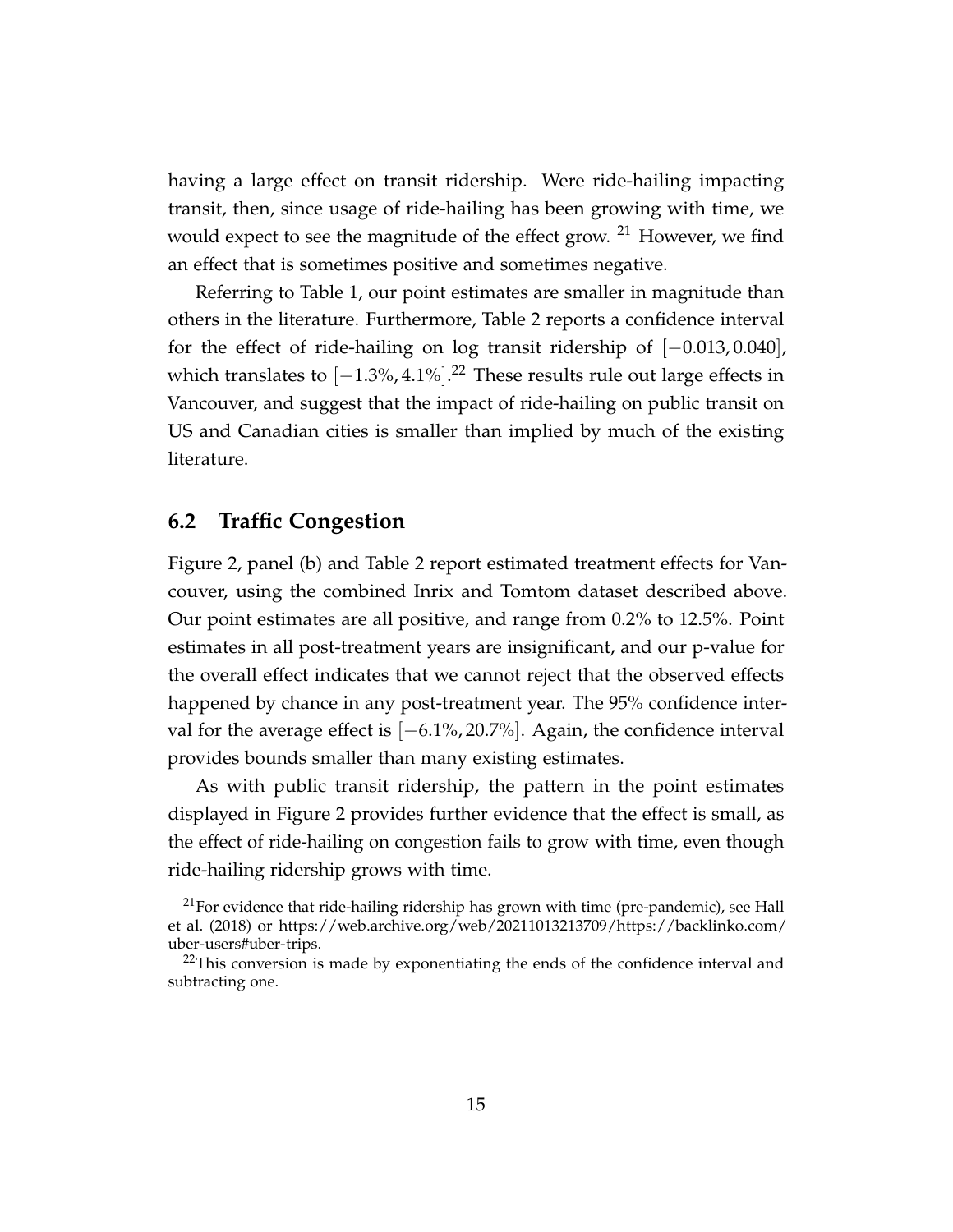#### **6.3 Traffic Fatalities**

Figure [2,](#page-27-0) panel (c) and Table [2](#page-29-0) show the estimated treatment effect for citylevel traffic fatalities, normalized by CBSA population. We again observe statistically insignificant effects in all post-treatment years. However, our point estimates grow throughout post-treatment to a high of 92% in 2017. Given that Uber and Lyft accounted for 5.6% of vehicle miles traveled in the core counties of six large US cities in September, 2018, [\(Balding et al., 2019\)](#page-22-3), this requires that ride-hailing has more than fifteen times the crash risk per mile as other vehicle travel, which seems implausible. Our confidence interval for the average effect is very large — between -30.6% and +198.6%. One possible reason that we observe effects of this magnitude is that, relative to our other outcomes, pre-treatment fit for fatalities is generally poor. On average across cities, the pre-treatment RMSPE is 0.161 for fatalities, relative to 0.028 for ridership and 0.049 for congestion. Our confidence interval is so large as to be uninformative about the effect of ride-hailing on traffic fatalities.

### **7 Robustness**

We perform four robustness checks with the goal of understanding the sensitivity of our results to changes in the set of predictors, potential donors, and donor weights. These are reported in Table [3,](#page-30-0) where the first column reports our baseline results for comparison. In designing our robustness checks, we follow recommendations by [Abadie](#page-21-3) [\(2021\)](#page-21-3). Our first check is to add average pre-period CBSA gas prices and unemployment rates to the set of variables we match on to create a weighted average of donor cities. Gas prices and unemployment rates are known predictors of whether to travel and which travel mode to use [\(Taylor and Fink, 2013\)](#page-25-3). Additionally, British Columbia introduced a carbon tax in 2008 which steady increased until 2012; suggesting gas prices may be a particularly important predictor. As can be seen in Column (2), adding these additional predictors has no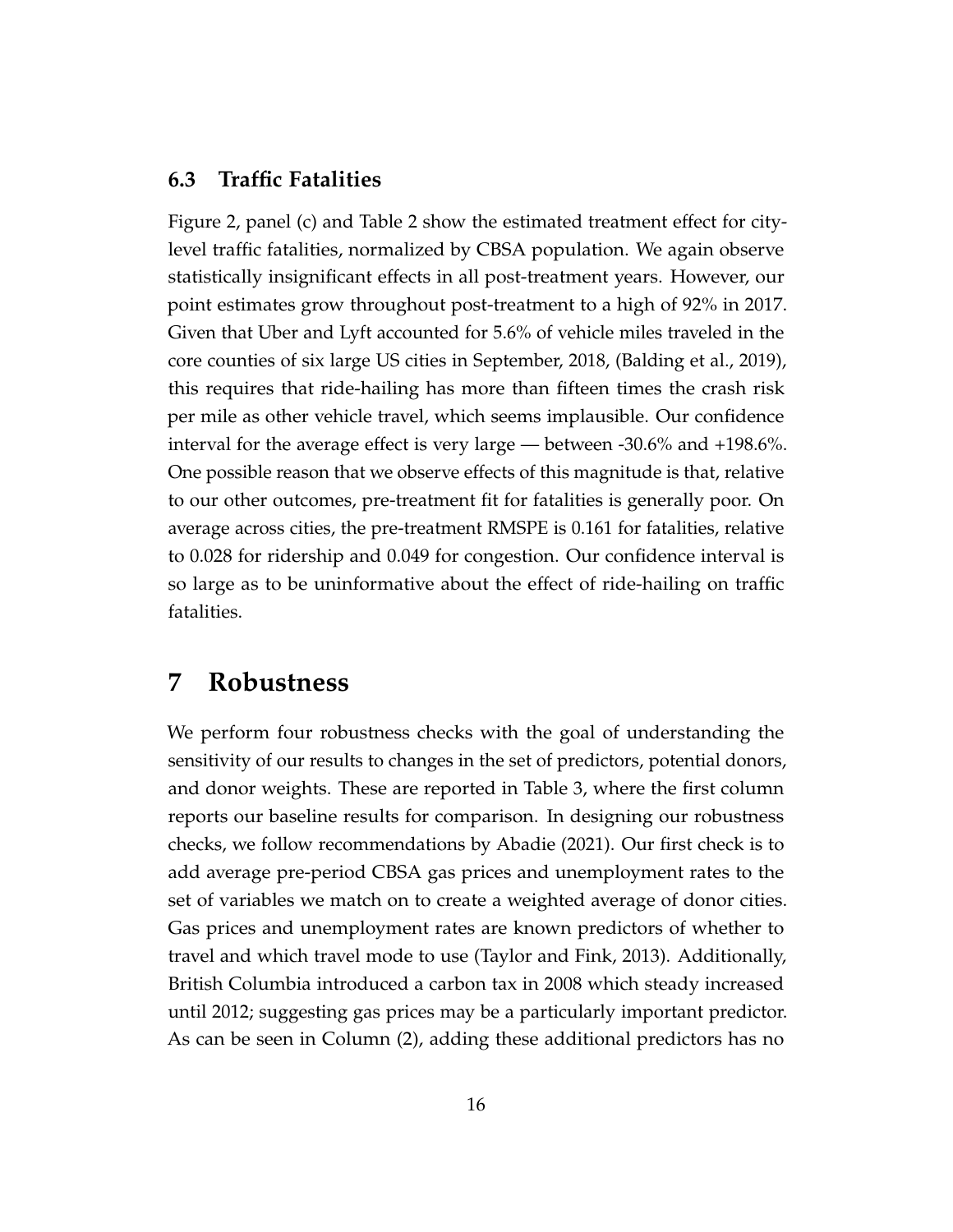effect on the statistical significance of the estimated effects of ride-hailing on public transit ridership, traffic congestion, and traffic fatalities. For transit ridership, adding average gas prices and unemployment increases the point estimate slightly, but the estimate remains statistically insignificant. For congestion, adding gas prices and unemployment to the set of predictors has, surprisingly, no effect on the allocation of weights to donors, and therefore no effect on the results. For traffic fatalities, we find a positive point estimate of similar magnitude to our baseline. The estimated effect remains insignificant.

Our second robustness check revises our baseline to include the Great Recession years of 2008 and 2009 in the set of pre-treatment matching variables, plus the additional predictors described above. As our data for congestion start in 2010, we perform this robustness check for ridership and fatalities only. As can be seen in Column (3), adding the Great Recession years while retaining alternate matching has no effect on the statistical significant of overall estimates for either ridership or traffic fatalities. The ridership estimate is revised slightly downward, and is slightly more precisely estimated than Column (2). The fatalities estimate is revised upward, but remains highly imprecise.

Our third robustness check is a leave-one-out analysis. For each outcome, we re-run the baseline analysis alternately omitting each of the donors that were assigned positive weight in the baseline synthetic control analysis. We rerun the synthetic control analysis for each donor, generating new point estimates and confidence intervals. This checks the robustness of our results to changes in the set of potential (and actual) donors. In Column (4), we report the average point estimate and confidence intervals over all leave-one-out synthetic control analyses. On average, we find results that are comparable to our baseline. For ridership and congestion, the average point estimates are very close to our baseline, as are average confidence intervals. For fatalities, we find that the average leave-one-out point estimate is slightly larger than our baseline and the average confidence interval is somewhat larger.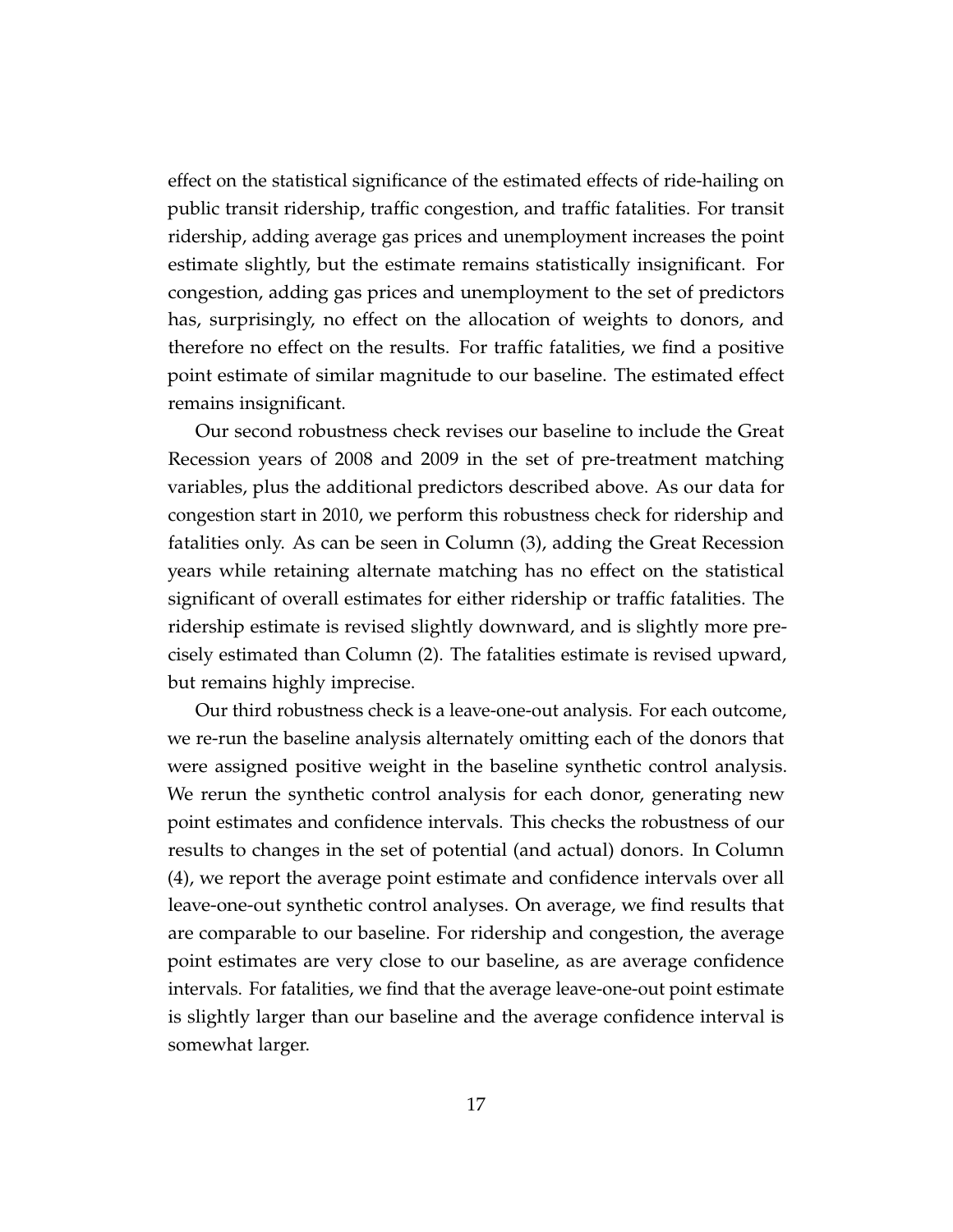Our fourth robustness check is in the spirit of [Abadie et al.](#page-21-4) [\(2015\)](#page-21-4), who backdate German reunification as an "in-time placebo" test. Unique to our analysis is that the time of "treatment" — non-entry of Uber into Vancouver — is not precisely defined. While our choice of 2013 is reasonable given that Uber attempted to enter Vancouver with UberBlack in November 2012 (and, conditional on success, would have likely launched UberX in Vancouver in 2013), it is also true that ride-hailing did not enter other Canadian cities until 2014 (perhaps in response to Uber's failed attempt to enter Vancouver). We therefore perform robustness with respect to our treatment date by changing the year of hypothetical ride-hailing non-entry to 2014. We then take as potential donors the set of cities where ride-hailing actually entered in that year. Choosing 2014 as an alternate treatment date changes the donor pool entirely, and includes other Canadian cities such as Toronto. In keeping with our baseline, we continue to normalize outcomes by their 2012 level, and use exactly the same set of predictors as in the baseline (average outcome up to and including 2012, and alternating years before, excluding Great Recession years). Column (5) reports the results. In terms of overall effects, with 2014 "treatment" we estimate a negative effect on transit ridership. This in contrast to our baseline. The signs on estimated effects for traffic congestion and fatalities, however, continue to have the same sign as previously. More importantly, all estimated effects continue to be insignificant, and we estimate confidence intervals for all three outcomes that are larger than in our baseline. Moreover, in Figure [A3](#page-33-0) we plot the time path of estimated dynamic effects with 2014 treatment. These are broadly similar to our baseline. Overall, the results of this robustness check reinforce the message that the effect of ride-hailing on transit ridership, traffic congestion, and traffic fatalities is likely to be small.

In addition to our robustness checks, we test whether the effect of ridehailing on public transit ridership differs by mode. As Figure [A4](#page-34-0) and Table [A2](#page-37-0) show, we do not find statistically significant effects on either bus or rail.[23](#page-0-0)

 $23$ There are transit modes that are not bus or rail, notably ferry in Vancouver and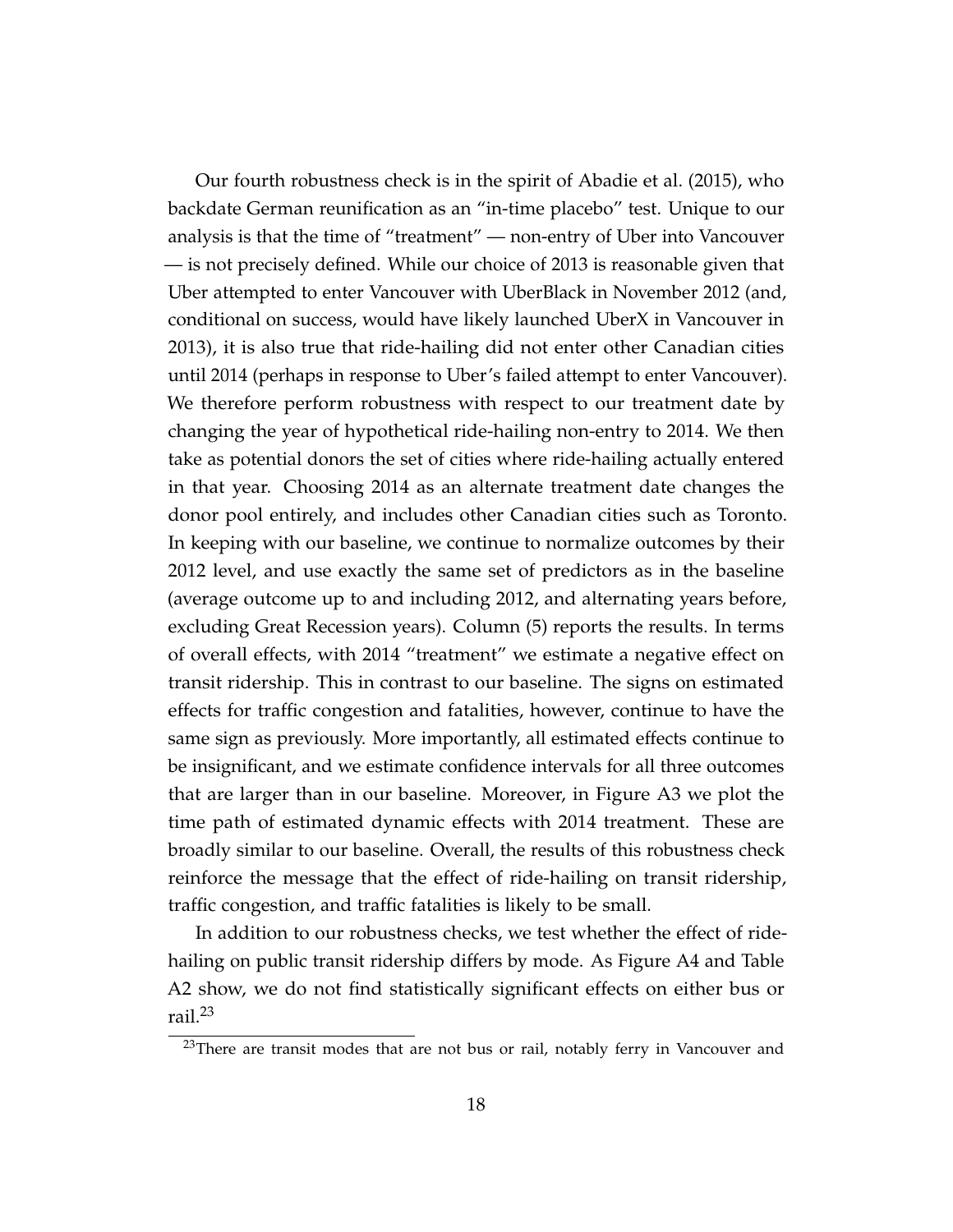## **8 Conclusion**

A better understanding of the long-run effects of ride-hailing services, such as Uber, is necessary for policymakers to optimally respond to their entry. Unfortunately, analyzing the long-term effects has been difficult because ride-hailing spread across cities quickly, making it difficult to find a credible comparison group. We address this challenge by using British Columbia's ban on ride-hailing services, which prohibited such services from entering Vancouver until February 2020.

Using a synthetic control analysis, we find little evidence that ridehailing would have had large effects on public transit ridership or traffic congestion in Vancouver, even after six years. Although the results are not statistically different from zero, the point estimates are positive for both transit ridership and congestion. Thus, the results lend some support to studies finding that ride-hailing services complement public transit [\(Hall](#page-23-2) [et al., 2018\)](#page-23-2) and increase congestion (cf., [Barrios et al., 2020\)](#page-22-2). Our estimates for the effect of ride-hailing on traffic fatalities are too imprecise to be informative.

Our estimates for Vancouver are informative for the long-run impact of ride-hailing on transit ridership and congestion for other mid-sized US and Canadian cities, suggesting that the impact of ride-hailing for these cities are likely smaller in magnitude than the literature suggests. As Table [1](#page-28-0) shows, existing estimates range widely, with 33%–50% of existing point estimates lying outside our confidence intervals for transit and congestion. Given that our findings are so different than those from outside of the US and Canada, this implies that the local context is important for ride-hailing's impact on cities.

It is also possible that the long-run effects of ride-hailing have yet to manifest themselves. As ride-hailing grows in popularity and as it begins affecting long-term choices such as vehicle ownership and land use (e.g.

paratransit services everywhere. Given the varied nature of services in this category, it is not reasonable to compare them.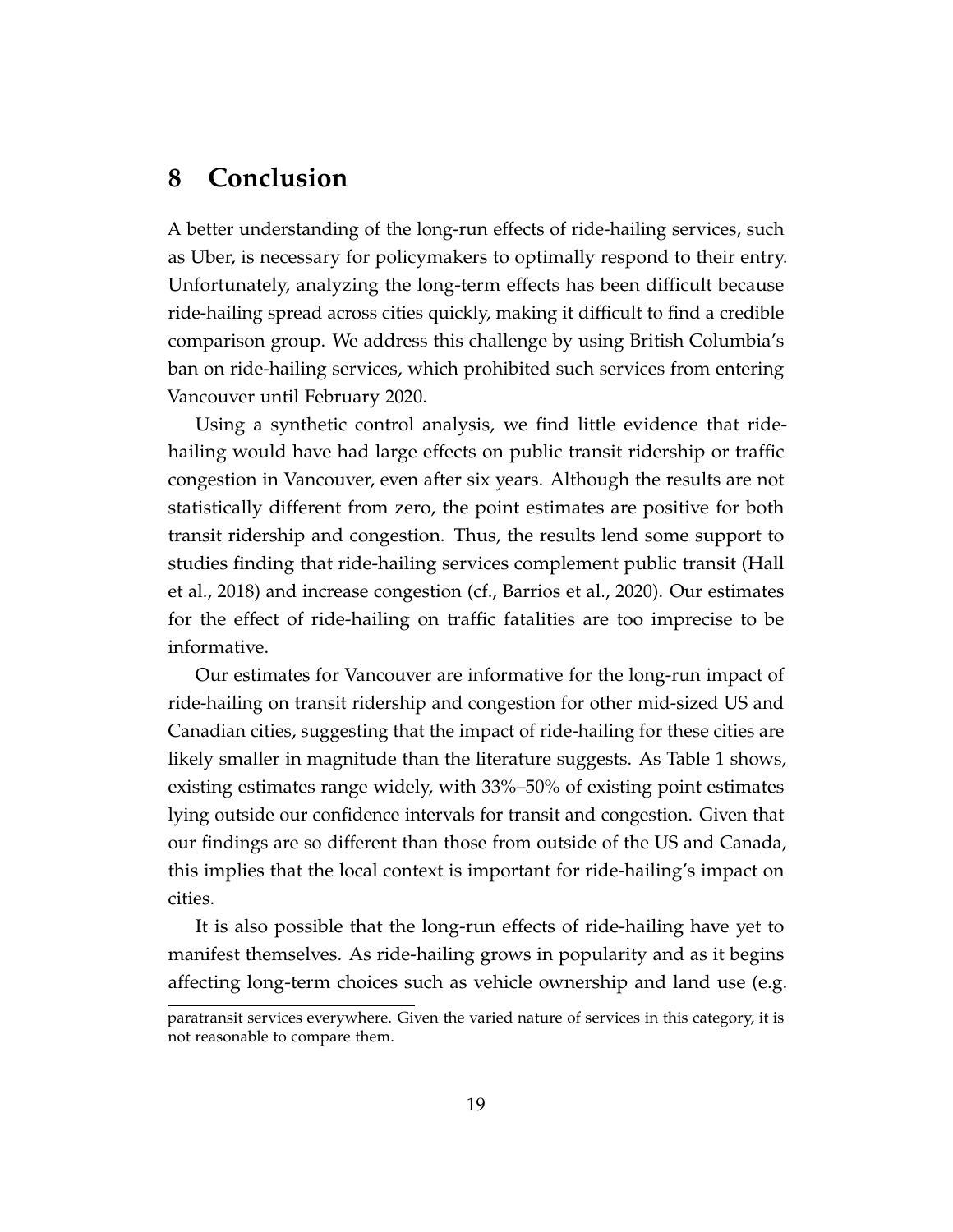[Gorback, 2020\)](#page-23-5), its effect on cities may change.

Yet another possibility is that we do not find a longer-term effect because ride-hailing helps or hurts these outcomes through different mechanisms, and these effects are canceling out. For example, ride-hailing can help public transit by making it easier to get to and from train stations but hurt transit by being an alternative. Likewise, ride-hailing may worsen congestion in specific areas or times while helping in others. Policies that address specific mechanisms by which ride-hailing causes socially harmful effects will be helpful, such as subsidizing ride-hail trips that connect with transit [\(Agrawal and Zhao, 2020\)](#page-21-5) or congestion pricing (e.g., [Hall, 2021,](#page-23-6) [Herzog, 2021\)](#page-24-4).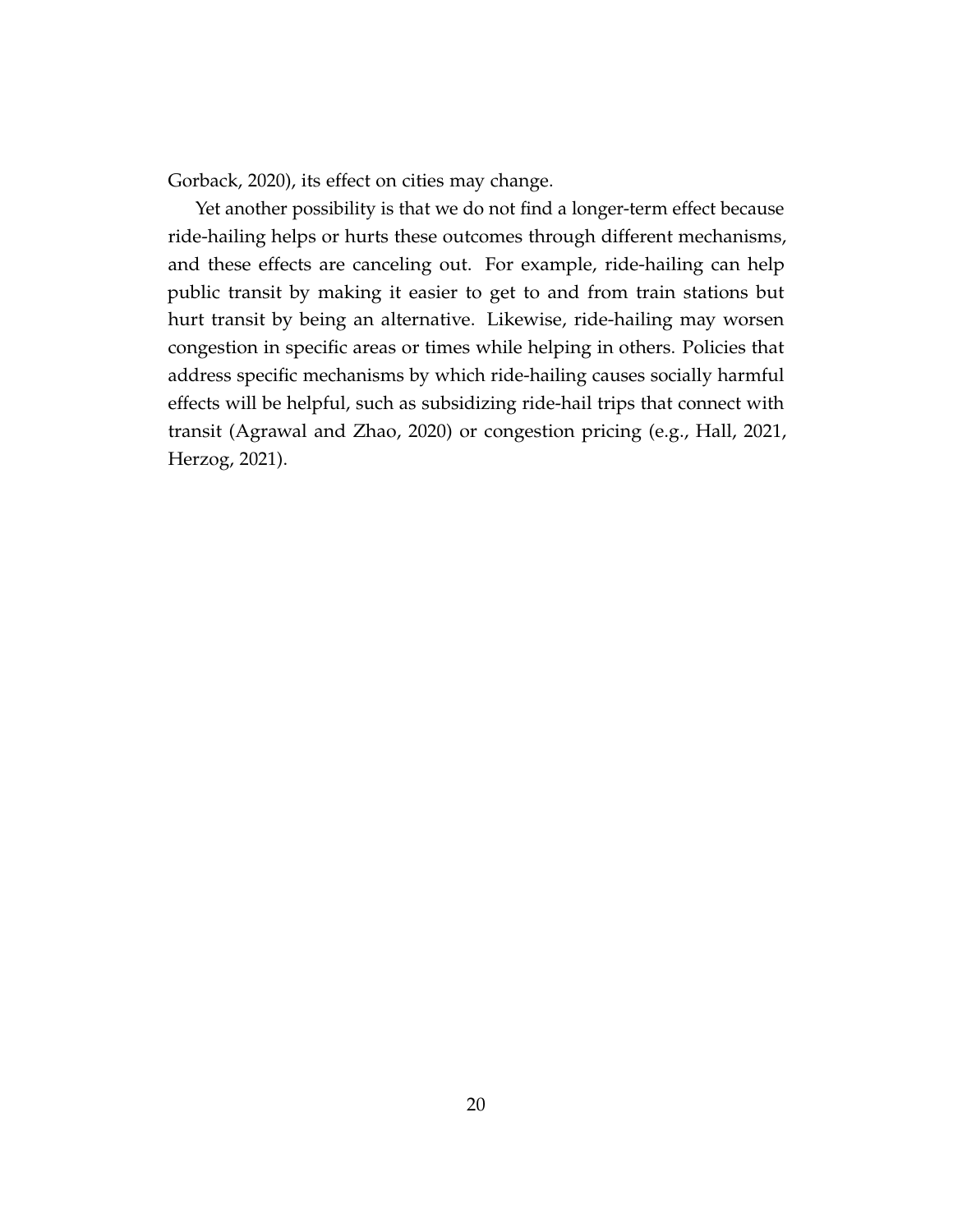## <span id="page-21-8"></span><span id="page-21-7"></span><span id="page-21-6"></span>**References**

- <span id="page-21-2"></span>Abadie, Alberto (2020) "Statistical Nonsignificance in Empirical Economics," *American Economic Review: Insights*, Vol. 2, No. 2, pp. 193–208, DOI: [10.1257/aeri.20190252.](http://dx.doi.org/10.1257/aeri.20190252)
- <span id="page-21-3"></span>(2021) "Using Synthetic Controls: Feasibility, Data Requirements, and Methodological Aspects," *Journal of Economic Literature*, Vol. 59, No. 2, pp. 391–425, DOI: [10.1257/jel.20191450.](http://dx.doi.org/10.1257/jel.20191450)
- <span id="page-21-4"></span><span id="page-21-1"></span>Abadie, Alberto, Alexis Diamond, and Jens Hainmueller (2010) "Synthetic Control Methods for Comparative Case Studies: Estimating the Effect of California's Tobacco Control Program," *Journal of the American Statistical Association*, Vol. 105, No. 490, pp. 493–505, DOI: [10.1198/jasa.2009.ap08746.](http://dx.doi.org/10.1198/jasa.2009.ap08746)
	- (2015) "Comparative Politics and the Synthetic Control Method," *American Journal of Political Science*, Vol. 59, No. 2, pp. 495–510, DOI: [10.1111/ajps.12116.](http://dx.doi.org/10.1111/ajps.12116)
- <span id="page-21-0"></span>Abadie, Alberto and Javier Gardeazabal (2003) "The Economic Costs of Conflict: A Case Study of the Basque Country," *American Economic Review*, Vol. 93, No. 1, pp. 113–132, DOI: [10.1257/000282803321455188.](http://dx.doi.org/10.1257/000282803321455188)
- Agarwal, Saharsh, Deepa Mani, and Rahul Telang (2019) "The Impact of Ridesharing Services on Congestion: Evidence from Indian Cities," *SSRN Electronic Journal*, DOI: [10.2139/ssrn.3410623.](http://dx.doi.org/10.2139/ssrn.3410623)
- <span id="page-21-5"></span>Agrawal, David R. and Weihua Zhao (2020) "Taxing Uber," *SSRN Electronic Journal*, DOI: [10.2139/ssrn.3684019.](http://dx.doi.org/10.2139/ssrn.3684019)
- Anderson, Michael L. and Lucas W. Davis (2021) "Uber and Alcohol-Related Traffic Fatalities," *Working Paper*.
- Babar, Yash and Gordon Burtch (2020) "Examining the Heterogeneous Impact of Ride-Hailing Services on Public Transit Use," *Information Systems Research*, Vol. 31, No. 3, pp. 820–834, DOI: [10.1287/isre.2019.0917.](http://dx.doi.org/10.1287/isre.2019.0917)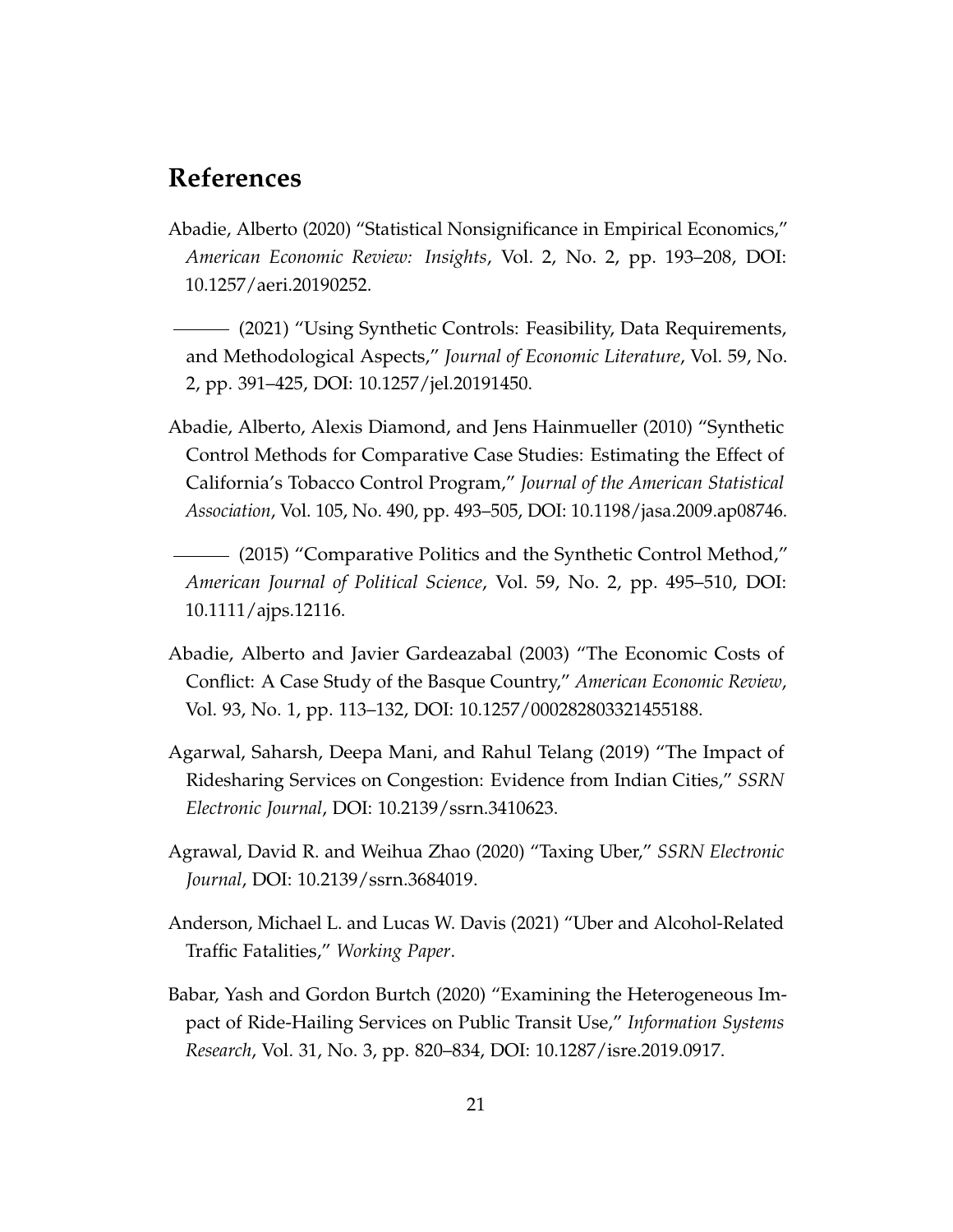- <span id="page-22-9"></span><span id="page-22-8"></span><span id="page-22-7"></span><span id="page-22-6"></span><span id="page-22-5"></span><span id="page-22-4"></span><span id="page-22-3"></span>Balding, Melissa, Teresa Whinery, Eleanor Leshner, and Eric Womeldorff (2019) "Estimated TNC Share of VMT in Six US Metropolitan Regions,"Technical report, Fehr & Peers.
- Barreto, Yuri, Raul Silveira Neto, and Luís Carazza (2021) "Uber and Traffic Safety: Evidence from Brazilian Cities," *Journal of Urban Economics*, Vol. 123, p. 103347, DOI: [10.1016/j.jue.2021.103347.](http://dx.doi.org/10.1016/j.jue.2021.103347)
- <span id="page-22-2"></span>Barrios, John Manuel, Yael V. Hochberg, and Hanyi Yi (2020) "The Cost of Convenience: Ridehailing and Traffic Fatalities," SSRN Scholarly Paper ID 3288802, Rochester, NY.
- <span id="page-22-0"></span>Baum-Snow, Nathaniel (2007) "Did Highways Cause Suburbanization?" *Quarterly Journal of Economics*, Vol. 122, No. 2, pp. 775–805, DOI: [10.1162/qjec.122.2.775.](http://dx.doi.org/10.1162/qjec.122.2.775)
- Brazil, Noli and David S. Kirk (2016) "Uber and Metropolitan Traffic Fatalities in the United States," *American Journal of Epidemiology*, Vol. 184, No. 3, pp. 192–198, DOI: [10.1093/aje/kww062.](http://dx.doi.org/10.1093/aje/kww062)
- <span id="page-22-1"></span>Breuer, Helena, Jianhe Du, and Hesham Rakha (2020) "Ridehailing Impacts on Transit Ridership: Chicago Case Study," DOI: [10.20944/preprints202009.0753.v1.](http://dx.doi.org/10.20944/preprints202009.0753.v1)
- Diao, Mi, Hui Kong, and Jinhua Zhao (2021) "Impacts of transportation network companies on urban mobility," *Nature Sustainability*, DOI: [10.1038/s41893-020-00678-z.](http://dx.doi.org/10.1038/s41893-020-00678-z)
- Dills, Angela K. and Sean E. Mulholland (2018) "Ride-Sharing, Fatal Crashes, and Crime," *Southern Economic Journal*, Vol. 84, No. 4, pp. 965–991, DOI: [10.1002/soej.12255.](http://dx.doi.org/10.1002/soej.12255)
- Erhardt, Gregory D., Richard Alexander Mucci, Drew Cooper, Bhargava Sana, Mei Chen, and Joe Castiglione (2021) "Do Transportation Network Companies Increase or Decrease Transit Ridership? Empirical Evidence from San Francisco," *Transportation*, DOI: [10.1007/s11116-021-10178-4.](http://dx.doi.org/10.1007/s11116-021-10178-4)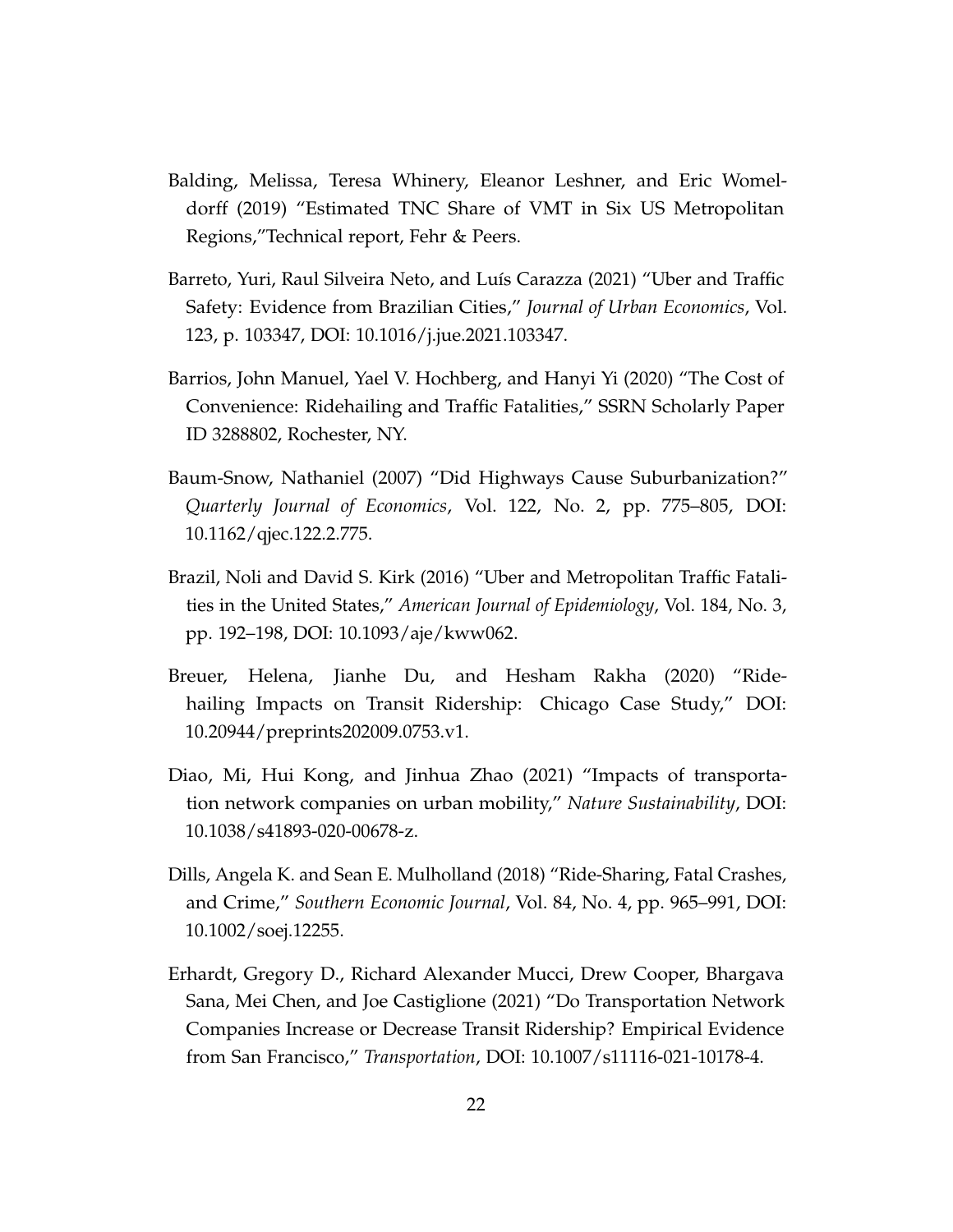- <span id="page-23-10"></span><span id="page-23-9"></span><span id="page-23-8"></span><span id="page-23-7"></span><span id="page-23-3"></span>Erhardt, Gregory D., Sneha Roy, Drew Cooper, Bhargava Sana, Mei Chen, and Joe Castiglione (2019) "Do Transportation Network Companies Decrease or Increase Congestion?" *Science Advances*, Vol. 5, No. 5, DOI: [10.1126/sciadv.aau2670.](http://dx.doi.org/10.1126/sciadv.aau2670)
- <span id="page-23-0"></span>Firpo, Sergio and Vitor Possebom (2018) "Synthetic Control Method: Inference, Sensitivity Analysis and Confidence Sets," *Journal of Causal Inference*, Vol. 6, No. 2, DOI: [10.1515/jci-2016-0026.](http://dx.doi.org/10.1515/jci-2016-0026)
- <span id="page-23-4"></span>Goodman-Bacon, Andrew (2021) "Difference-in-Differences with Variation in Treatment Timing," *Journal of Econometrics*, Vol. 225, No. 2, pp. 254–277, DOI: [10.1016/jeconom.2021.03.014.](http://dx.doi.org/10.1016/jeconom.2021.03.014)
- <span id="page-23-5"></span>Gorback, Caitlin (2020) "Ridesharing and the Redistribution of Economic Activity," *Working Paper*.
- Graehler, Michael, Richard Alexander Mucci, and Gregory D. Erhardt (2019) "Understanding the Recent Transit Ridership Decline in Major US Cities: Service Cuts or Emerging Modes?" in *Transportation Research Board 98th Annual Meeting*.
- <span id="page-23-1"></span>Greenwood, Brad N. and Sunil Wattal (2017) "Show Me the Way to Go Home: An Empirical Investigation of Ride-Sharing and Alcohol Related Motor Vehicle Fatalities," *MIS Quarterly*, Vol. 41, No. 1, pp. 163–187, DOI: [10.25300/MISQ/2017/41.1.08.](http://dx.doi.org/10.25300/MISQ/2017/41.1.08)
- <span id="page-23-6"></span>Hall, Jonathan D. (2021) "Can Tolling Help Everyone? Estimating the Aggregate and Distributional Consequences of Congestion Pricing," *Journal of the European Economic Association*, Vol. 19, No. 1, pp. 441–474, DOI: [10.1093/jeea/jvz082.](http://dx.doi.org/10.1093/jeea/jvz082)
- <span id="page-23-2"></span>Hall, Jonathan D., Craig Palsson, and Joseph Price (2018) "Is Uber a Substitute or Complement for Public Transit?" *Journal of Urban Economics*, Vol. 108, No. 1, pp. 36–50, DOI: [10.1016/j.jue.2018.09.003.](http://dx.doi.org/10.1016/j.jue.2018.09.003)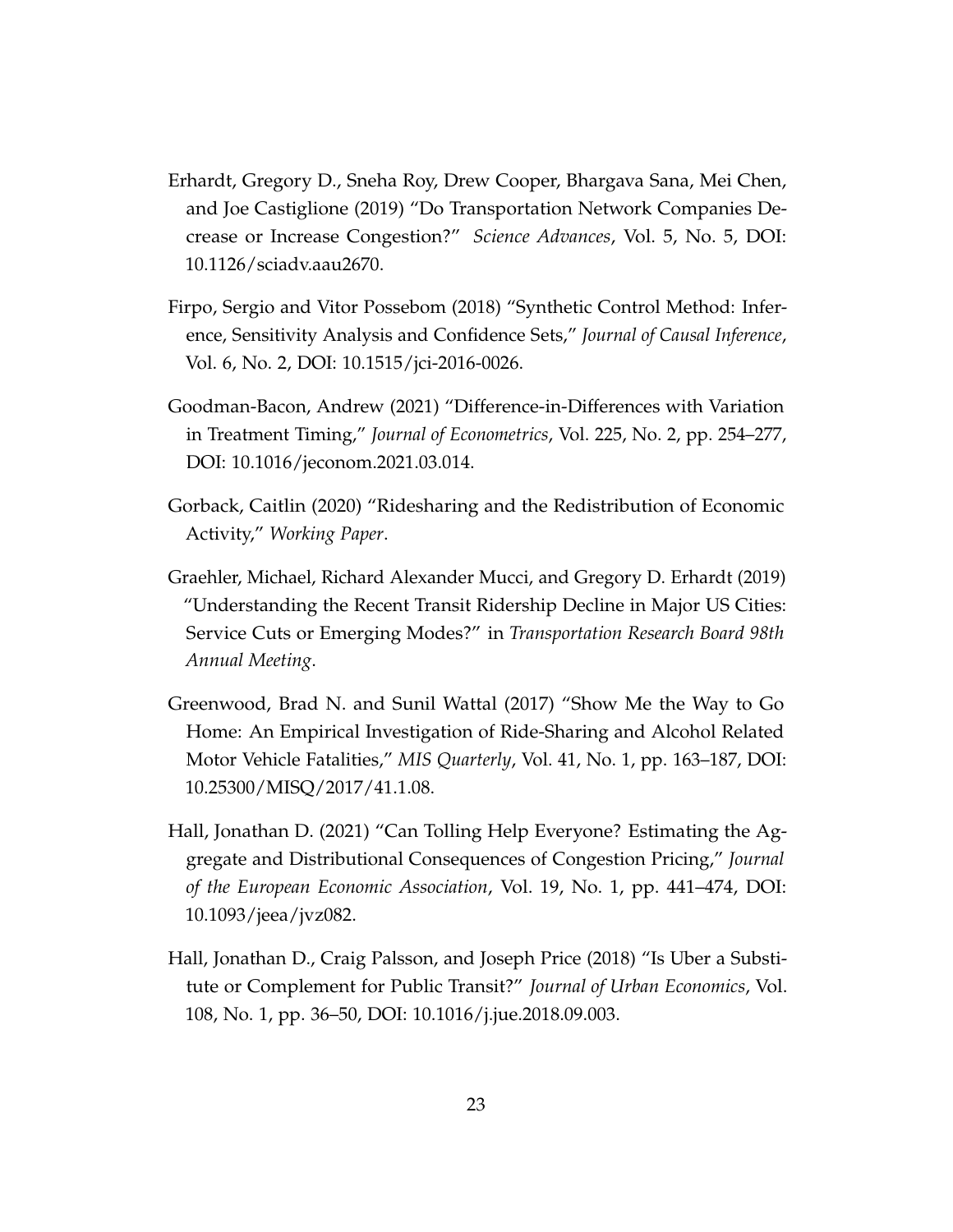- <span id="page-24-9"></span><span id="page-24-8"></span><span id="page-24-7"></span><span id="page-24-6"></span><span id="page-24-5"></span><span id="page-24-0"></span>Heblich, Stephan, Stephen J Redding, and Daniel M Sturm (2020) "The Making of the Modern Metropolis: Evidence from London," *Quarterly Journal of Economics*, Vol. 135, No. 4, pp. 2059–2133, DOI: [10.1093/qje/qjaa014.](http://dx.doi.org/10.1093/qje/qjaa014)
- <span id="page-24-4"></span>Herzog, Ian (2021) "The City-wide Effects of Tolling Downtown Drivers: Evidence from London's Congestion Charge," *Working Paper*.
- <span id="page-24-3"></span>Krishnamurthy, Chandra Kiran B. and Nicole Ngo (2021) "Do Transportation Network Companies Worsen Congestion and Air Quality? Evidence from Uber in California," *Working Paper*.
- <span id="page-24-1"></span>LeRoy, Stephen F. and Jon Sonstelie (1983) "Paradise Lost and Regained: Transportation Innovation, Income, and Residential Location," *Journal of Urban Economics*, Vol. 13, No. 1, pp. 67–89, DOI: [10.1016/0094-](http://dx.doi.org/10.1016/0094-1190(83)90046-3) [1190\(83\)90046-3.](http://dx.doi.org/10.1016/0094-1190(83)90046-3)
- Mangrum, Daniel and Alejandro Molnar (2020) "The Marginal Congestion of a Taxi in New York City," *Working Paper*.
- Nelson, Erik and Nicole Sadowsky (2018) "Estimating the Impact of Ride-Hailing App Company Entry on Public Transportation Use in Major US Urban Areas," *The B.E. Journal of Economic Analysis & Policy*, Vol. 19, No. 1, DOI: [10.1515/bejeap-2018-0151.](http://dx.doi.org/10.1515/bejeap-2018-0151)
- Qian, Xinwu, Tian Lei, Jiawei Xue, Zengxiang Lei, and Satish V. Ukkusuri (2020) "Impact of Transportation Network Companies on Urban Congestion: Evidence from Large-scale Trajectory Data," *Sustainable Cities and Society*, Vol. 55, DOI: [10.1016/j.scs.2020.102053.](http://dx.doi.org/10.1016/j.scs.2020.102053)
- <span id="page-24-2"></span>Rayle, Lisa, Danielle Dai, Nelson Chan, Robert Cervero, and Susan Shaheen (2016) "Just a Better Taxi? A Survey-based Comparison of Taxis, Transit, and Ridesourcing Services in San Francisco," *Transport Policy*, Vol. 45, pp. 168–178, DOI: [10.1016/j.tranpol.2015.10.004.](http://dx.doi.org/10.1016/j.tranpol.2015.10.004)
- Tarduno, Matthew (2021) "The Congestion Costs of Uber and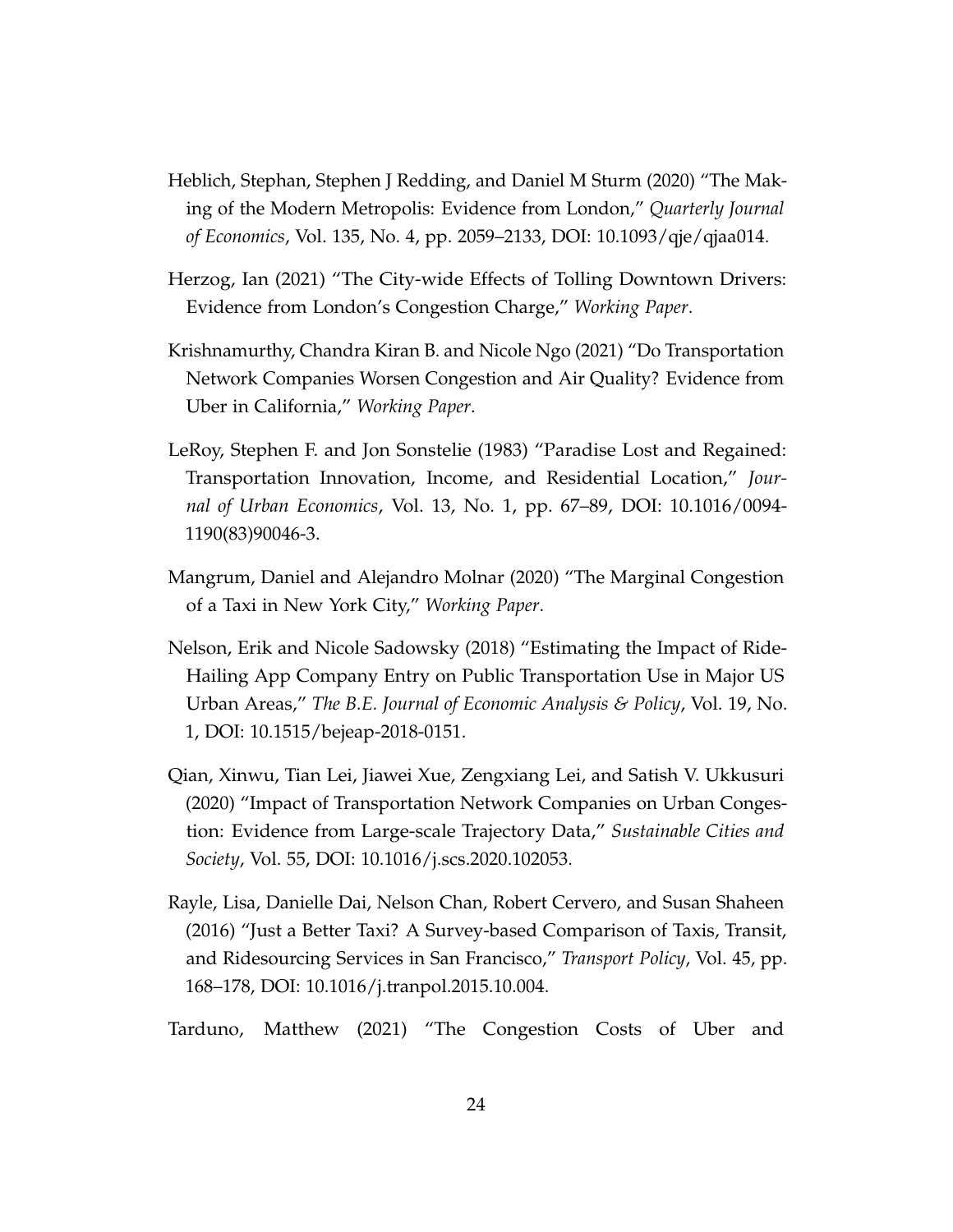Lyft," *Journal of Urban Economics*, Vol. 122, p. 103318, DOI: [https://doi.org/10.1016/j.jue.2020.103318.](http://dx.doi.org/https://doi.org/10.1016/j.jue.2020.103318)

- <span id="page-25-3"></span>Taylor, Brian D. and Camille Fink (2013) "Explaining Transit Ridership: What Has the Evidence Shown?" *Transportation Letters*, Vol. 5, No. 1, pp. 15–26, DOI: [10.1179/1942786712z.0000000003.](http://dx.doi.org/10.1179/1942786712z.0000000003)
- <span id="page-25-1"></span>Teltser, Keith, Conor Lennon, and Jacob Burgdorf (2021) "Do Ridesharing Services Increase Alcohol Consumption?" *Journal of Health Economics*, Vol. 77, p. 102451, DOI: [10.1016/j.jhealeco.2021.102451.](http://dx.doi.org/10.1016/j.jhealeco.2021.102451)
- <span id="page-25-0"></span>Thomas, Gary C., Regina R. Clewlow, Marlene Connor, Carlos Cruz-Casas, Sharon Feigon, Jonathan Hall, Brad Miller, Deb Niemeier, Corinne Ralph, Bruce Schaller, Kirk T. Steudle, Katherine Kortum, Stephen R. Godwin, Tomas R. Menzies, Jr., and Anusha Jayasinghe (2021) *The Role of Transit, Shared Modes, and Public Policy in the New Mobility Landscape*: The National Academies Press, DOI: [10.17226/26053.](http://dx.doi.org/10.17226/26053)
- <span id="page-25-2"></span>Young, Mischa, Jeff Allen, and Steven Farber (2020) "Measuring When Uber Behaves As a Substitute or Supplement to Transit: An Examination of Travel-time Differences in Toronto," *Journal of Transport Geography*, Vol. 82, p. 102629, DOI: [10.1016/j.jtrangeo.2019.102629.](http://dx.doi.org/10.1016/j.jtrangeo.2019.102629)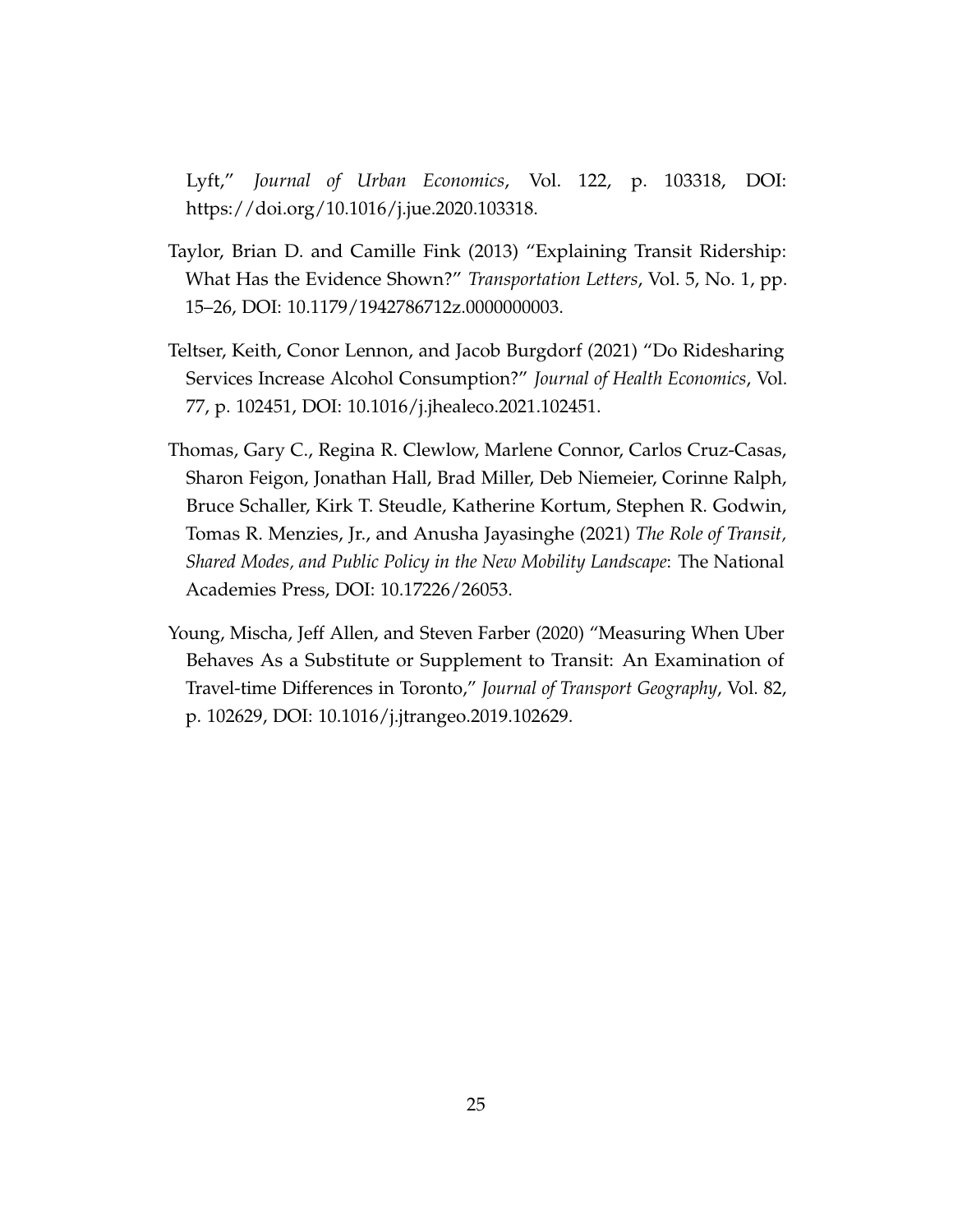

<span id="page-26-0"></span>Figure 1: Outcome variables over time for Vancouver and comparable cities

(c) Traffic fatalities (per capita)

*Notes:* Each panel shows outcome variables for Vancouver, BC, Toronto, ON, Seattle, WA, and Portland, OR. Panel (a) shows ridership, (b) shows traffic congestion, and (c) shows traffic fatalities. Uber entered Portland for a few weeks in 2014, but neither Uber or Lyft established a permanent presence until 2015.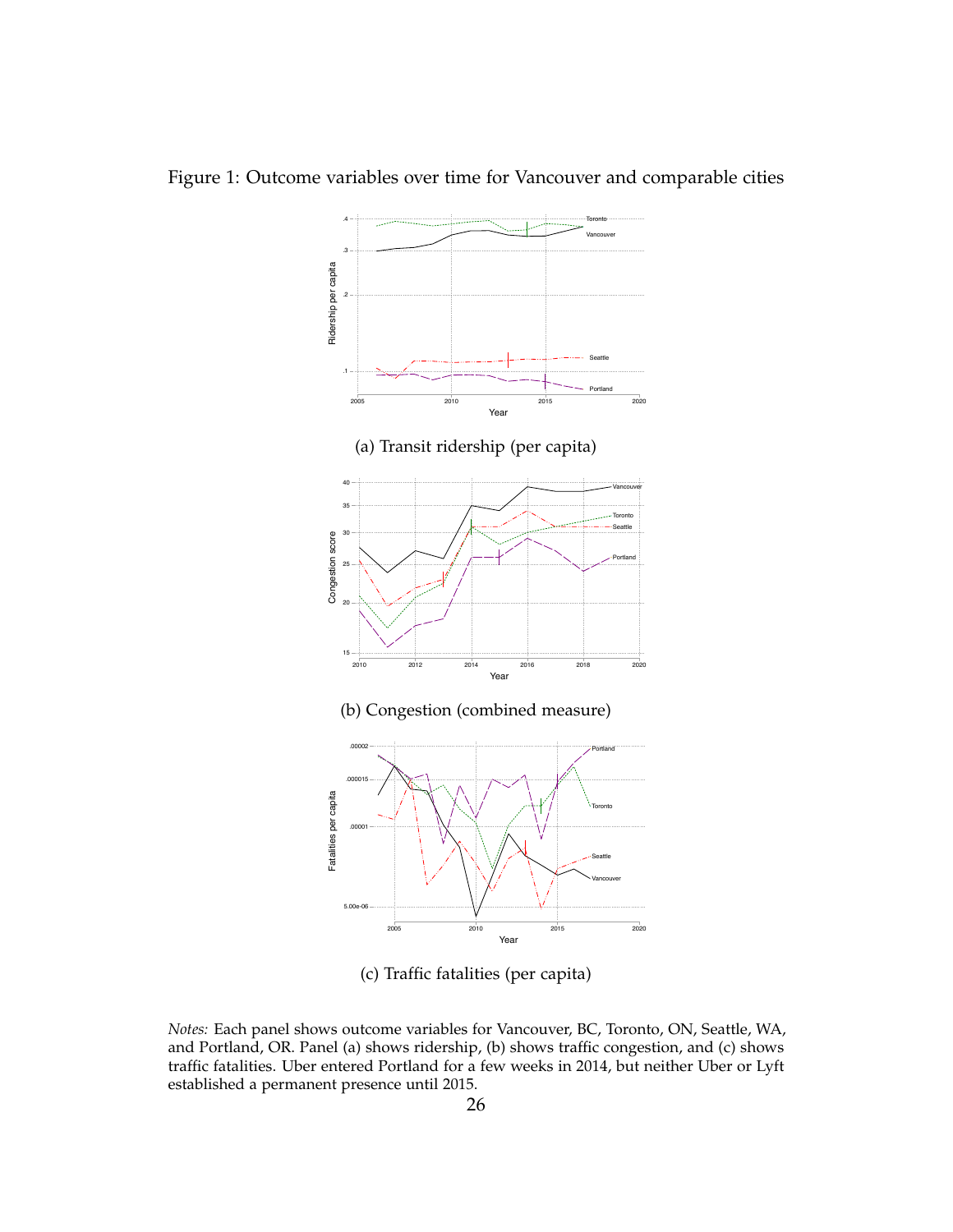<span id="page-27-0"></span>Figure 2: Estimated treatment effects



(c) Traffic fatalities

*Notes:* Each panel shows treatment effects for Vancouver (black line) and placebo treatment effects for donors (light gray). Panel (a) shows ridership, (b) shows traffic congestion, and (c) shows traffic fatalities. The donor group is cities where a ride-hailing company began offering services in 2013. For the list of donor cities and their weights, see Appendix Tables A2-A4. 27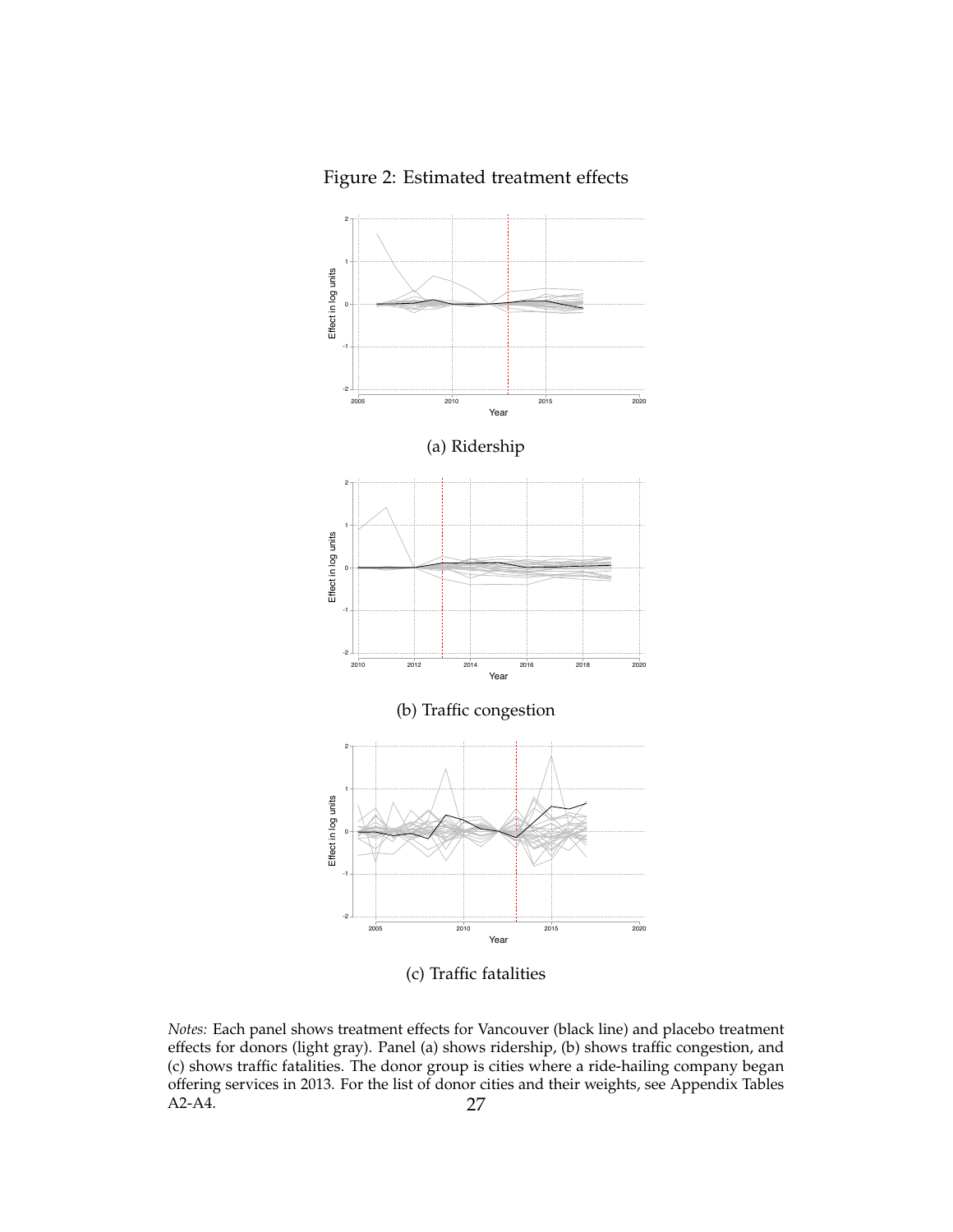<span id="page-28-0"></span>

| Paper                                                                                                | Outcome                                                                                   | Effect                                                                                       | Sample                                                    |
|------------------------------------------------------------------------------------------------------|-------------------------------------------------------------------------------------------|----------------------------------------------------------------------------------------------|-----------------------------------------------------------|
|                                                                                                      |                                                                                           | Panel A: Transit ridership                                                                   |                                                           |
| Hall et al. (2018)                                                                                   | Transit ridership                                                                         | $+2.6\%$ on average,<br>+5% after two years                                                  | <b>US</b>                                                 |
| Nelson and Sadowsky (2018)                                                                           | Transit ridership                                                                         | Increases with one ride-hailing firm,<br>no effect or decreases with two                     | <b>US</b>                                                 |
| Graehler et al. (2019)                                                                               | Transit ridership                                                                         | -8.5% for bus after five years,<br>-6.45% for heavy rail after five years                    | 22 US cities                                              |
| Babar and Burtch (2020)                                                                              | Transit ridership                                                                         | $-1.3\%$ for bus,<br>+3.0% for commuter rail,<br>no effect on subway or light rail           | <b>US</b>                                                 |
| Erhardt et al. (2021)                                                                                | Transit ridership                                                                         | -10% for bus after five years,<br>no effect on light rail                                    | San Francisco                                             |
| Diao et al. (2021)                                                                                   | Transit ridership                                                                         | -8.9% on average,<br>-16.28% after four years                                                | <b>US</b>                                                 |
|                                                                                                      |                                                                                           | Panel B: Traffic congestion                                                                  |                                                           |
| Mangrum and Molnar (2020)<br>Qian et al. (2020)<br>Tarduno (2021)<br>Hall et al. (2018)              | Speed<br>Speed<br>Speed<br>Travel time                                                    | $-11%$<br>-22.5% on weekdays<br>$-2.3%$<br>$+0.6\%$ to $+1.3\%$ in MSAs with high population | Midtown Manhattan<br>Manhattan<br>Austin, TX<br><b>US</b> |
| Agarwal et al. (2019)                                                                                | Travel time                                                                               | or low transit ridership<br>+10.1% to +14.8%                                                 | Mumbai, New Delhi, and<br>Bangalore                       |
| Diao et al. (2021)<br>Erhardt et al. (2019)<br>Barrios et al. (2020)<br>Krishnamurthy and Ngo (2021) | Travel time<br>Vehicle hours of delay<br>Vehicle hours of delay<br>Vehicle hours of delay | 0.89% on average<br>$+40%$<br>$+1.6%$<br>$-14%$                                              | <b>US</b><br>San Francisco<br><b>US</b><br>California     |
|                                                                                                      |                                                                                           | Panel C: Traffic fatalities                                                                  |                                                           |
| Brazil and Kirk (2016)<br>Dills and Mulholland (2018)                                                | <b>Traffic fatalities</b><br><b>Traffic fatalities</b>                                    | No effect<br>$-4.0\%$ on average,<br>-17% to -40% after four or more years                   | <b>US</b><br><b>US</b>                                    |
| Barreto et al. (2021)                                                                                | Traffic fatalities                                                                        | -10% on average,<br>-16% after five quarters                                                 | <b>Brazil</b>                                             |
| Barrios et al. (2020)                                                                                | Traffic fatalities                                                                        | +3% on average,<br>$+16\%$ after four years                                                  | <b>US</b>                                                 |
| Anderson and Davis (2021)                                                                            | <b>Traffic fatalities</b>                                                                 | -4% in 2019                                                                                  | <b>US</b>                                                 |

## Table 1: Summary of the effects of ride-hailing on cities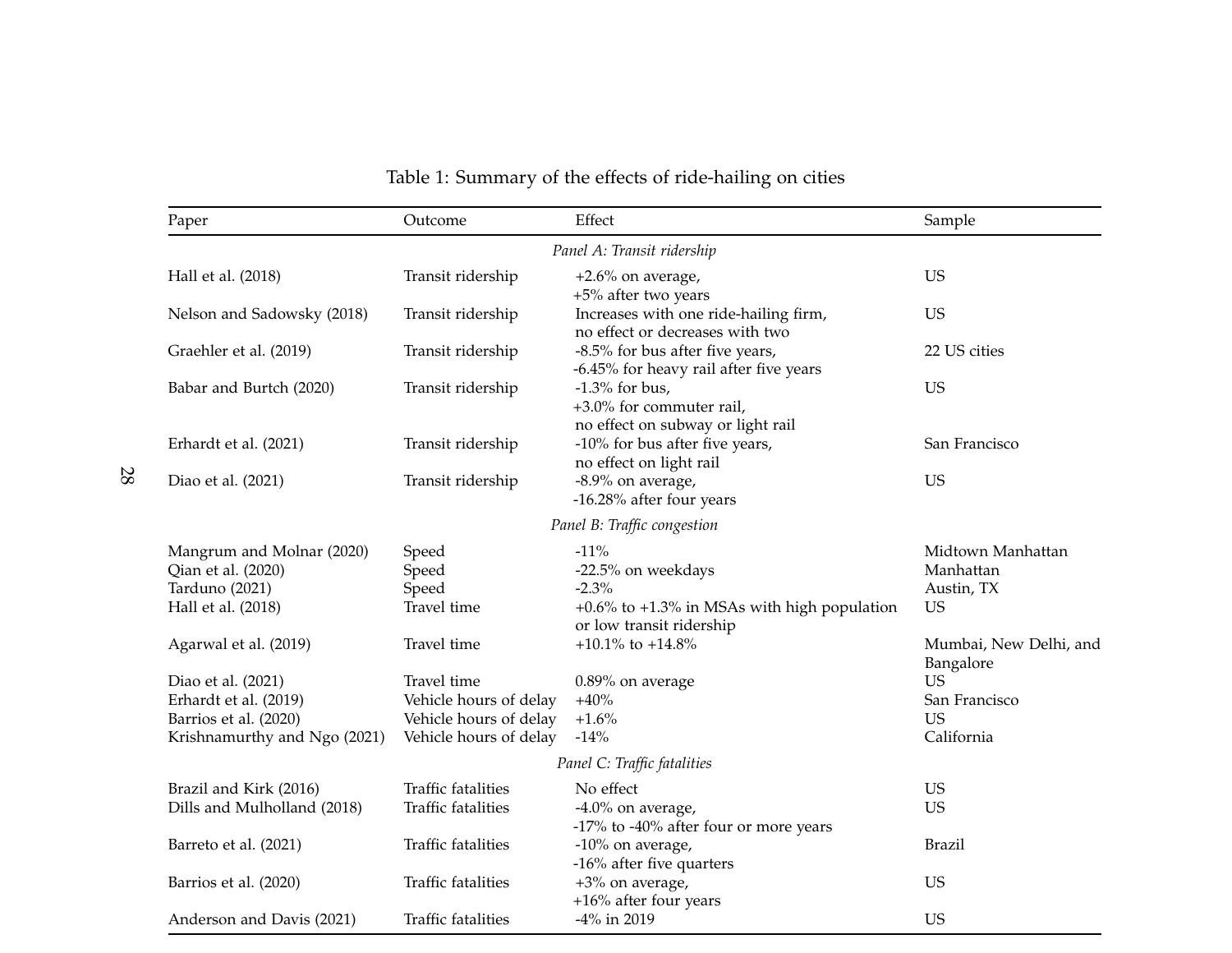| Year              | Ridership         | Congestion        | Fatalities        |
|-------------------|-------------------|-------------------|-------------------|
|                   | (1)               | (2)               | (3)               |
| 2013              | 0.031             | 0.109             | $-0.150$          |
|                   | (0.292)           | (0.333)           | (0.500)           |
| 2014              | 0.076             | 0.103             | 0.212             |
|                   | (0.208)           | (0.524)           | (0.625)           |
| 2015              | 0.075             | 0.118             | 0.583             |
|                   | (0.500)           | (0.524)           | (0.167)           |
| 2016              | $-0.019$          | 0.002             | 0.521             |
|                   | (0.792)           | (0.714)           | (0.042)           |
| 2017              | $-0.097$          | 0.013             | 0.654             |
|                   | (0.625)           | (0.714)           | (0.042)           |
| 2018              |                   | 0.039<br>(0.667)  |                   |
| 2019              |                   | 0.055<br>(0.667)  |                   |
| Average           | 0.013             | 0.063             | 0.365             |
| (RMSPE std. $p$ ) | (0.667)           | (0.667)           | (0.167)           |
| Overall C.I.      | $[-0.013, 0.040]$ | $[-0.063, 0.188]$ | $[-0.365, 1.094]$ |

<span id="page-29-0"></span>Table 2: Effect of ride-hailing on ridership, congestion, and fatalities

*Notes:* Standardized p-values are in parentheses and confidence intervals are in brackets. Confidence levels are 96% for ridership, 95% for congestion, and 96% for fatalities. See Footnote [19](#page-13-0) for an explanation of how confidence levels are expressed following [Firpo and](#page-23-0) [Possebom](#page-23-0) [\(2018\)](#page-23-0).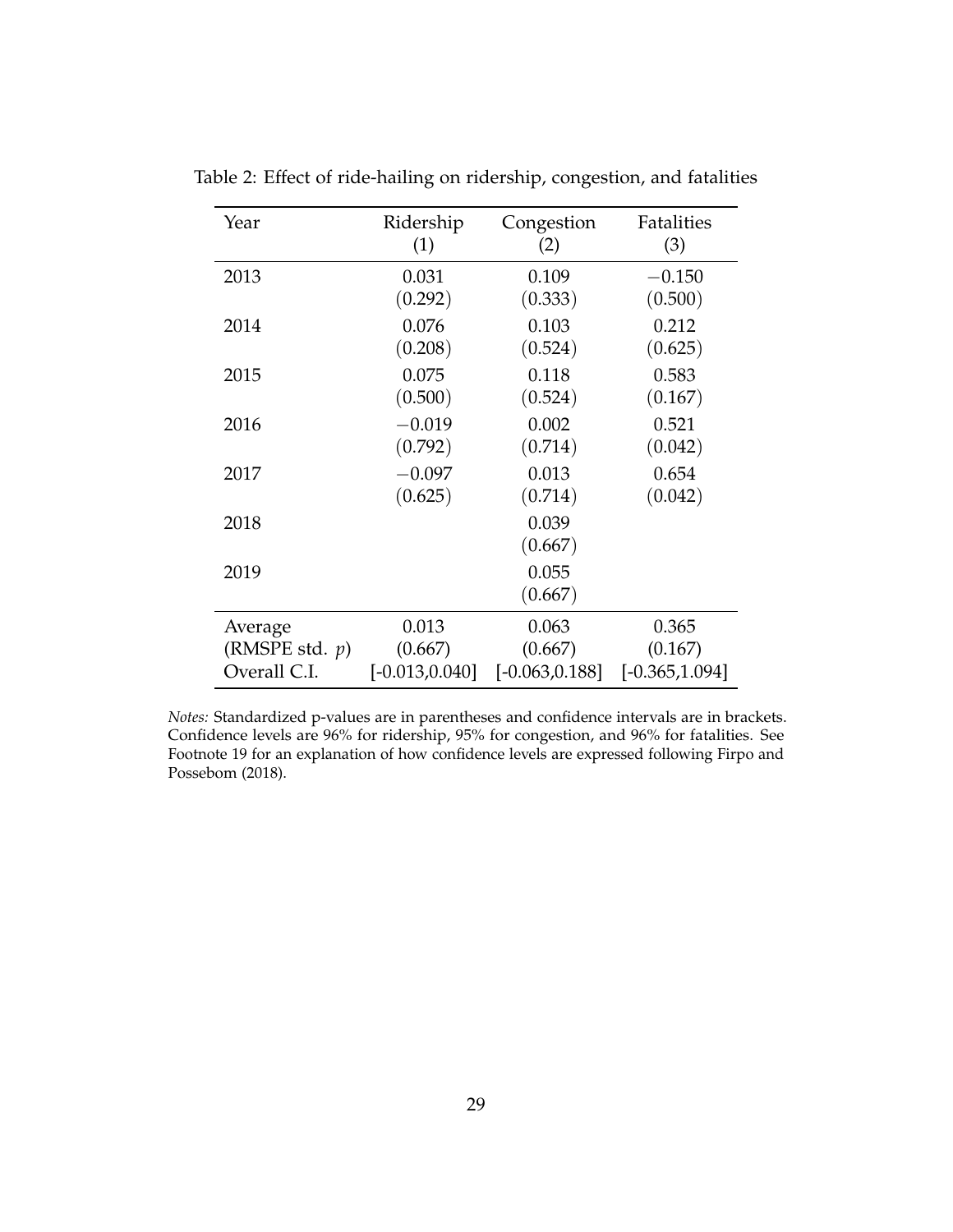|                    | 2013 synth.<br>$\left( 1\right)$ | Alt. matching<br>(2) | Recess. + alt. match. Leave-one-out<br>(3) | $\left( 4\right)$ | 2014 synth.<br>(5) |
|--------------------|----------------------------------|----------------------|--------------------------------------------|-------------------|--------------------|
| Transit ridership  | 0.013                            | 0.059                | 0.033                                      | 0.008             | $-0.059$           |
|                    | $[-0.013, 0.040]$                | $[-0.059, 0.178]$    | $[-0.033, 0.099]$                          | $[-0.028, 0.044]$ | $[-0.176, 0.059]$  |
| Congestion         | 0.063                            | 0.063                |                                            | 0.062             | 0.150              |
|                    | $[-0.063, 0.188]$                | $[-0.063, 0.188]$    |                                            | $[-0.062, 0.186]$ | $[-0.150, 0.451]$  |
| Traffic fatalities | 0.365                            | 0.367                | 0.435                                      | 0.416             | 0.509              |
|                    | $[-0.365, 1.094]$                | $[-0.367, 1.101]$    | $[-0.435, 1.304]$                          | $[-0.416, 1.247]$ | $[-0.509, 1.528]$  |

Table 3: Robustness checks

*Notes:* The first column reproduces our baseline results for comparison. Confidence levels for the first four columns are 96% for ridership, 95% for congestion, and 96% for fatalities. For 2014 "treatment," (Column 5), confidence levels are 94%, 96%, and 95%, respectively. See Footnote [19](#page-13-1) for an explanation of how confidence levels are expressed following Firpo and [Possebom](#page-23-10) [\(2018\)](#page-23-10). Column (4) reports the averages of point estimates and confidence interval bounds over all leave-one-out synthetic controls.

<span id="page-30-0"></span>30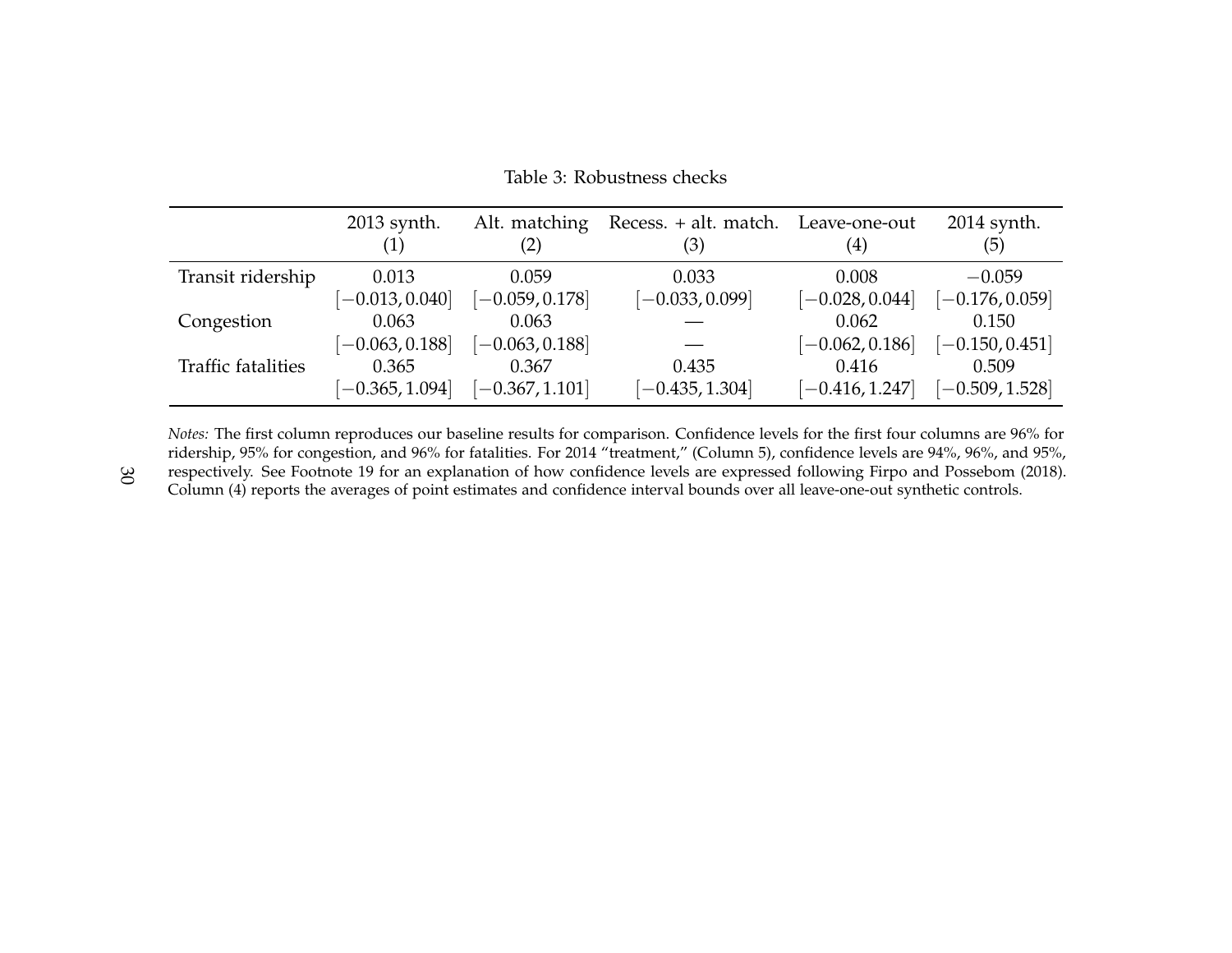## **A Additional figures**



<span id="page-31-0"></span>Figure A1: Reported ridership by APTA and Translink, by mode and total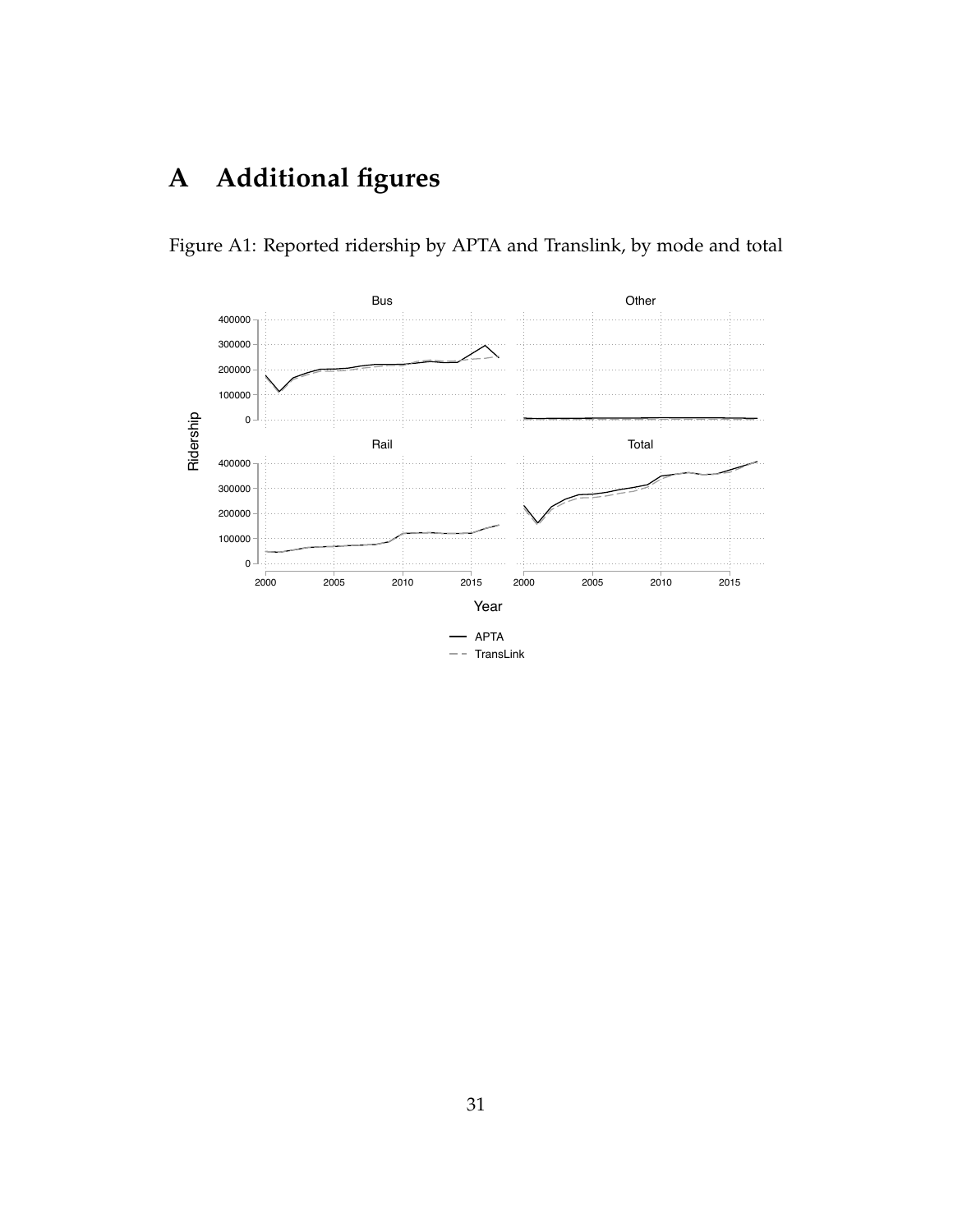

Figure A2: Outcome variables over time for Vancouver and potential donors

(c) Traffic fatalities (per capita)

*Notes:* Each panel shows outcome variables for Vancouver (black line) and donors (light gray). Panel (a) shows ridership, (b) shows traffic congestion, and (c) shows traffic fatalities. The potential donor group is cities where a ride-hailing company began offering services in 2013.  $32$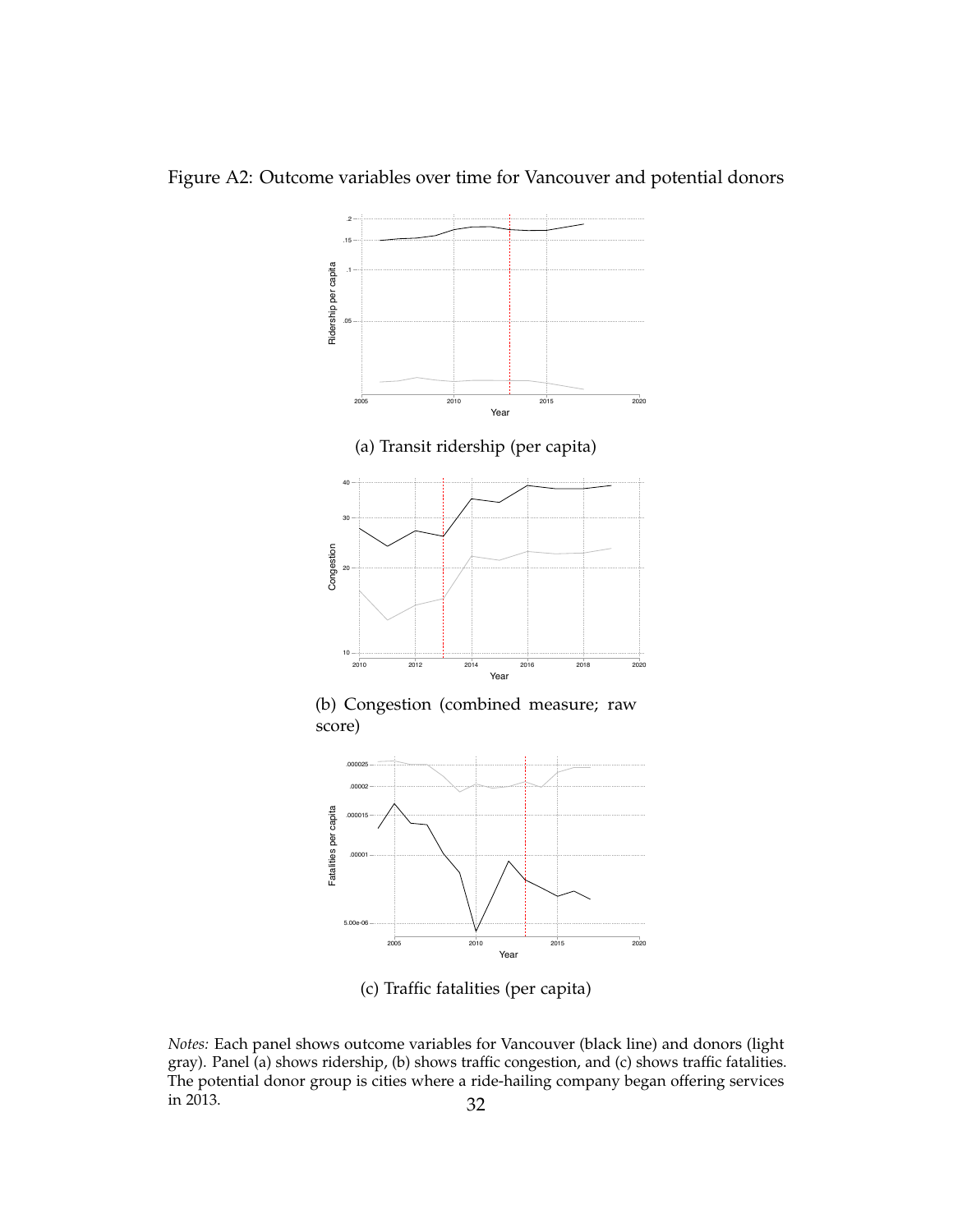

<span id="page-33-0"></span>Figure A3: Estimated treatment effects with 2014 treatment

*Notes:* Each panel shows treatment effects for Vancouver (black line) and placebo treatment effects for donors (light gray). Panel (a) shows ridership, (b) shows traffic congestion, and (c) shows traffic fatalities. The donor group is cities where a ride-hailing company began offering services in 2014.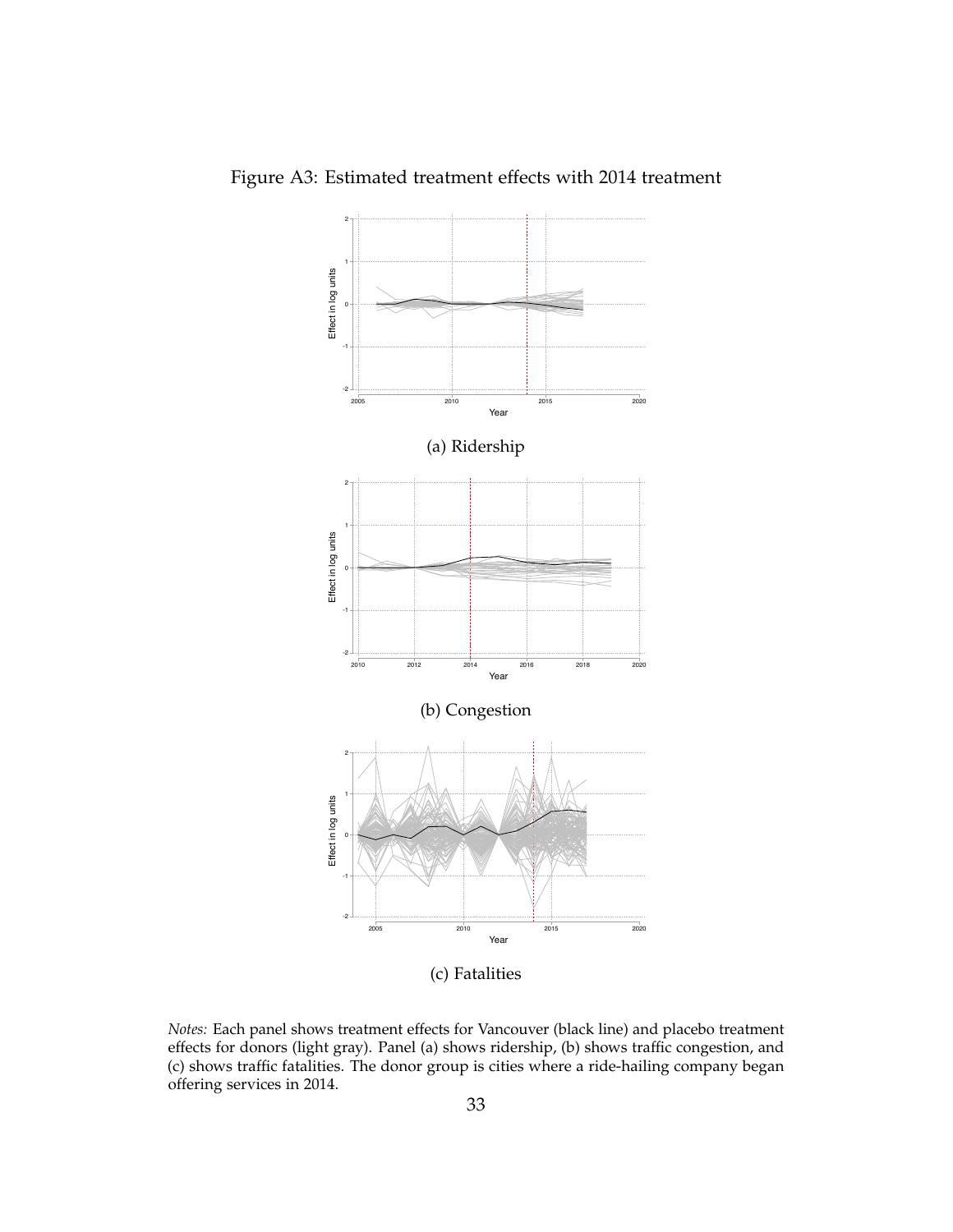

<span id="page-34-0"></span>Figure A4: Ridership treatment effects by mode

*Notes:* Each panel shows ridership for Vancouver (black line) and donors (light gray). Panel (a) shows ridership by bus, and (b) shows rail. The potential donor group is cities with that mode where a ride-hailing company began offering services in 2013.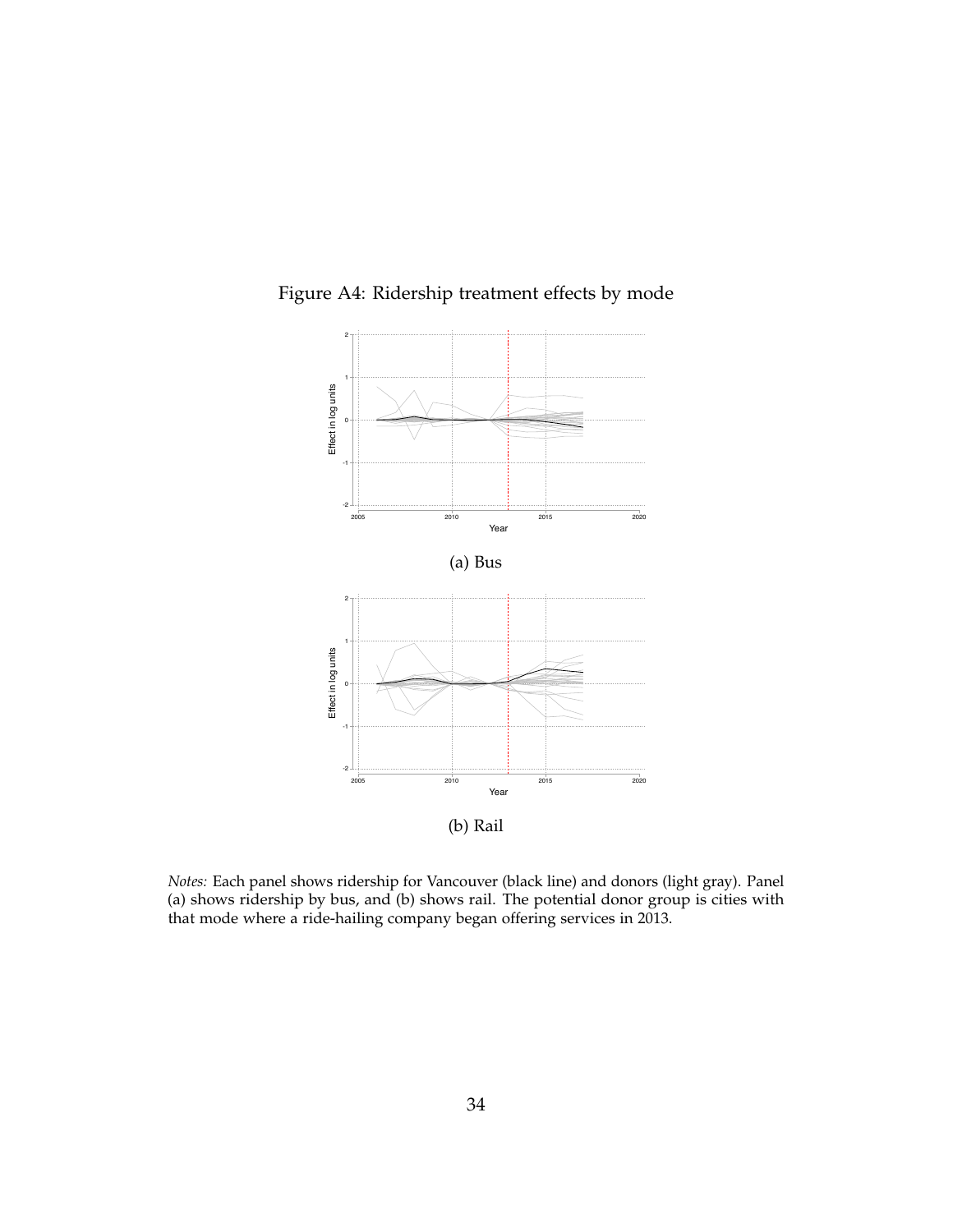## **B Additional tables**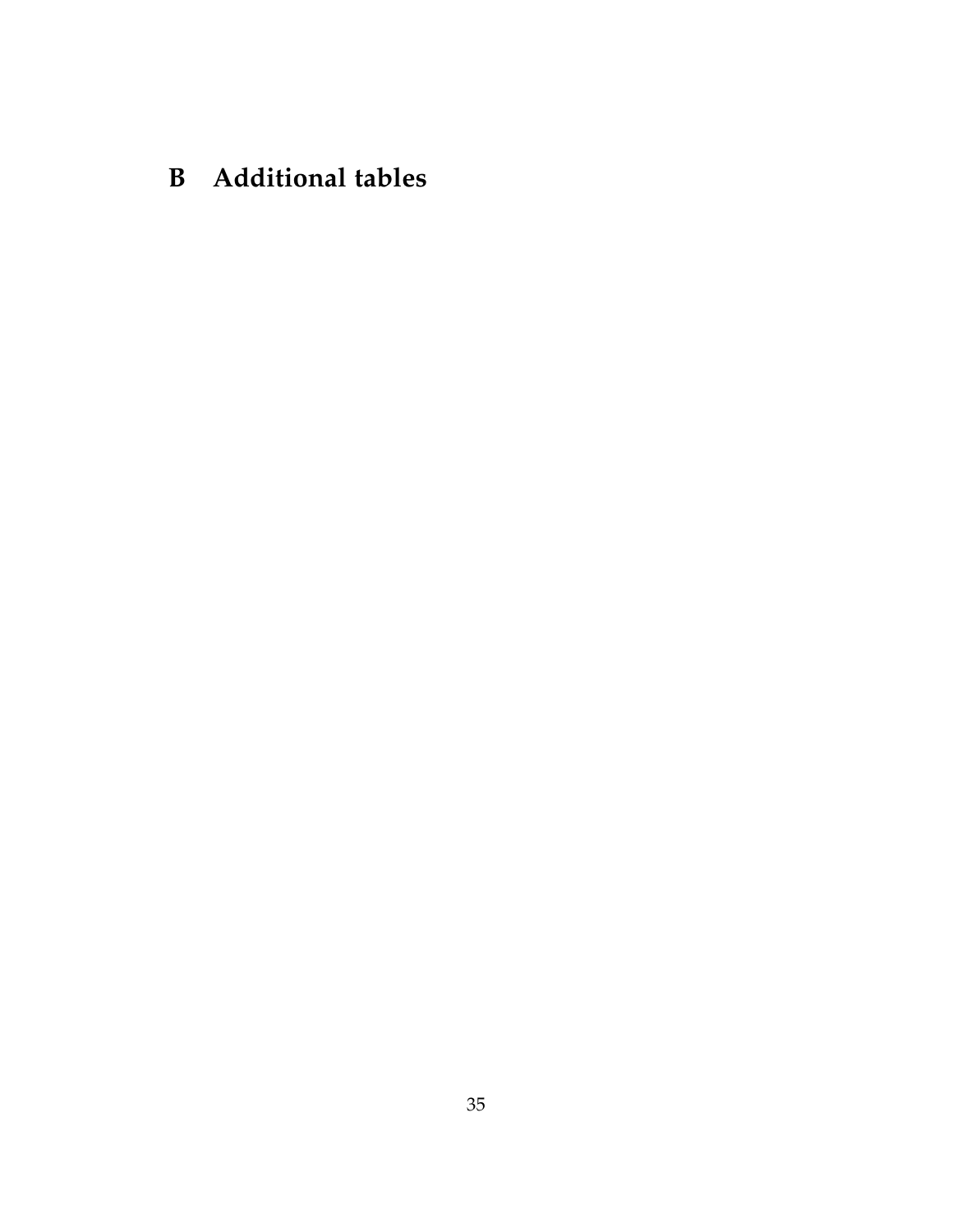|                           | Seattle          | Vancouver                   | Toronto                     | Vancouver        | Portland           | Vancouver    |
|---------------------------|------------------|-----------------------------|-----------------------------|------------------|--------------------|--------------|
|                           |                  | Panel A: Transit ridership  |                             |                  |                    |              |
| Before                    | $-0.2\%$         | $3.9\%$                     | $-0.6\%$                    | $1.7\%$          | $-0.6\%$           | 1.4%         |
| After                     | 0.7%             | $0.7\%$                     | $0.9\%$                     | 1.9%             | $-2.9\%$           | 2.9%         |
| Difference                | $0.9\%$          | $-3.2\%$                    | $1.6\%$                     | $-0.2\%$         | $-2.3\%$           | 1.5%         |
| Difference-in-differences |                  | 4.1%                        |                             | 1.8%             |                    | $-3.8%$      |
|                           |                  | Panel B: Traffic congestion |                             |                  |                    |              |
| <b>Before</b><br>After    | $-7.5\%$<br>5.2% | $-0.9\%$<br>5.4%            | 2.5%<br>$6.7\%$             | $-2.1\%$<br>7.1% | $8.0\%$<br>$0.0\%$ | 6.2%<br>2.2% |
| <b>Difference</b>         | 12.7%            | 6.3%                        | 4.2%                        | $9.2\%$          | $-8.0\%$           | $-4.0\%$     |
| Difference-in-differences |                  | 6.4%                        |                             | $-5.0\%$         |                    | $-4.0\%$     |
|                           |                  |                             | Panel C: Traffic fatalities |                  |                    |              |
| <b>Before</b>             | $-4.6\%$         | $-4.1\%$                    | $-7.0\%$                    | $-5.85%$         | $-7.0\%$           | $-5.9\%$     |
| After                     | $0.4\%$          | $-7.5\%$                    | $-0.1\%$                    | $-4.8%$          | 29.7%              | $-3.8\%$     |
| Difference                | $5.0\%$          | $-3.4\%$                    | 4.5%                        | 0.8%             | 36.7%              | 2.1%         |
| Difference-in-differences |                  | 8.4%                        |                             | 3.7%             |                    | 34.6%        |

<span id="page-36-0"></span>Table A1: Simple difference-in-difference estimates

*Notes:* This table reports difference-in-difference results comparing average growth rates before and after ride-hailing was available in Seattle, Toronto, and Portland to growth rates in Vancouver over the same time period. Average growth rates are calculated using the geometric mean. For Seattle's transit ridership, we take the mean growth rate starting in 2009, rather than 2005, as its growthrate was remarkably consistent from 2009–2012 and so this seems the reasonable comparison.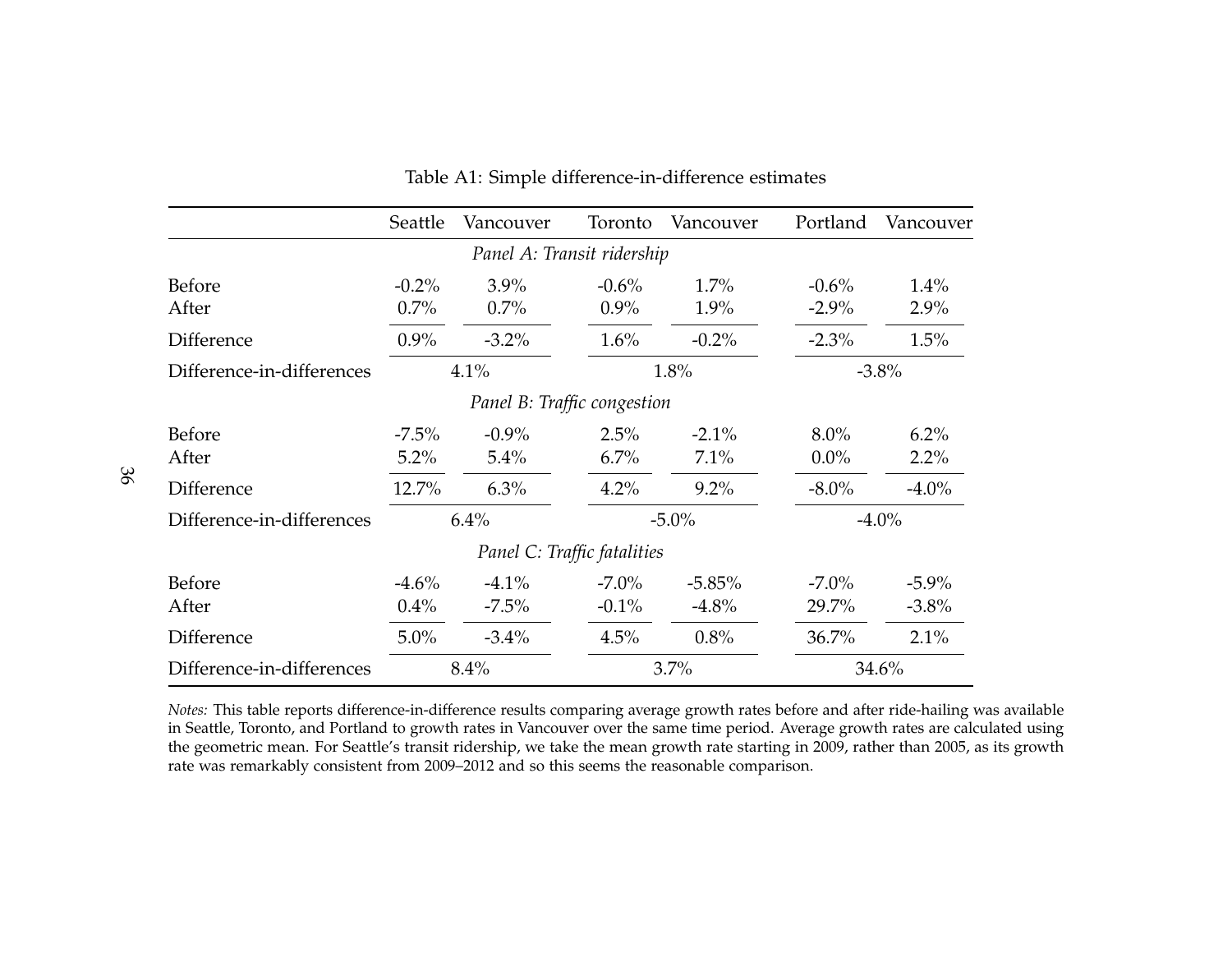<span id="page-37-0"></span>

| Year              | Bus               | Rail              |
|-------------------|-------------------|-------------------|
|                   | (1)               | (2)               |
| 2013              | 0.012             | 0.048             |
|                   | (0.792)           | (0.190)           |
| 2014              | 0.007             | 0.221             |
|                   | (0.958)           | (0.238)           |
| 2015              | $-0.042$          | 0.350             |
|                   | (0.750)           | (0.190)           |
| 2016              | $-0.100$          | 0.303             |
|                   | (0.583)           | (0.286)           |
| 2017              | $-0.170$          | 0.263             |
|                   | (0.375)           | (0.333)           |
| Average           | $-0.059$          | 0.237             |
| (RMSPE std. $p$ ) | (0.583)           | (0.286)           |
| Overall C.I.      | $[-0.176, 0.059]$ | $[-0.237, 0.712]$ |

Table A2: Ridership results by mode

*Notes:* Standardized *p*-values are in parentheses and confidence intervals are in brackets. Confidence levels are 96% for Bus ridership and 95% for Rail ridership. See Footnote [19](#page-13-0) for an explanation of how confidence levels are expressed following [Firpo and Possebom](#page-23-0) [\(2018\)](#page-23-0).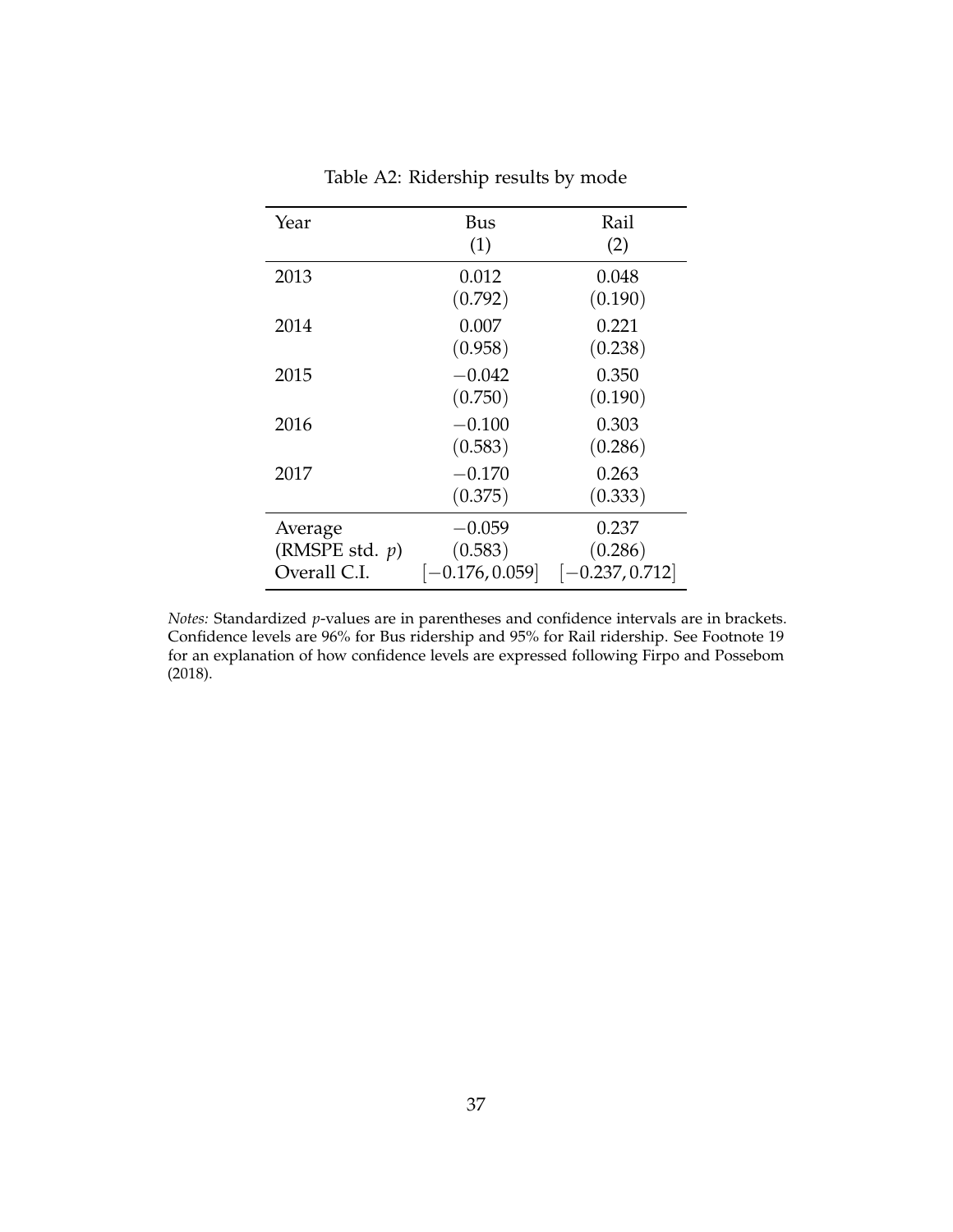## **C Synthetic treatment**

Consider  $J + 1$  units indexed *j*, where the first unit is untreated, and units  $j = 2, ..., J + 1$  are treated at time  $t > T_0$ ,  $T_0$  being the last pre-intervention period. Denote potential outcomes under treatment and non-treatment for unit *j* at time *t* as  $Y_{jt}^T$  and  $Y_{jt}^N$ , respectively. The estimand is  $\alpha_{1t} = Y_{1t}^T - Y_{1t}^N$ 1*t* , for all *t* in which the donor group is treated.

Following [Abadie](#page-21-3) [\(2021\)](#page-21-3), we observe a vector of *k* outcome predictors for each unit,  $X_{1j}$ , ...,  $X_{kj}$ , where  $X_1$ , ...,  $X_{J+1}$  collects the  $k \times 1$  vectors of predictors for all *j*. Let  $X_0$  collect these vectors for units  $j = 2, ..., J + 1$ . Finally, let **W** denote the  $J \times 1$  vector of weights  $w_j$  for all treated units. The estimator of the potential outcome under treatment for the untreated unit is then

$$
\hat{Y}_{1t}^T = \sum_{j=2}^{J+1} w_j Y_{jt}^T
$$
\n(1)

and the treatment effect estimator is

$$
\hat{\alpha}_{1t} = \hat{Y}_{1t}^T - Y_{1t}^N. \tag{2}
$$

Taking as our predictor of interest the average value of the key outcome variable in the pre-treatment period, we choose  $w_2$ , ...,  $w_{I+1}$  to minimize  $\overline{\phantom{a}}$  $\bar{Y}_{1t}^{N} - \sum_{j=2}^{J+1} w_j \bar{Y}_{jt}^{N}$ . More generally, [Abadie and Gardeazabal](#page-21-0) [\(2003\)](#page-21-0) and [Abadie et al.](#page-21-1) [\(2010\)](#page-21-1) propose choosing **W**<sup>∗</sup> to minimize

$$
(\mathbf{X}_1 - \mathbf{X}_0 \mathbf{W})' \mathbf{V} (\mathbf{X}_1 - \mathbf{X}_0 \mathbf{W})
$$
\n(3)

or the pre-treatment root mean squared prediction error (RMSPE), where **V** weights the relative importance of various predictors of the outcome in post-treatment. See [Abadie](#page-21-3) [\(2021\)](#page-21-3) for a deeper discussion of how to choose **V** in cases where more than one predictor is used.

Given estimated treatment effect  $\hat{\alpha}_{1t}$ , we follow [Abadie et al.](#page-21-4) [\(2015\)](#page-21-4) by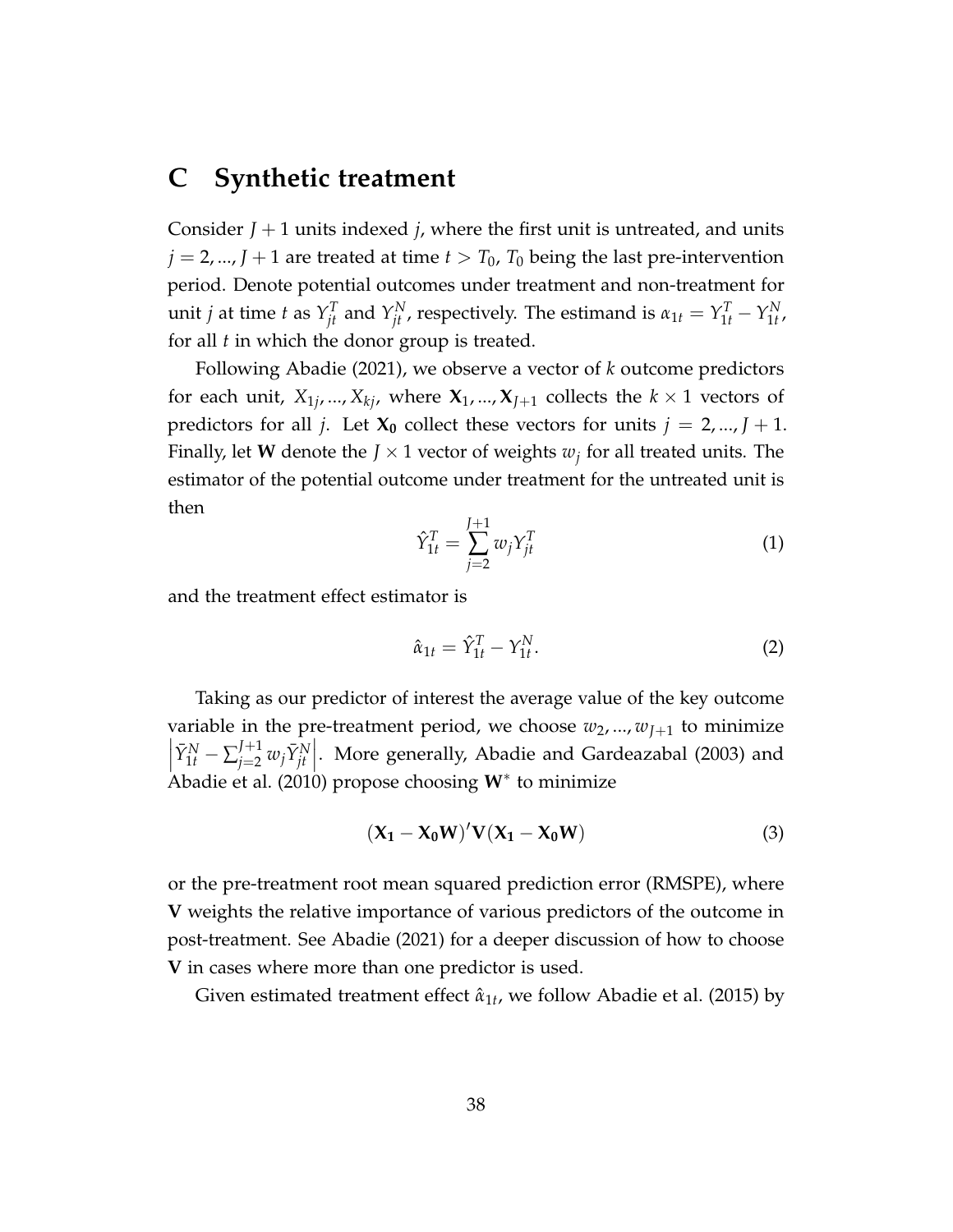constructing *p*-values using the sample analogue to

$$
p = Pr\left(\left|\hat{\alpha}_{1t}^{PL}\right| \geq \left|\hat{\alpha}_{1t}\right|\right) \tag{4}
$$

where the superscript *PL* indicates that we have run the synthetic treatment procedure on all potential donors and constructed an effect for each. The *p*-value will be large if, after running the synthetic treatment on every potential donor, we observe an effect that is frequently as large or larger for placebo units than for the untreated unit. We can also adjust *p*-values for pre-treatment fit by scaling the estimated treatment effect by the respective unit's pre-treatment RMSPE. Note that this inferential procedure can also be performed using the post-treatment RMSPE for the unit of interest and placebos, as a test of overall significance.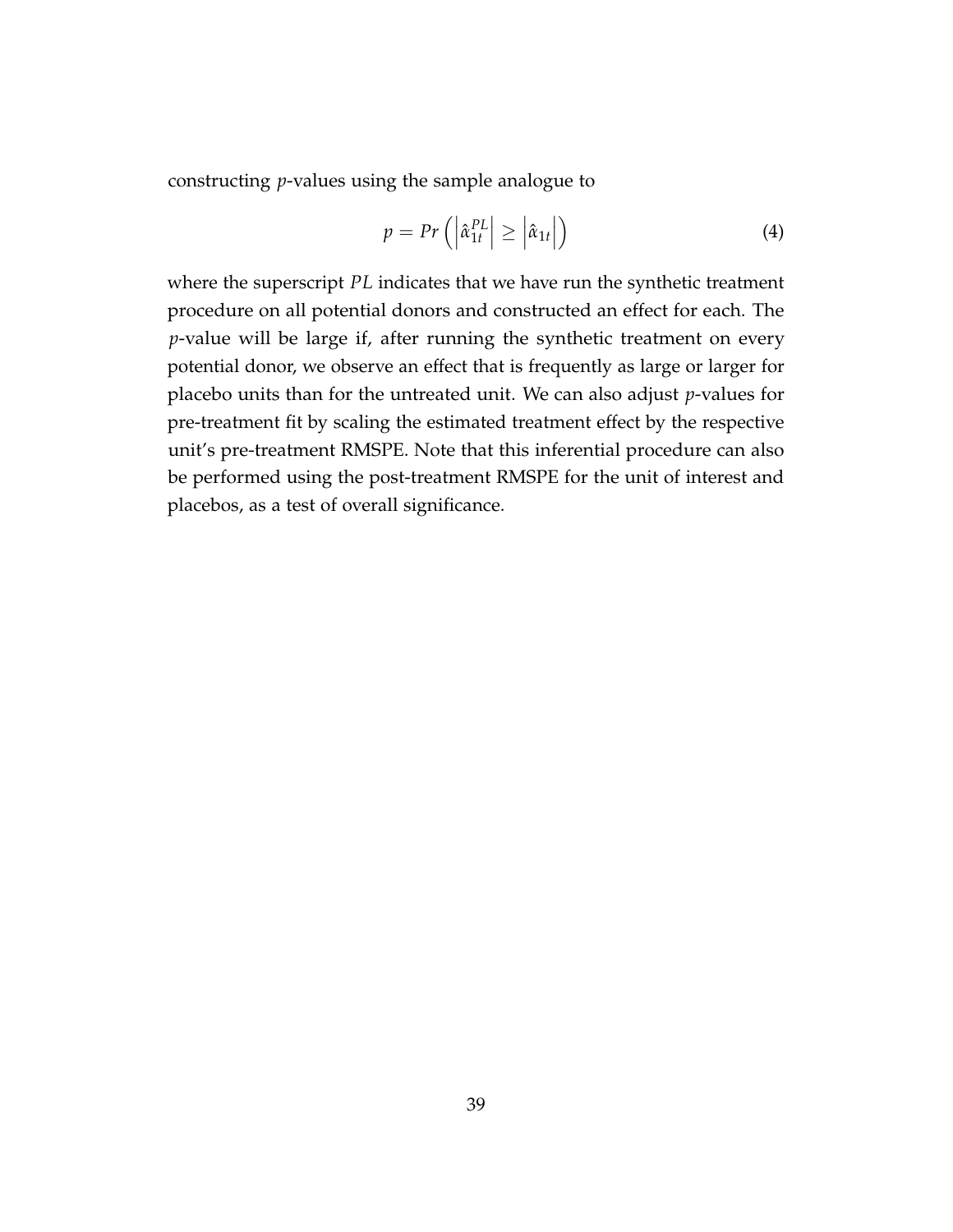# **<sup>D</sup> Donor weights – <sup>2013</sup> "treatment"**

| Agency                                        | <b>CBSA</b>                                  | Baseline | Alt. matching | <b>Great Recession</b> |
|-----------------------------------------------|----------------------------------------------|----------|---------------|------------------------|
| Metrop. Atlanta Rapid Transit Auth.           | Atlanta-Sandy Springs-Marietta, GA           | 0.013    | 0             |                        |
| Maryland Transit Admin.                       | Baltimore-Towson, MD                         | 0.023    |               |                        |
| Massachusetts Bay Transport. Auth.            | Boston-Cambridge-Quincy, MA-NH               | 0.021    |               |                        |
| Charlotte Area Transit System                 | Charlotte-Gastonia-Rock Hill, NC-SC          | 0.026    |               |                        |
| Chicago Transit Auth.                         | Chicago-Joliet-Naperville, IL-IN-WI          | 0.022    |               |                        |
| Metra Rail                                    | Chicago-Joliet-Naperville, IL-IN-WI          | 0.015    |               |                        |
| Northern Indiana Commuter Transport. Dist.    | Chicago-Joliet-Naperville, IL-IN-WI          | 0.013    |               |                        |
| Trinity Railway Express                       | Dallas-Fort Worth-Arlington, TX              | 0.006    |               |                        |
| Denver Regional Transport. Dist.              | Denver-Aurora-Broomfield, CO                 | 0.012    | 0.498         | 0.187                  |
| Detroit Transport. Corp.                      | Detroit-Warren-Livonia, MI                   | 0.019    | 0             | 0.324                  |
| Metro                                         | Los Angeles-Long Beach-Santa Ana, CA         | 0.017    |               |                        |
| Metrolink                                     | Los Angeles-Long Beach-Santa Ana, CA         | 0.017    |               |                        |
| Metro Transit                                 | Minneapolis-St. Paul-Bloomington, MN-WI      | 0.016    |               |                        |
| Metrop. Transit Auth.                         | Nashville-Davidson-Murfreesboro-Franklin, TN | 0.015    |               |                        |
| Regional Transport. Auth.                     | Nashville-Davidson-Murfreesboro-Franklin, TN | 0.017    | 0.090         | 0.010                  |
| Central Oklahoma Transport. and Parking Auth. | Oklahoma City, OK                            | 0.204    | 0.412         |                        |
| City of Phoenix (Valley Metro)                | Phoenix-Mesa-Glendale, AZ                    | 0.015    | 0             |                        |
| San Diego Metrop. Transit System              | San Diego-Carlsbad-San Marcos, CA            | 0.430    |               | 0.295                  |
| Santa Clara Valley Transport. Auth.           | San Jose-Sunnyvale-Santa Clara, CA           | 0.014    |               |                        |
| Santa Barbara Metrop. Transit Dist.           | Santa Barbara-Santa Maria-Goleta, CA         | 0.014    |               |                        |
| King County Dept. of Transport.               | Seattle-Tacoma-Bellevue, WA                  | 0.015    |               |                        |
| City of Tucson                                | Tucson, AZ                                   | 0.024    |               |                        |
| Virginia Railway Express                      | Washington-Arlington-Alexandria, DC-VA-MD-WV | 0.021    |               | 0.183                  |
| Metro                                         | Washington-Arlington-Alexandria, DC-VA-MD-WV | 0.013    |               | 0                      |

Table A3: Ridership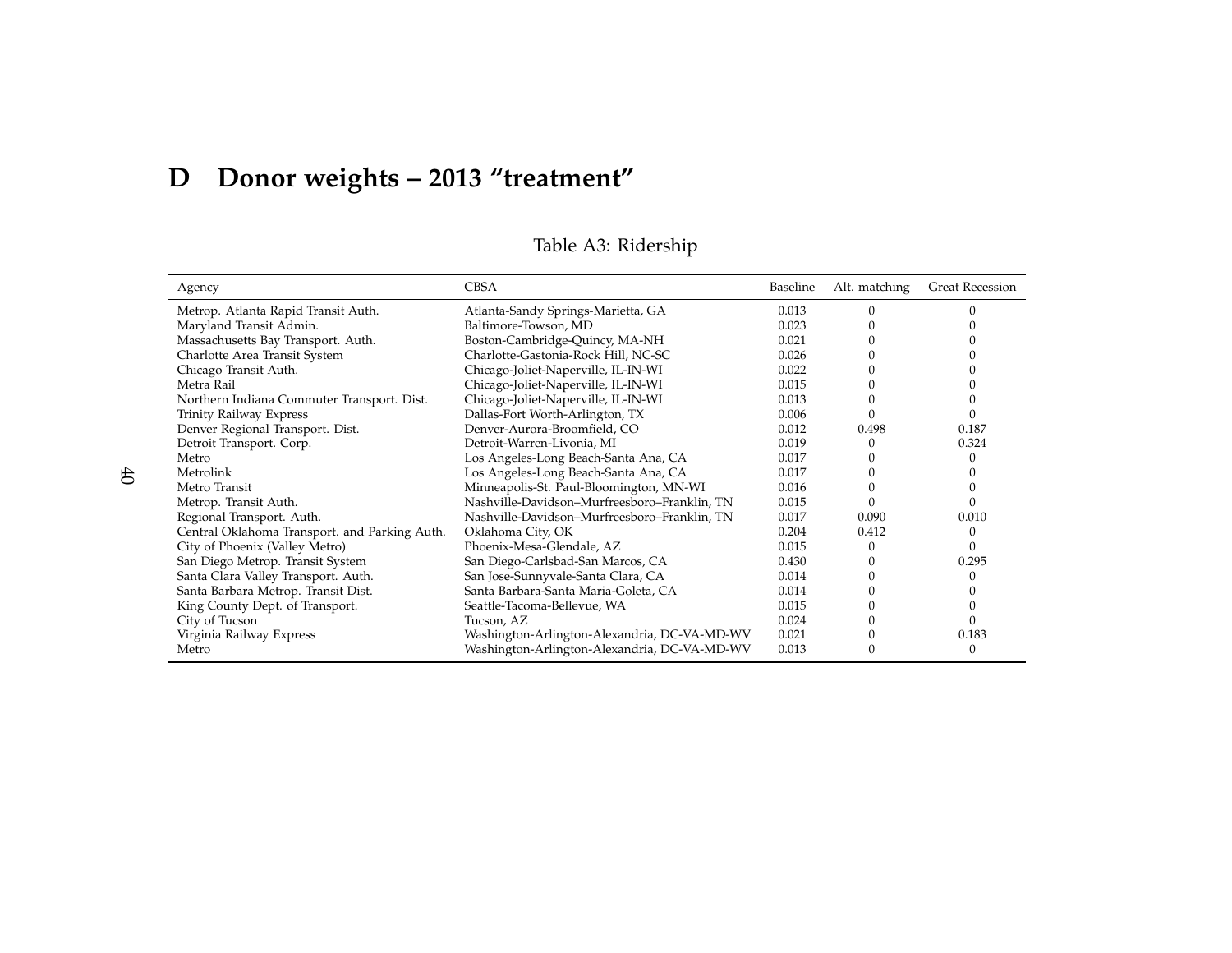|  |  | Table A4: Traffic congestion |
|--|--|------------------------------|
|--|--|------------------------------|

| <b>CBSA</b>                                  | Baseline | Alt. matching |
|----------------------------------------------|----------|---------------|
| Atlanta-Sandy Springs-Marietta, GA           | 0.006    | 0.006         |
| Baltimore-Towson, MD                         | 0.005    | 0.005         |
| Boston-Cambridge-Quincy, MA-NH               | 0.363    | 0.363         |
| Charlotte-Gastonia-Rock Hill, NC-SC          | 0.006    | 0.006         |
| Chicago-Joliet-Naperville, IL-IN-WI          | 0.005    | 0.005         |
| Dallas-Fort Worth-Arlington, TX              | 0.011    | 0.011         |
| Denver-Aurora-Broomfield, CO                 | 0.540    | 0.540         |
| Detroit-Warren-Livonia, MI                   | 0.003    | 0.003         |
| Indianapolis-Carmel, IN                      | 0.005    | 0.005         |
| Los Angeles-Long Beach-Santa Ana, CA         | 0.007    | 0.007         |
| Minneapolis-St. Paul-Bloomington, MN-WI      | 0.004    | 0.004         |
| Nashville-Davidson-Murfreesboro-Franklin, TN | 0.006    | 0.006         |
| Oklahoma City, OK                            | $\Omega$ | $\Omega$      |
| Phoenix-Mesa-Glendale, AZ                    | 0.003    | 0.003         |
| Providence-New Bedford-Fall River, RI-MA     | 0.011    | 0.011         |
| Sacramento-Arden-Arcade-Roseville, CA        | 0.003    | 0.003         |
| San Diego-Carlsbad-San Marcos, CA            | 0.005    | 0.005         |
| San Jose-Sunnyvale-Santa Clara, CA           | 0.006    | 0.006         |
| Seattle-Tacoma-Bellevue, WA                  | 0.004    | 0.004         |
| Tucson, AZ                                   | 0        | $\theta$      |
| Washington-Arlington-Alexandria, DC-VA-MD-WV | 0.007    | 0.007         |

Table A5: Traffic fatalities

| City              | Baseline | Alt. matching     | <b>Great Recession</b> |
|-------------------|----------|-------------------|------------------------|
| Atlanta, GA       | 0        | 0                 |                        |
| Baltimore, MD     |          | 0                 |                        |
| Boston, MA        | 0.164    | 0.157             |                        |
| Charlotte, NC     | 0        | $\Omega$          | 0.239                  |
| Chicago, IL       |          | 0                 |                        |
| Dallas, TX        |          | 0                 |                        |
| Denver, CO        |          | $\theta$          |                        |
| Detroit, MI       |          | $\Omega$          |                        |
| Fort Worth, TX    |          | $\theta$          |                        |
| Indianapolis, IN  | 0        | $\Omega$          |                        |
| Los Angeles, CA   | 0        | $\Omega$          |                        |
| Minneapolis, MN   | 0        | 0                 |                        |
| Nashville, TN     | 0        | 0                 |                        |
| Oklahoma City, OK | 0        | 0                 |                        |
| Phoenix, AZ       |          | $\mathbf{\Omega}$ |                        |
| Providence, RI    |          | $\theta$          |                        |
| Sacramento, CA    |          | $\Omega$          |                        |
| San Diego, CA     |          | 0                 |                        |
| San Jose, CA      | 0        | 0                 |                        |
| Santa Barbara, CA |          | 0                 |                        |
| Seattle, WA       |          |                   |                        |
| St. Paul, MN      | 0.836    | 0.843             | 0.761                  |
| Tucson, AZ        |          |                   |                        |
| Washington, DC    | 0        | $\theta$          |                        |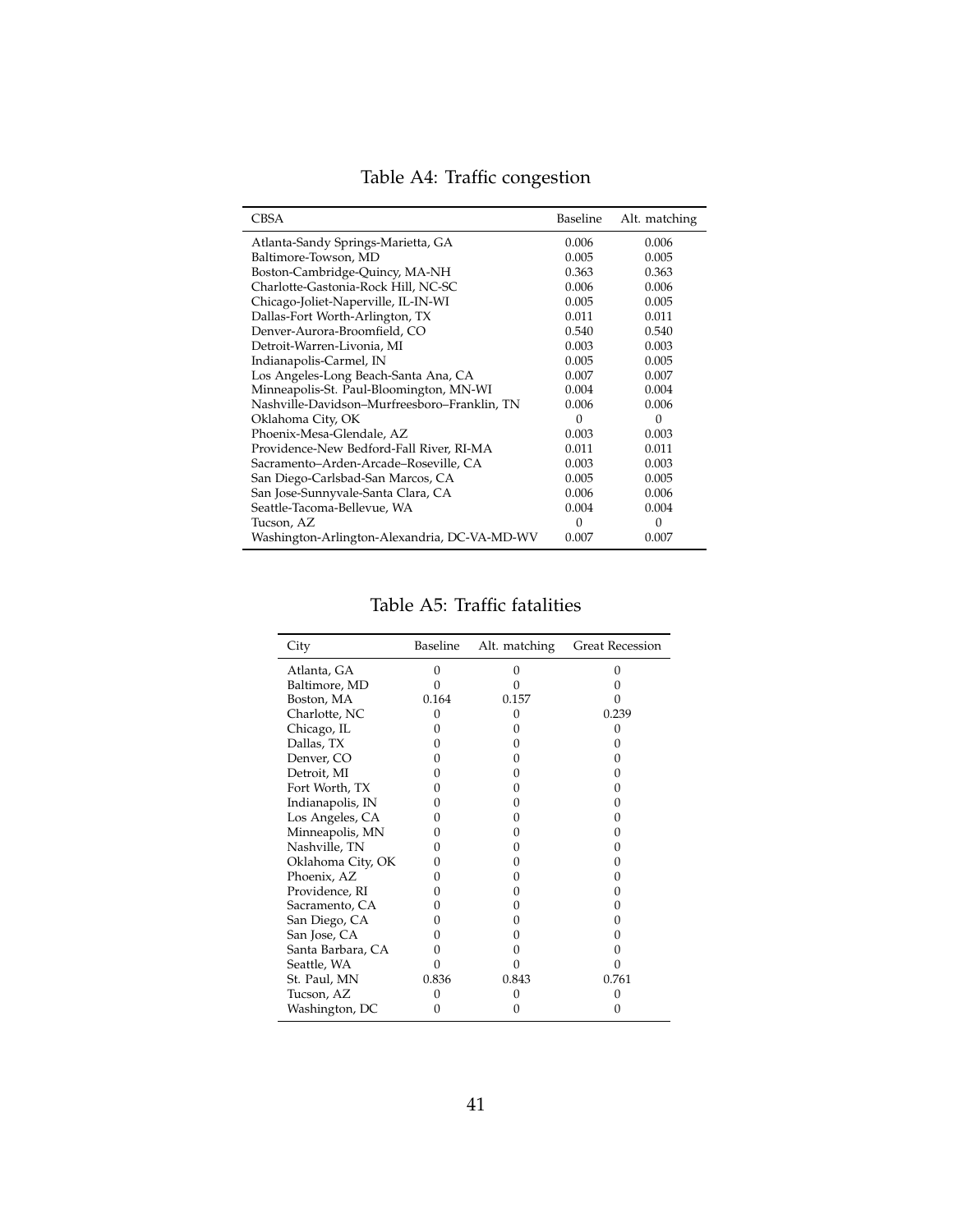# **E Donor weights – 2014 "treatment"**

| Agency                                    | <b>CBSA</b>                                 | Weight       |
|-------------------------------------------|---------------------------------------------|--------------|
| New Mexico Dept. of Transport.            | Albuquerque, NM                             | 0.090        |
| Golden Empire Transit Dist.               | Bakersfield-Delano, CA                      | 0.007        |
| Stark Area RTA                            | Canton-Massillon, OH                        | 0.003        |
| Lee County Transit                        | Cape Coral-Fort Myers, FL                   | 0.002        |
| Chattanooga Area RTA                      | Chattanooga, TN-GA                          | 0.006        |
| Southwest Ohio RTA                        | Cincinnati-Middletown, OH-KY-IN             | 0.003        |
| Greater Cleveland RTA                     | Cleveland-Elyria-Mentor, OH                 | $\theta$     |
| Mountain Metrop. Transit                  | Colorado Springs, CO                        | 0.002        |
| Central Ohio Transit Auth.                | Columbus, OH                                | 0.009        |
| Chapel Hill Transit                       | Durham-Chapel Hill, NC                      | 0.212        |
| Mass Transp. Auth.                        | Flint, MI                                   | 0.002        |
| Fresno Area Express                       | Fresno, CA                                  | $\mathbf{0}$ |
| Greensboro Transit Auth.                  | Greensboro-High Point, NC                   | 0.008        |
| CTTRANSIT (Hartford)                      | Hartford-West Hartford-East Hartford, CT    | 0.007        |
| Harris County MTA, Texas                  | Houston-Sugar Land-Baytown, TX              | 0.003        |
| Jacksonville Transp. Auth.                | Jacksonville, FL                            | 0.005        |
| Capital Area Transp. Auth.                | Lansing-East Lansing, MI                    | 0.008        |
| River City Transit Auth.                  | Louisville/Jefferson County, KY-IN          | 0.004        |
| Memphis Area Transit Auth.                | Memphis, TN-MS-AR                           | 0.007        |
| Miami-Dade Transit                        | Miami-Fort Lauderdale-Pompano Beach, FL     | 0.004        |
| South Florida Regional Transp. Auth.      | Miami-Fort Lauderdale-Pompano Beach, FL     | 0.008        |
| Milwaukee County Transit System           | Milwaukee-Waukesha-West Allis, WI           | 0.004        |
| OC Transpo                                | Ottawa, ON                                  | 0.006        |
| Delaware Transit Corp.                    | Philadelphia-Camden-Wilmington, PA-NJ-DE-MD | 0.011        |
| Southeastern Pennsylvania Transp. Auth.   | Philadelphia-Camden-Wilmington, PA-NJ-DE-MD | 0.008        |
| Port Auth. of Allegheny County            | Pittsburgh, PA                              | 0.005        |
| Northern New England Passenger Rail Auth. | Portland-South Portland-Biddeford, ME       | 0.155        |
| Riverside Transit Agency                  | Riverside-San Bernardino-Ontario, CA        | 0.006        |
| Salem-Keizer Transit                      | Salem, OR                                   | 0.003        |
| Utah Transit Auth.                        | Salt Lake City, UT                          | 0.369        |
| Spokane Transit Auth.                     | Spokane, WA                                 | 0.012        |
| Hillsborough Area Regional Transit Auth.  | Tampa-St. Petersburg-Clearwater, FL         | 0.008        |
| <b>Toronto Transit Commission</b>         | Toronto, ON                                 | 0.007        |
| Hampton Roads Transit                     | Virginia Beach-Norfolk-Newport News, VA-NC  | 0.003        |
| Visalia City Coach                        | Visalia-Porterville, CA                     | 0.007        |

## Table A6: Ridership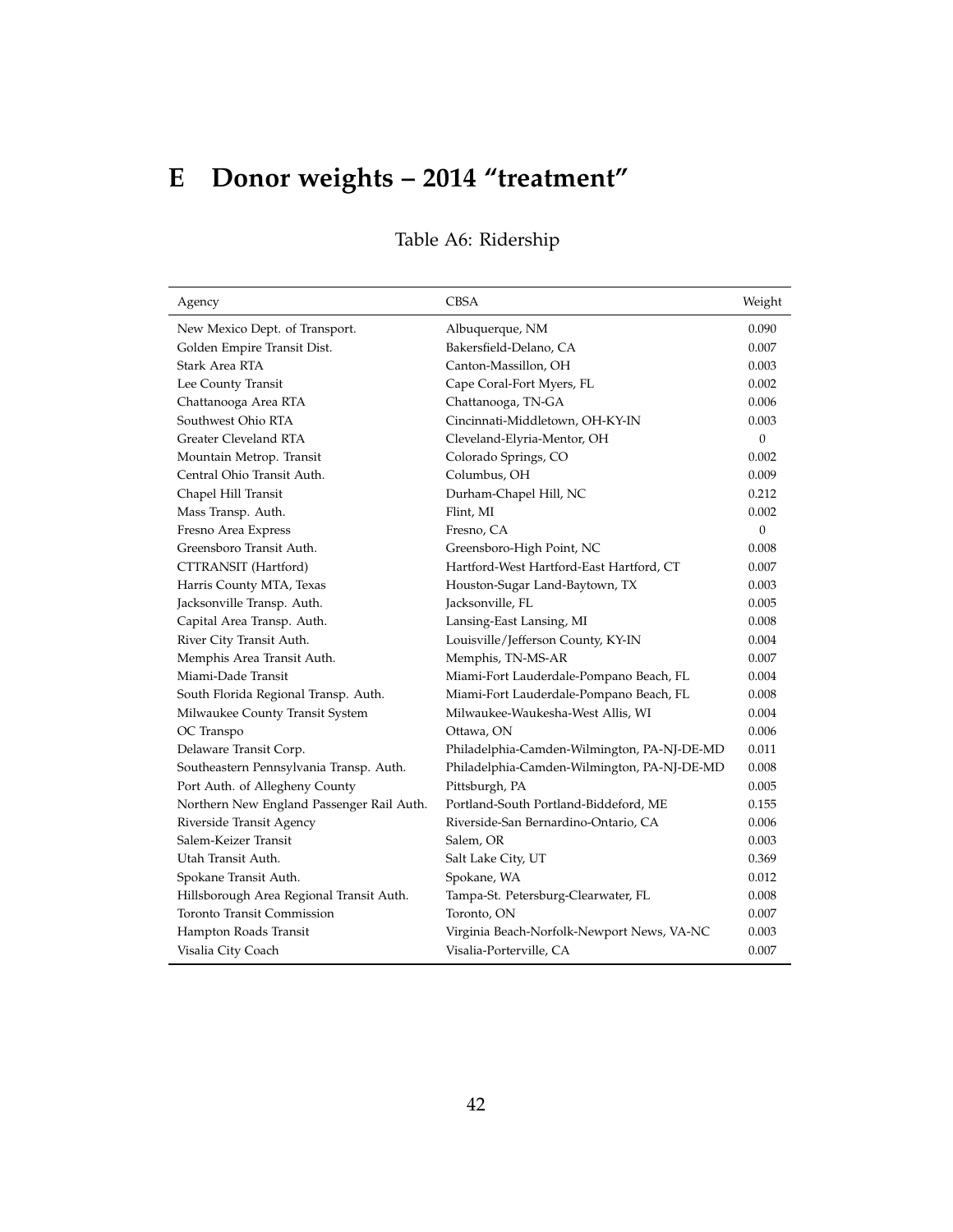Table A7: Traffic congestion

| <b>CBSA</b>                                 | Weight   |
|---------------------------------------------|----------|
| Cincinnati-Middletown, OH-KY-IN             | 0.001    |
| Cleveland-Elyria-Mentor, OH                 | $\Omega$ |
| Columbus, OH                                | 0.001    |
| Hartford-West Hartford-East Hartford, CT    | 0.562    |
| Honolulu, HI                                | $\Omega$ |
| Houston-Sugar Land-Baytown, TX              | 0.001    |
| Jacksonville, FL                            | 0.001    |
| Kansas City, MO-KS                          | 0.001    |
| Louisville/Jefferson County, KY-IN          | 0.416    |
| Memphis, TN-MS-AR                           | 0.001    |
| Miami-Fort Lauderdale-Pompano Beach, FL     | 0.002    |
| Milwaukee-Waukesha-West Allis, WI           | 0.004    |
| Montreal, QC                                | $\Omega$ |
| Orlando-Kissimmee-Sanford, FL               | 0.001    |
| Ottawa, ON                                  | 0.001    |
| Philadelphia-Camden-Wilmington, PA-NJ-DE-MD | 0.001    |
| Pittsburgh, PA                              | 0.001    |
| Raleigh-Cary, NC                            | 0.001    |
| Richmond, VA                                | 0.001    |
| Riverside-San Bernardino-Ontario, CA        | 0.001    |
| Salt Lake City, UT                          | $\Omega$ |
| Tampa-St. Petersburg-Clearwater, FL         | 0.003    |
| Toronto, ON                                 | 0.002    |
| Virginia Beach-Norfolk-Newport News, VA-NC  | 0.001    |

#### Table A8: Traffic fatalities

 $\overline{a}$ 

| City                 | Weight | City                  | Weight   |
|----------------------|--------|-----------------------|----------|
| Akron, OH            | 0.006  | Lexington-Fayette, KY | 0.005    |
| Albuquerque, NM      | 0.005  | Lincoln, NE           | 0.007    |
| Amarillo, TX         | 0.004  | Little Rock, AR       | 0.004    |
| Asheville, NC        | 0.003  | Louisville, KY        | 0.004    |
| Athens-Clarke, GA    | 0.002  | Lubbock, TX           | 0.003    |
| Bakersfield, CA      | 0.004  | Madison, WI           | 0.004    |
| Baton Rouge, LA      | 0.003  | Manchester, NH        | 0.002    |
| Bloomington, IN      | 0.002  | Memphis, TN           | 0.004    |
| Boise City, ID       | 0.003  | Miami, FL             | 0.005    |
| Cape Coral, FL       | 0.005  | Milwaukee, WI         | 0.003    |
| Cedar Rapids, IA     | 0.003  | Modesto, CA           | 0.005    |
| Charleston, SC       | 0.006  | Myrtle Beach, SC      | 0.004    |
| Chattanooga, TN      | 0.004  | New Haven, CT         | 0.003    |
| Cincinnati, OH       | 0.008  | North Port, FL        | 0.003    |
| Cleveland, OH        | 0.004  | Ocala, FL             | 0.004    |
| College Station, TX  | 0.052  | Omaha, NE             | 0.004    |
| Colorado Springs, CO | 0.004  | Orlando, FL           | 0.006    |
| Columbia, MO         | 0.250  | Ottawa, ON            | 0.003    |
| Columbia, SC         | 0.002  | Palm Bay, FL          | $\Omega$ |